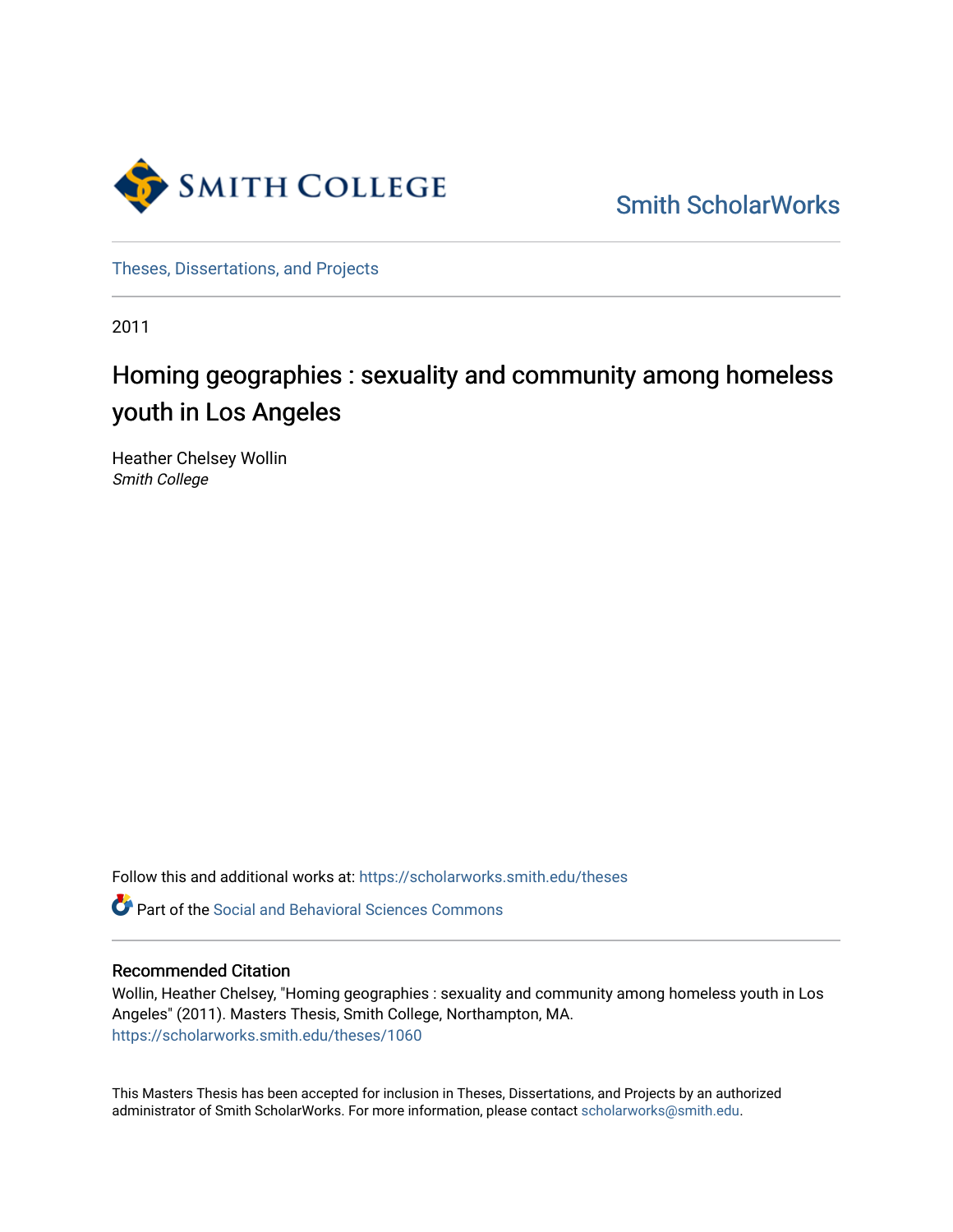Homing Geographies: Sexuality and Community among Homeless Youth in Los Angeles

#### **Abstract**

Scholarly literature on sexuality and homeless youth has focused almost exclusively on young people nested within a culture of risk on the streets. This study broadens the body of work on this population by exploring how homeless and runaway youth in Los Angeles make meaning of their sexualities. While these individuals are extremely vulnerable and fragile, they also display remarkable resilience. Researchers conducted two sets of in person, semi-structured interviews with six homeless youth at a homeless service agency in Los Angeles as part of an HIV peer intervention project. The interviews focused on sex education and messages about sexuality, as well as the youths' participation in the project. Five additional interviews were conducted in which the youth interviewed one another, which took the form of testimonial videos about their sexual experiences. Sexual identity, sexual activity, family norms about sexuality, STI and HIV prevention, and substance abuse were salient themes in the sexual lives of many youth. The youth discussed issues of homophobia, family abuse, and situations of extreme risk, but they also focused on supportive peer relationships, processing and understanding sexuality, and the importance of using protection when engaging in sexual behaviors. Nuanced descriptions of sexuality among homeless youth is crucial in order to help social workers and other professionals understand the complex and difficult realities weathered by this population on a regular basis.

*Keywords:* Homeless youth, sexuality, LGBTQ issues, family norms, sexual health, substance abuse.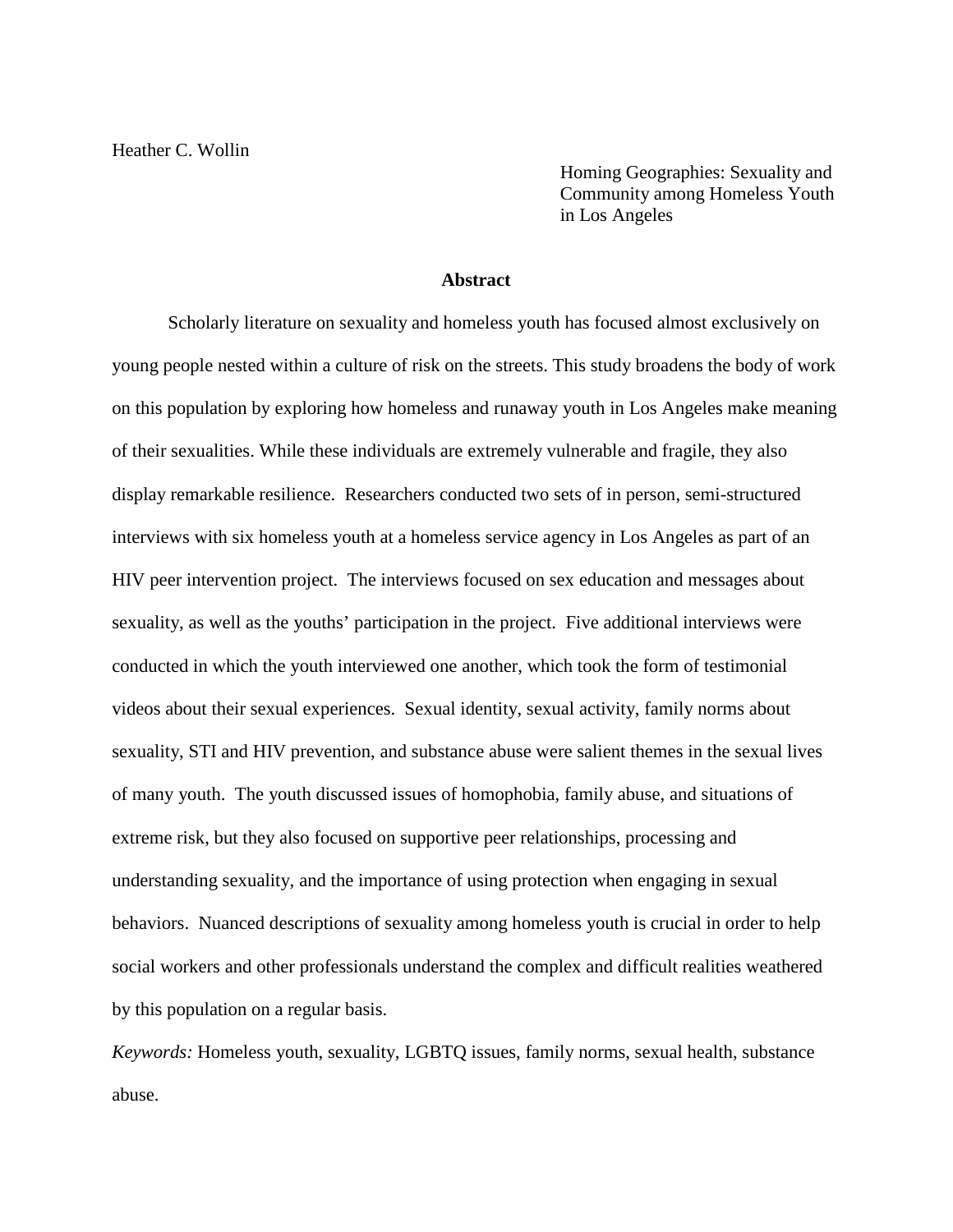# **HOMING GEOGRAPHIES: SEXUALITY AND COMMUNITY AMONG HOMELESS YOUTH IN LOS ANGELES**

A project based upon an independent investigation, submitted in partial fulfillment of the requirements for the degree of Master of Social Work.

Heather C. Wollin

Smith College School for Social Work Northampton, Massachusetts, 01063

2011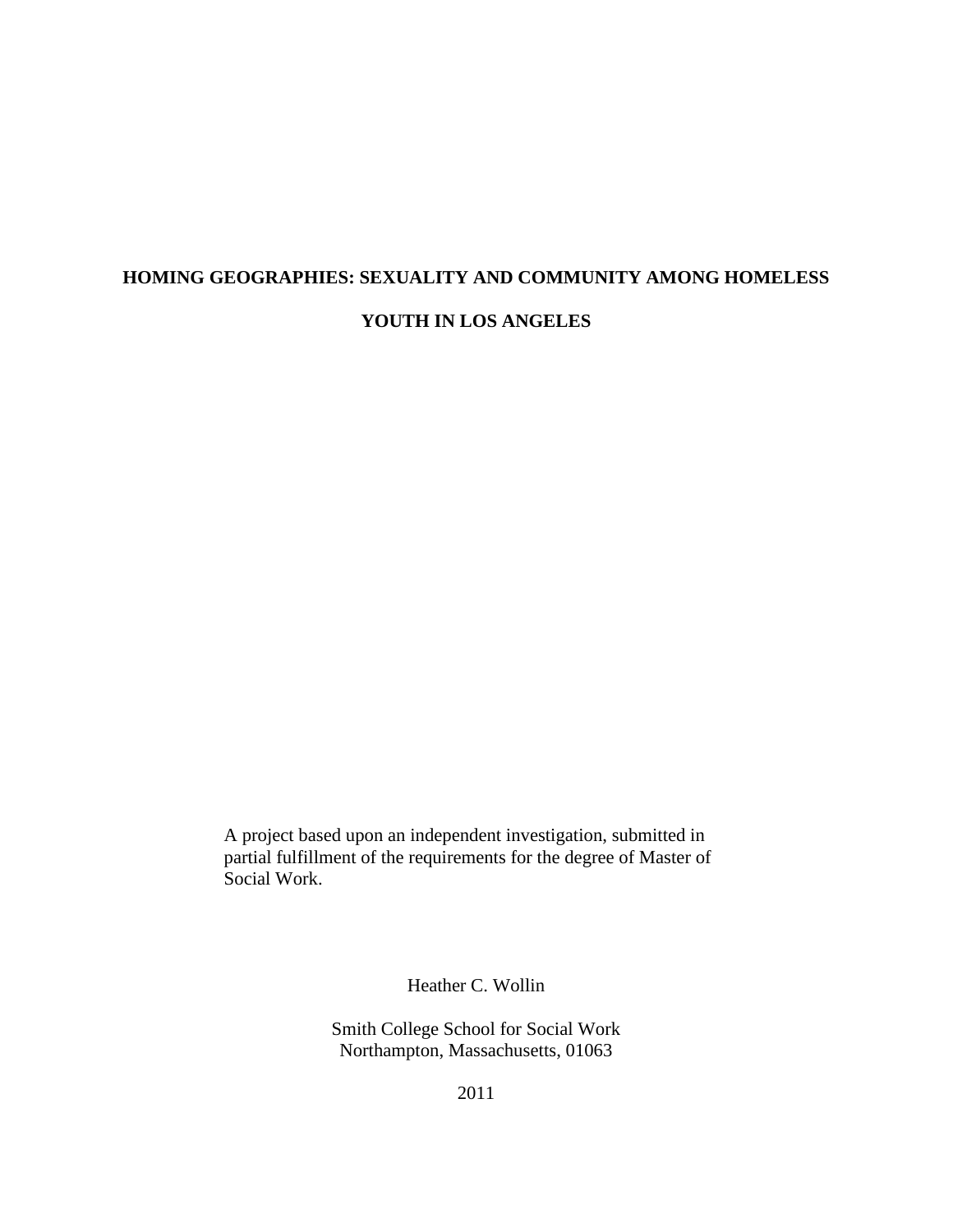### **Acknowledgements**

First and foremost, this thesis is dedicated to the young people who will call the streets their home tonight, and for nights to come in the future. May your passage to a stable living situation be swift and safe. Your resilience is truly inspiring.

A million "thank yous" to Dr. Eric Rice for your invaluable research support and mentorship, your trust in my scholarship, and your affect for the homeless youth to whom you have dedicated your research.

Thank you to my research advisor, Cara Segal. This project would not have been possible without your patience, incisive feedback, intellectual curiosity, and ability to be present with my questions.

Thank to you to the love of my life, Elaine Klein, for your unwavering belief in my ability to bring myself to this work. And your modeling the ability to bring yourself to yours.

Thanks to my families, biological and chosen, for holding me in your hearts and in your communities.

Thank you to Smith College School for Social Work for allowing me to participate in this nuanced and rich process of intellectual inquiry, and now for setting me free into the world.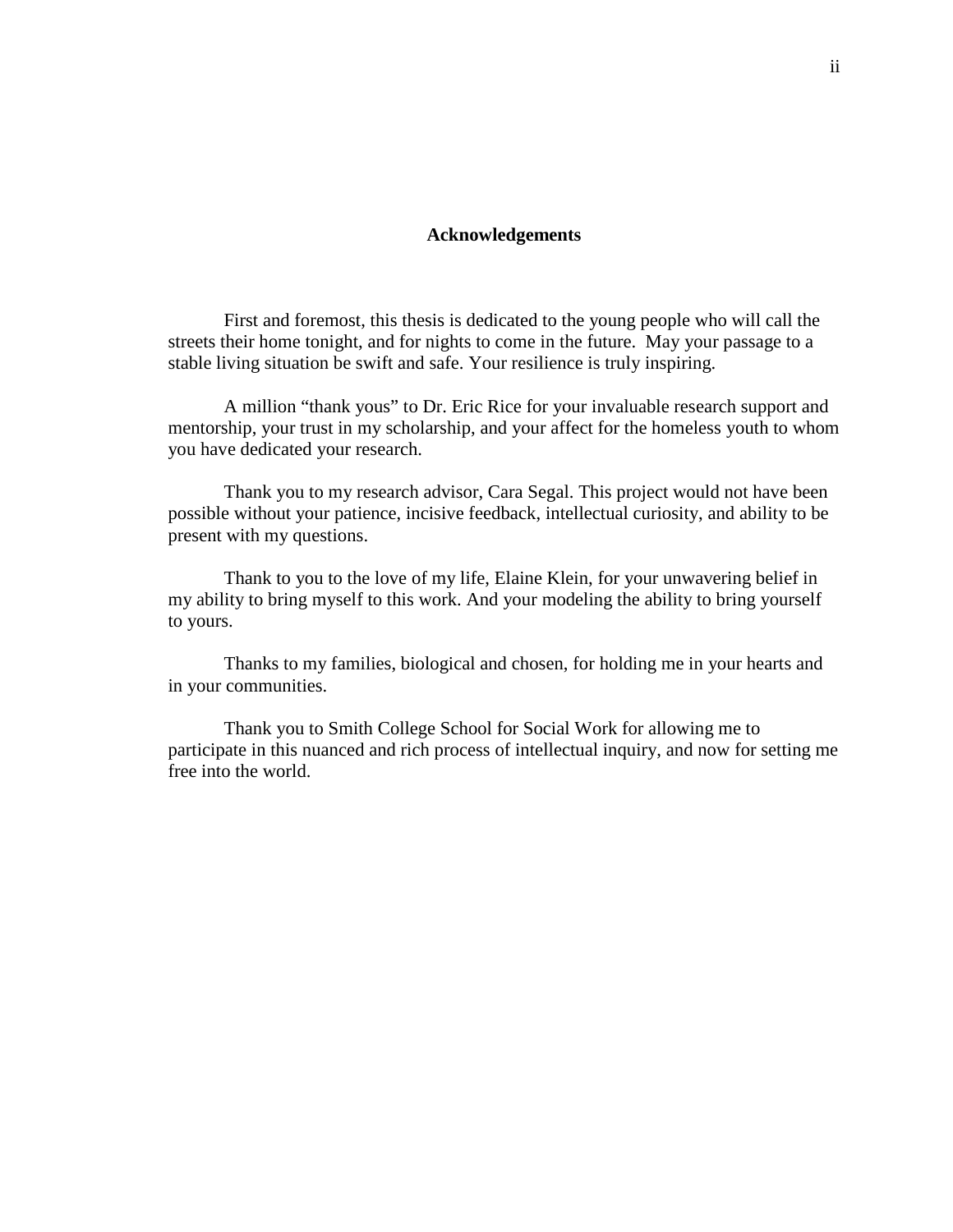# **Table of Contents**

| $\cdot$ . |
|-----------|
| $\cdots$  |

# **CHAPTER**

|  | 23 |
|--|----|
|  | 28 |
|  | 40 |
|  |    |

# **APPENDICES**

|  | - 52 |
|--|------|
|  |      |
|  |      |
|  |      |
|  |      |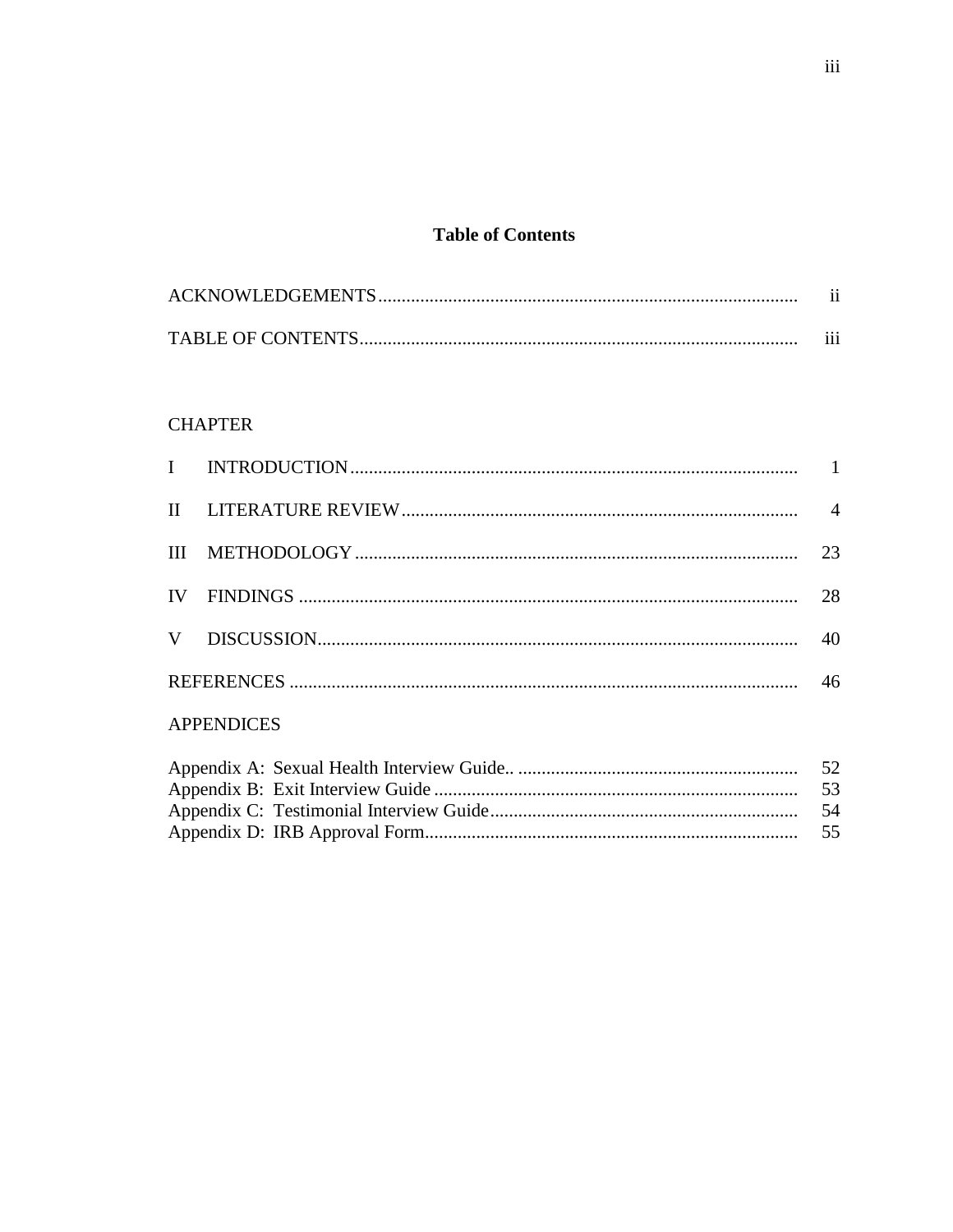#### **CHAPTER 1**

#### **Introduction**

Tonight in Los Angeles, there will be 4200 homeless youth on the streets (Rabinovitz, Desai, Schenir, & Clark, 2010). Some of them will literally sleep on the streets, some will stay in shelters, and some will crash on their friends' couches. None of them have a permanent place of residence, although some have jobs or attend college, and some still maintain connections with family or friends with whom they were in touch prior to becoming homeless (Rice, Milburn, & Rotheram-Borus, 2007). All of them are at increased risk for HIV and other STI transmission, mental health issues, substance abuse, and interpersonal violence (Kipke, Simon, Montgomery, Unger, & Iverson 1997: Rabinovitz et al., 2010). Many of them are survivors of abuse perpetrated by a parent or other caregiver, and a disproportionate number come from fragmented family backgrounds (Whitbeck & Hoyt, 1999; Whitbeck, Hoyt, & Bao, 2000; Tyler, Whitbeck, Hoyt, & Yoder, 2000). Many of them experience irreconcilable conflict with family members over issues of sexuality. In some cases, these very issues precipitate their leaving home and force them to begin living on the streets.

The lives of homeless young people are infinitely complicated, and do not easily lend themselves to a linear analysis of lived experience. The major issues with which homeless youth are wrestling are deeply intertwined. For example, one of the main trajectories into homelessness for young people is family conflict (e.g. Whitbeck & Hoyt 1999; Finkelstein 2004; Milburn, Ayala, Rice, Batterham, & Rotheram-Borus, 2008. Often this conflict is between a parent and a child over sexuality issues. The experience of being thrown out of the house due to sexuality can cause serious mental health problems, which can intersect with substance abuse issues, and also raises concerns about safer sex. This is just one example of how this population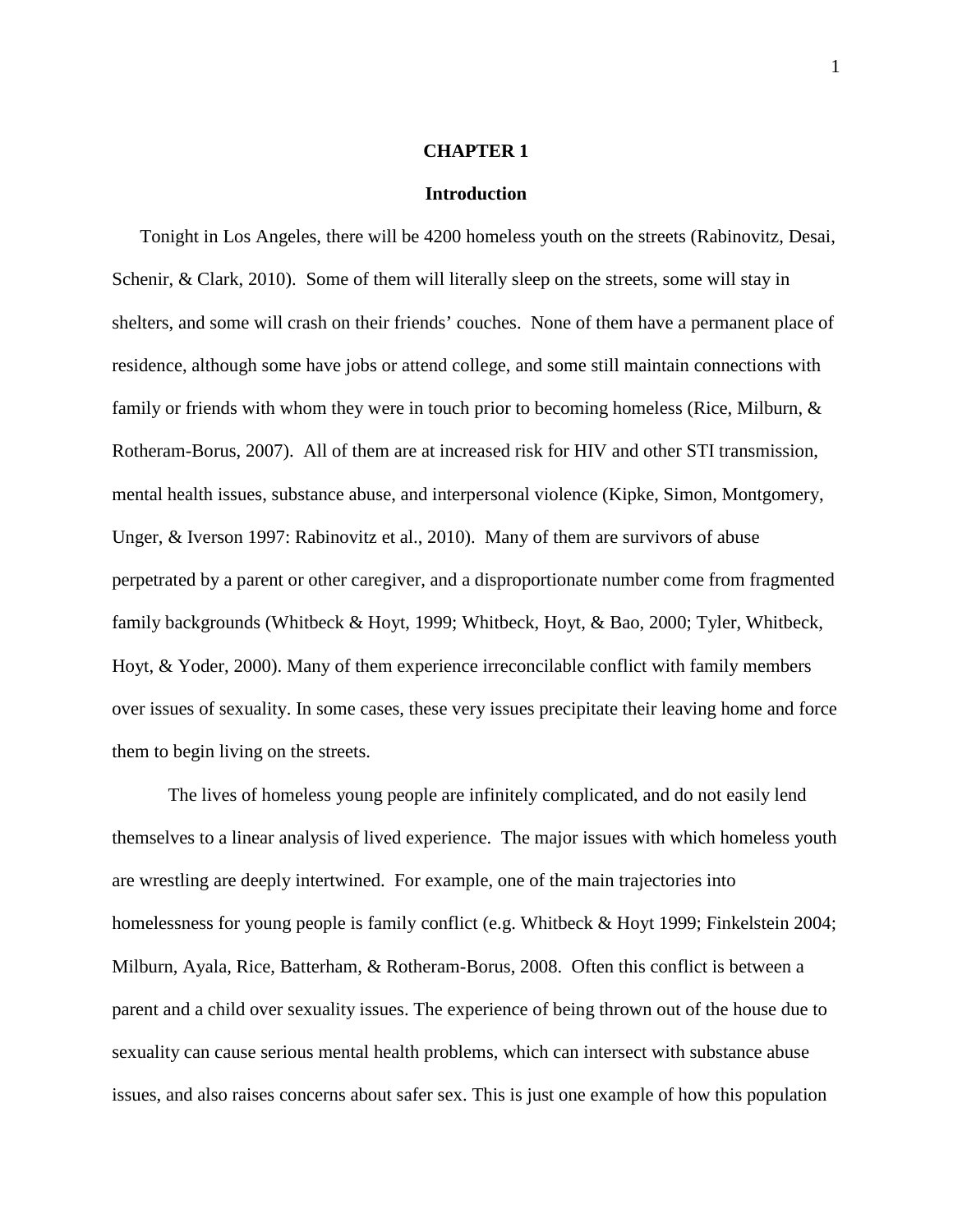is dealing with a multiplicity of intra and interpersonal, structural, and systemic factors, all of which have an impact their ability to thrive.

The data for this project consists of qualitative interviews collected as part of an HIV prevention intervention at a drop-in center that serves homeless youth in Los Angeles. Dr. Eric Rice at University of Southern California's School of Social Work conceived of and undertook the research, which occurred during the summer of 2009. I analyzed the interviews, and through my exploration of the data, answered the question "how do homeless youth navigate the lived experience of sex and sexuality on the streets?"

The academic literature about homeless youth is growing as the population of homeless youth increases. One omission from the clinical literature on this topic is the material experiences of sexuality among homeless young people. Though many scholars have written about aspects of sexuality such as HIV and STI prevention and survival sex (e.g. Greene, Ennett, & Ringwalt, 1999; Rice, Monro, Barman-Adhikari, & Young 2010; Swart-Kruger & Richter, 1997), researchers have paid little attention to the need to holistically study the sexual lives of homeless youth. About forty percent of currently homeless youth identify as lesbian, gay, bisexual, or transgender (Rabinovitz et al., 2010). Sexuality is a key dynamic that overlays and interfaces with other critical factors in the lives of homeless youth. It is crucial for clinicians, policy makers, and scholars to develop a rich understanding of the meaning they make of their sexualities in the context of their homelessness.

Clinical social workers are the professionals who most often work with homeless youth in an agency context. Although there are many barriers to services and challenges to working with homeless youth, social workers can be central to their wellbeing and ultimate transition out of homelessness (Kurtz, Lindsey, Jarvis, and Nackerud 2000; de Winter and Noom, 2003).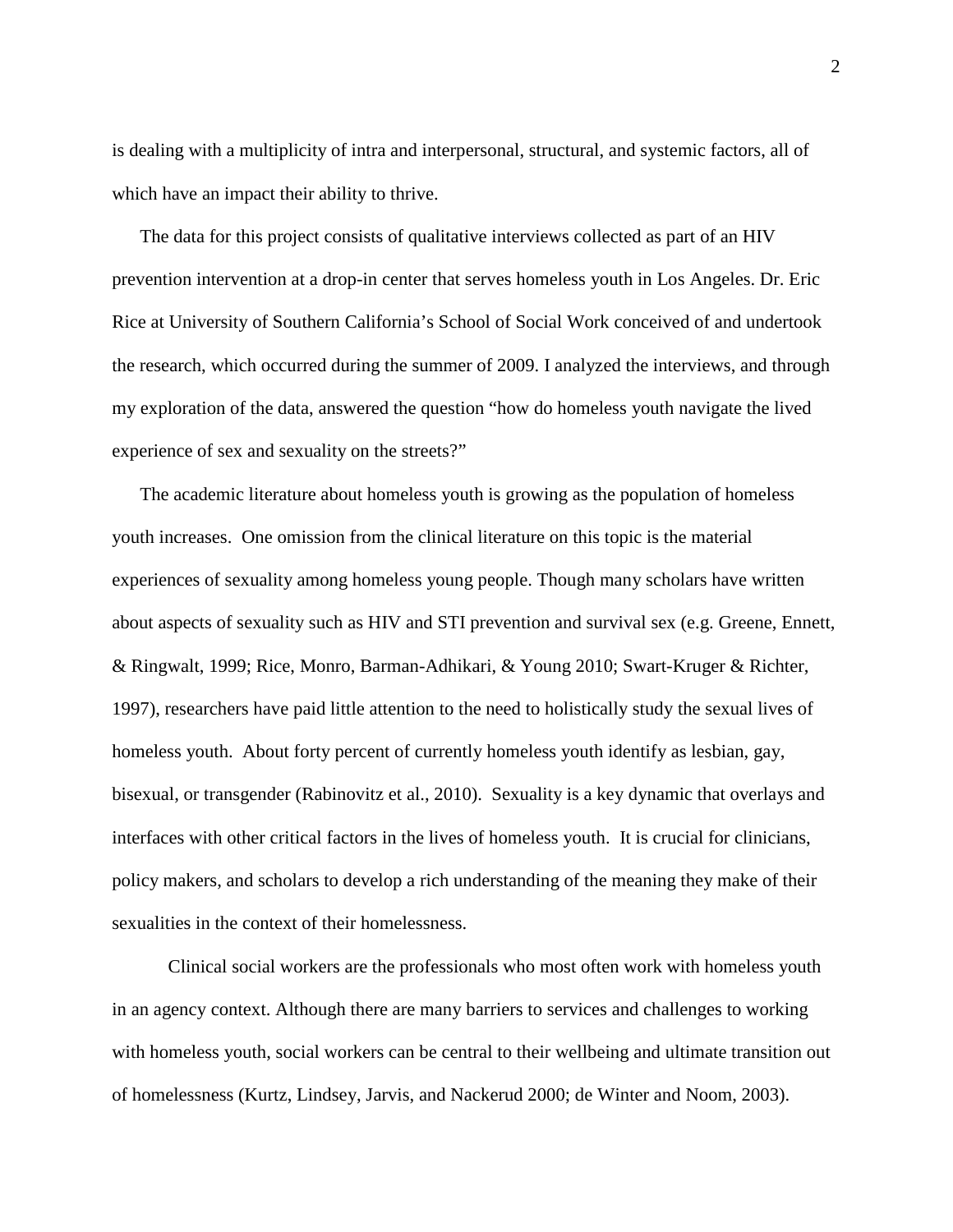Homeless youth are a population at increased risk for suicide and other mental health issues, physical health issues, abuse, and victimization (e.g. Cauce, Paradise, Ginzler, Embry, Morgan, & Lohr, 2000; Milburn et al. 2008;). They have also experience deep-rooted attachment disruptions and traumatic circumstances (Stein, Milburn, Zane, & Rotheram-Borus, 2009; Tyler, 2006) that require empathic and therapeutic attunement.

This is a population in immense need of skilled clinicians and advocates. This study attempts to make a contribution to the existing literature on this topic by delving deeper into the layers of the sex lives of homeless young people and connecting them to other issues of clinical relevance. It is my hope that providers will be able to develop a more nuanced understanding of the intersections of sexuality and elements such as housing, mental and physical health, and race. Sexuality is an integral part of the puzzle of human experience, and clinicians would benefit greatly from considering its meaning and metaphor in the context of their therapeutic work with homeless youth.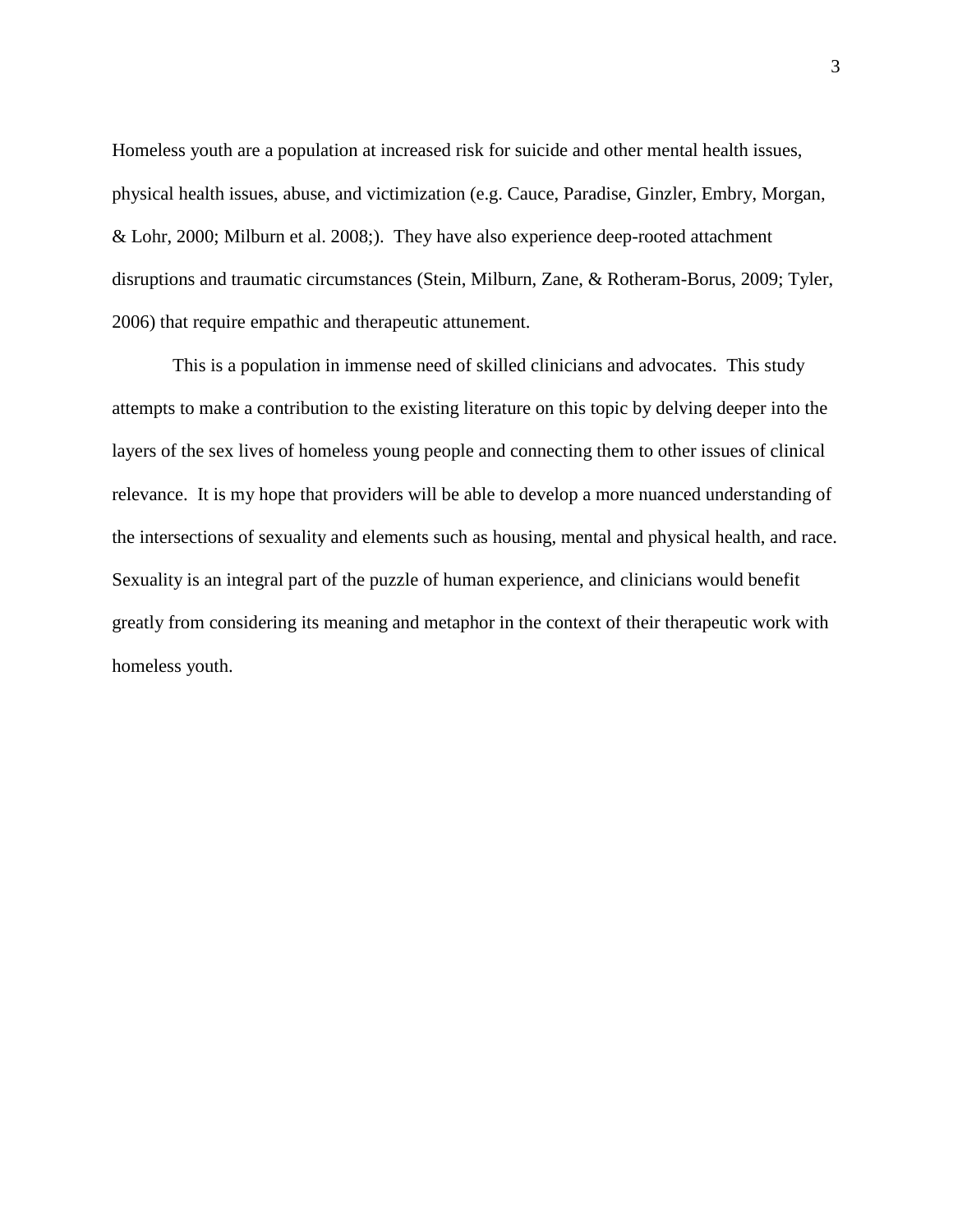#### **CHAPTER 2**

#### **Literature Review**

# **Introduction**

For the purposes of my study, I will approach this literature review in four parts. I will begin by providing an overview of relevant literature about homeless youth and the issues they face in their daily lives. I will also review literature on public sex, meaning sex that is conducted in a public space or semi-public space, as youth often navigate these spaces for sexual activity. I use queer theory in order to frame my analysis of the lived experiences of sex and sexuality among homeless youth in Los Angeles. Lastly, I will situate the reader in the geographic context in which my participants reside—the streets of Los Angeles—in order to provide a multidimensional picture of my study.

When I use the term "queer" in this paper, I do it in two ways. Firstly, I use it as an umbrella term to encompass all different types of non-heteronormative sexual identities, including gay, lesbian, bisexual, and polyamorous. I also use it to suggest a collectivity among individuals who eschew heterocentric norms of community, desire, identity, and activity, and instead engage in a reconfiguration of these categories. I am aware that the term "queer" is loaded with debates over its exclusivity and use in academic circles that privilege white, middle class subjects. However, I feel that the term best applies to the participants of this study because of the changing ways in which they self-identify in terms of their sexuality. Also, many of them are engaging in many types of non-normative sexual practices and are involved in behaviors that do not align with their sexual identity in order to put a roof over their heads. In this paper, I may use "queer" and "LGBTQ" interchangeably to describe sexual identity. Several of the youth in this study self-identify as heterosexual, and though the term "queer" does not describe their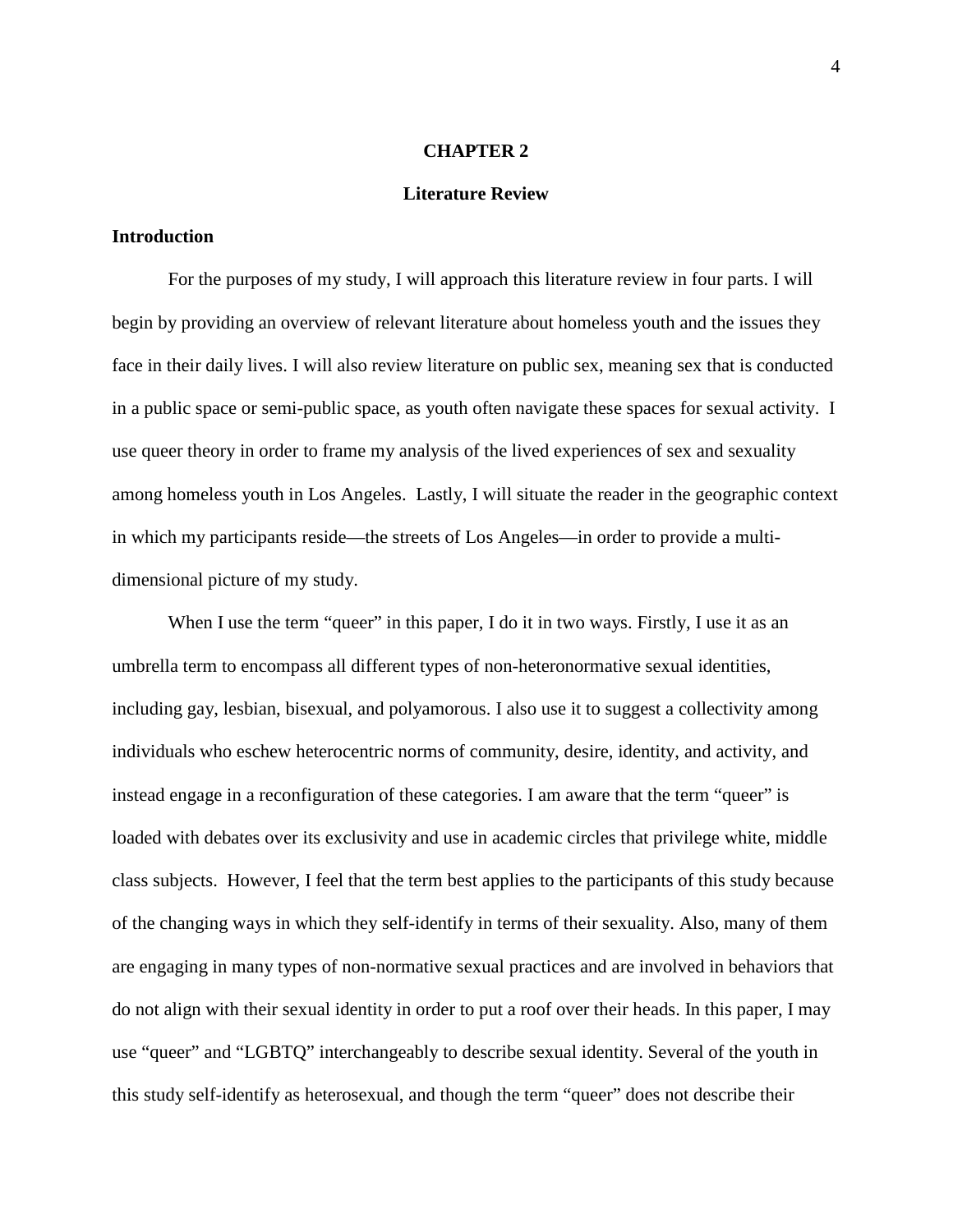primary sexual identity, they often reject normative social structures, so the theoretical applications can still be useful in thinking about these youth.

Methodologically, I struggle with using a term that my participants may not use to describe themselves, and I am aware of this contradiction. Homeless youth occupy liminal spaces in cities and within social institutions, and by the nature of being homeless, are always redefining and repurposing social categories of identity, of home, of sexuality, of family, and of work. Homeless youth are also frequently in motion as they navigate the sociogeography of the urban environment. Queer theory, which arose as a critique of constructionist discourses of gender and sexuality is helpful in understanding how to further trouble these categories so that they are always open to an iterative process. Queer theory offers that identities are not fixed; rather, they exist to be critiqued and deconstructed, and even the notion of "identity" itself must be called into question (Butler, 1990; Halberstam, 2004). Like homeless youth themselves, queer theory is concerned with motion and movement and is an apt theoretical framework to use when considering this population.

When I discuss "public" sex, I am not speaking exclusively about sex that occurs outside, in an unprotected public space. I am using this term to look at a range of sexual activities that happen in different spaces, like shelters, drop-in centers, commercial venues like bars and clubs. I am, however, distinguishing "public sex" from "survival sex," which refers to "selling of sex to meet subsistence needs—exchange of sex for shelter, food, drugs, or money" (Greene et al., 1999). I do this in order to broaden the conceptualization of the sex lives of homeless youth, so that I do not place the reader at risk of making certain assumptions about my participants.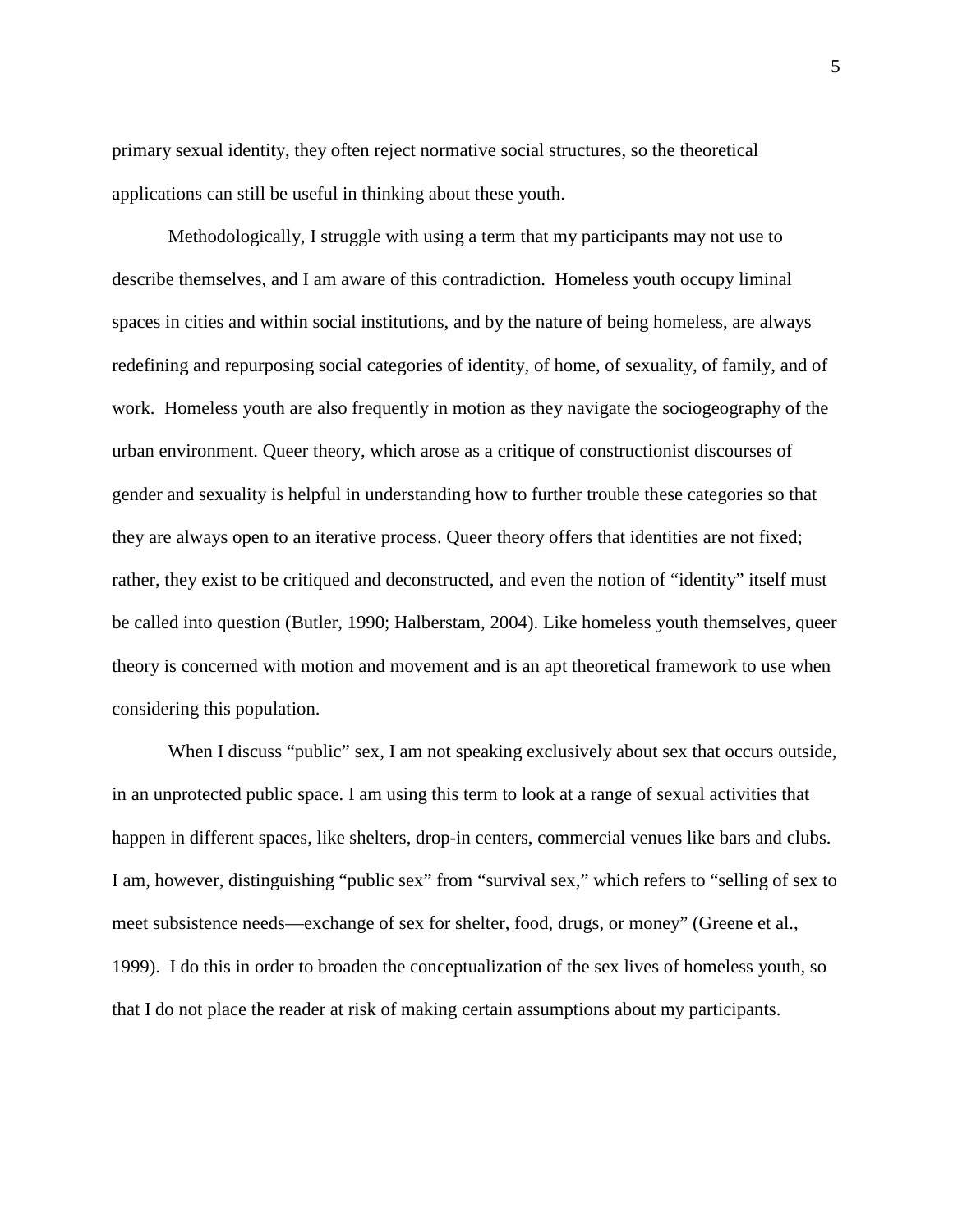### **Defining Homeless Youth**

There are currently between 1.8 and 2.1 million youth estimated to be homeless in the United States (California Research Bureau 2008, Ringwalt, Greene, Robertson, & McPheeters, 1998). Young people become homeless for many reasons, including leaving home because of impossible family environments, running to something outside of the home that they perceive as more exciting or adventurous, being forcibly expelled from the home by their families, or being "forsaken," meaning that the family and the system cannot support the young person. (Kurtz et al., 2000; Zide & Cherry 1992). When they leave home, youth often go to shelters, friends' houses, cars, vacant buildings, transitional housing, or institutions (Bernstein & Foster, 2008). Some young people do literally sleep on the street, as one might imagine when one thinks of what it means to be "homeless," but more often homeless youth stay with friends or family (aka "couch-surf"), sleep at a shelter, or engage in some type of survival sex or transactional work in exchange for housing. (Finkelstein, 2004; Greene et al., 1999; Thompson et al., 2001). The particular youth engaging in these types of behaviors largely depends on their age and gender, with younger females tending to utilize social services (shelters, drop-in centers) more frequently and older male youth spending more time on the streets (Kipke, Simon, Montgomery, Unger, & Iverson, 1997; Ringwalt et al., 1998; Toro, 2004). This data begs the question of how policy makers define homelessness among youth. The Runaway Homeless Youth Act defines a homeless young person as "not more than 21 years of age ... for whom it is not possible to live in a safe environment with a relative and who have no other safe alternative living arrangement." (Runaway Homeless Youth Act, 2008). There are several other extant definitions that qualify what it means to be a homeless young person, including homeless youth as those lacking a stable or permanent address. The McKinney-Vento Homeless Assistance Act, which focuses on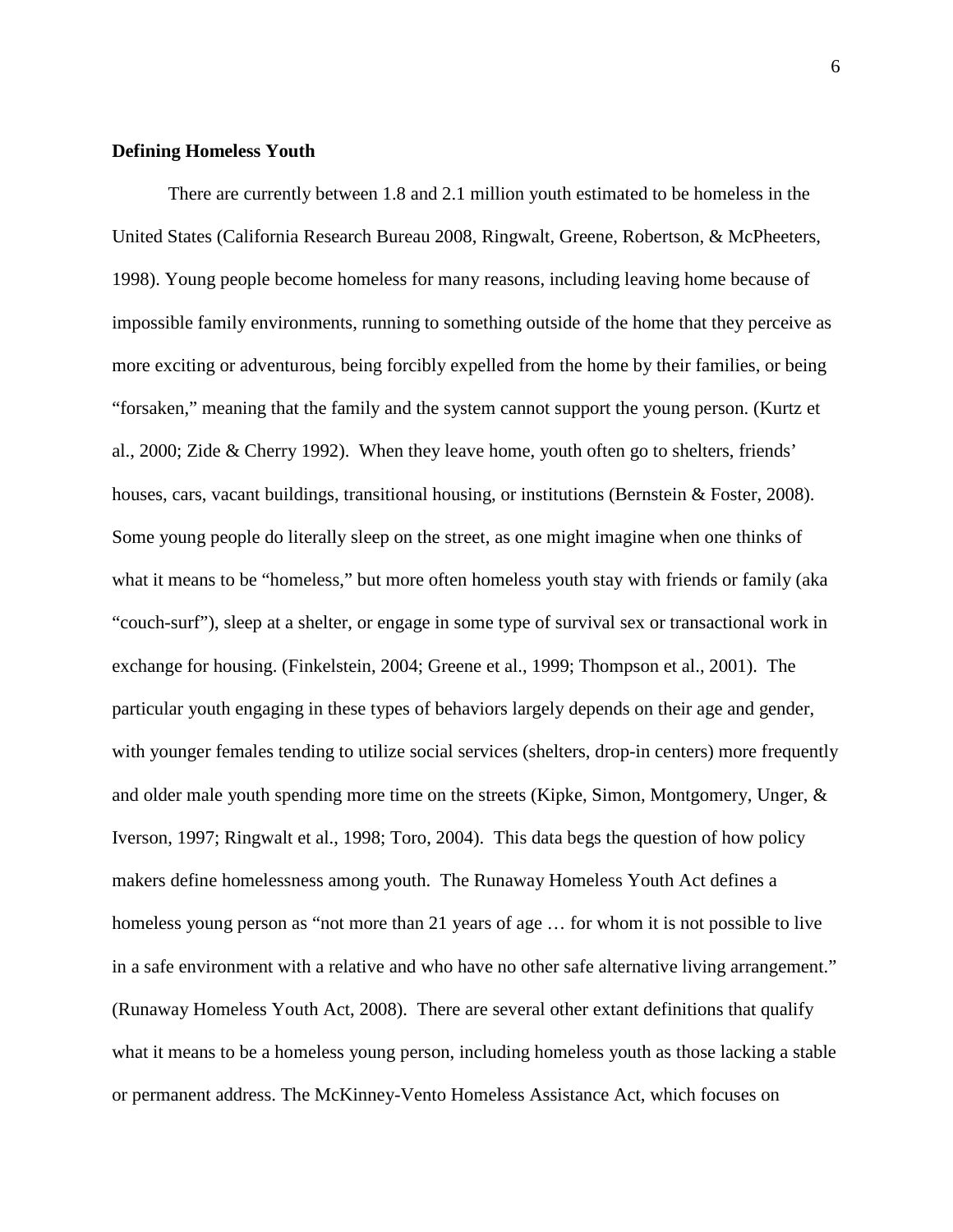education for homeless children, defines homeless young people as those who "lack a fixed, regular, and adequate nighttime residence." This definition does not exclude youth who are nested in family units, and while useful, does not pertain directly to my study as none of the youth interviewed were living with their families. This definition is useful as youth who are thusly defined become part of the system, and are bodies earmarked by the state for services. The California Research Bureau defines homeless youth as "young people sleeping in shelters, on the street, in parks, in cars and buildings, and "couch-surfers" who find provisional or intermittent shelter with friends or, less often, family members, but lack a permanent or stable home." (California Research Bureau 2008).

The CRB definition is the one that I will be using in my study as it best integrates the federal definitions with other pertinent concerns faced by my participants. It also best speaks to the experiences of my participants as they are not able to reside at home, lack a stable residence, and are not homeless with their families (although some have children).

### **Life on the streets**

Many homeless young people are at risk for sexual exploitation, HIV/AIDS, substance abuse, interpersonal violence, and the general health hazards of being homeless (Arnold & Rotheram-Borus, 2009; Greene et al., 1999; Kipke, 1997). It is important to note that risk factors are not all that youth face when they are homeless; many of them are still in contact with family members, or peers from their home lives or school. Some of them still attend school, some have jobs or volunteer at agencies, and some are able to maintain protective social networks through use of the Internet. (California Research Bureau 2008; Rice, Milburn, & Rotheram-Borus, 2007; Rice et al., 2010b). Risk behaviors among youth are often associated with problematic peer groups and behaviors, as well as turbulent family environments, but in one study, 80% of young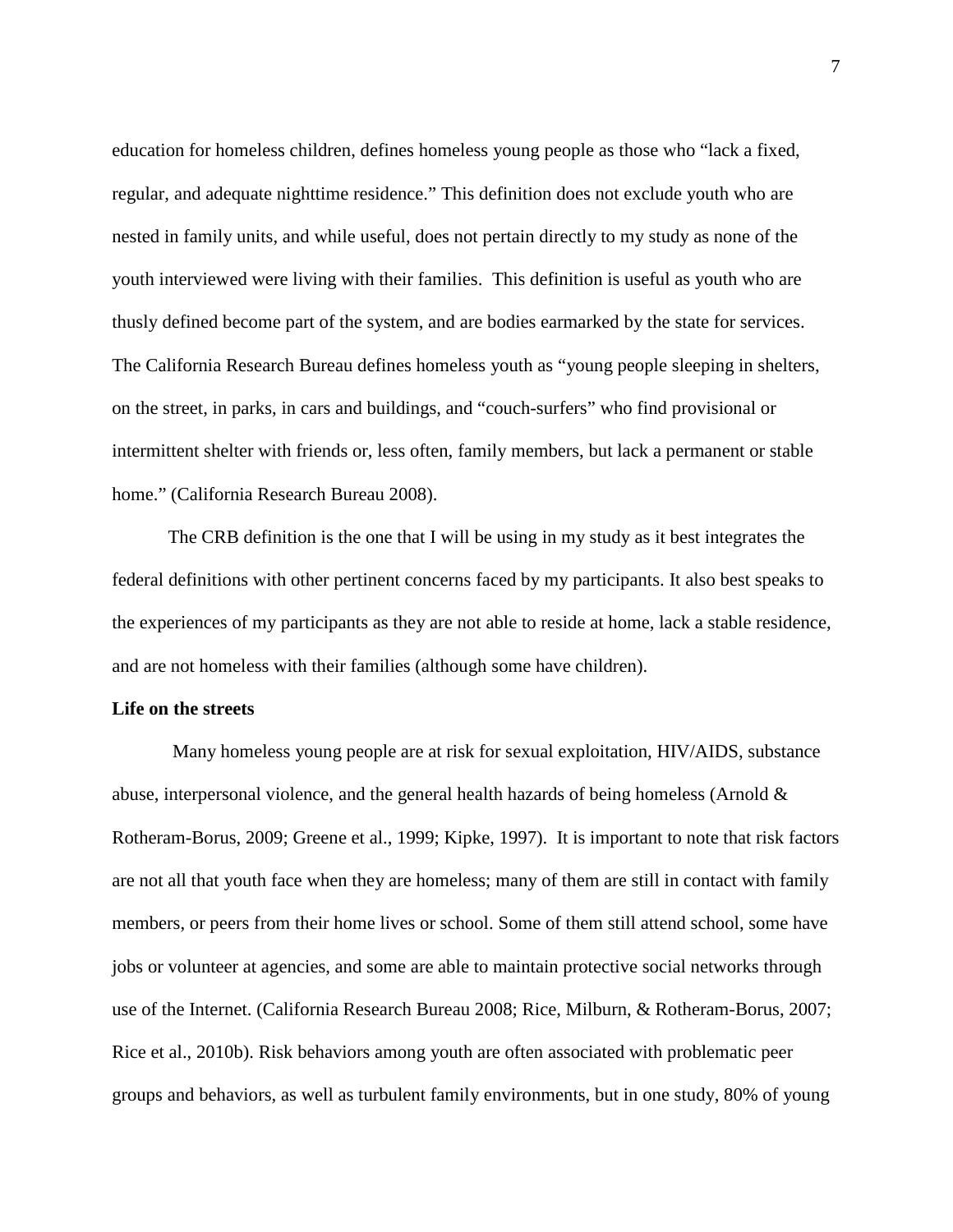people had never been arrested nor had interactions with the law (Rice et. al, 2007). These facts may be surprising to readers due to the powerful negative stereotypes of homeless young people, as wayward, lazy, disrespectful, and "lost causes." Many youth do in fact successfully transition into stable living situations, with homelessness often being more episodic than chronic (Milburn, Ayala, Rice, Batterham, & Rotheram-Borus, 2008; Ringwalt et al., 1998). A key determinant of transitioning out of homelessness is the use of social networks and "prosocial peers" who are able to provide emotional support and possibly a form of shelter for their friends (Milburn et al., 2008; Rice et al., 2007). It is also important to note that when youth spend time on the streets, they form subcultures and subgroups that often serve as containing environments and stand-in families for one another.

The stereotypes of homeless youth and the risks inherent in living on the streets allow for further invisibility of these young people. Current urban environments in the United States have become increasingly gentrified, and people who possess financial means are sticking evermore to their comfort zones and not venturing into other parts of the city. In Los Angeles, a city notorious for its homage to the automobile and its paltry public transportation system, it is easy for homeless young people to stay in their own enclave. Hollywood, California is where homeless young people tend to congregate. The neighborhood differs from "skid row," where the adult homeless population tends to congregate (Witkin, 2005). Most of the agencies and drop-in shelters that serve homeless youth are located in Hollywood.

California has also seen the worst budget cuts on record and is facing a major fiscal crisis, with a budget shortfall for 2012 of 21.3 billion dollars, the largest in the nation (Center on Budget and Policy Priorities, 2009). These budget cuts have been felt statewide in many arenas, but the social service sector has suffered drastically, particularly in regard to agencies serving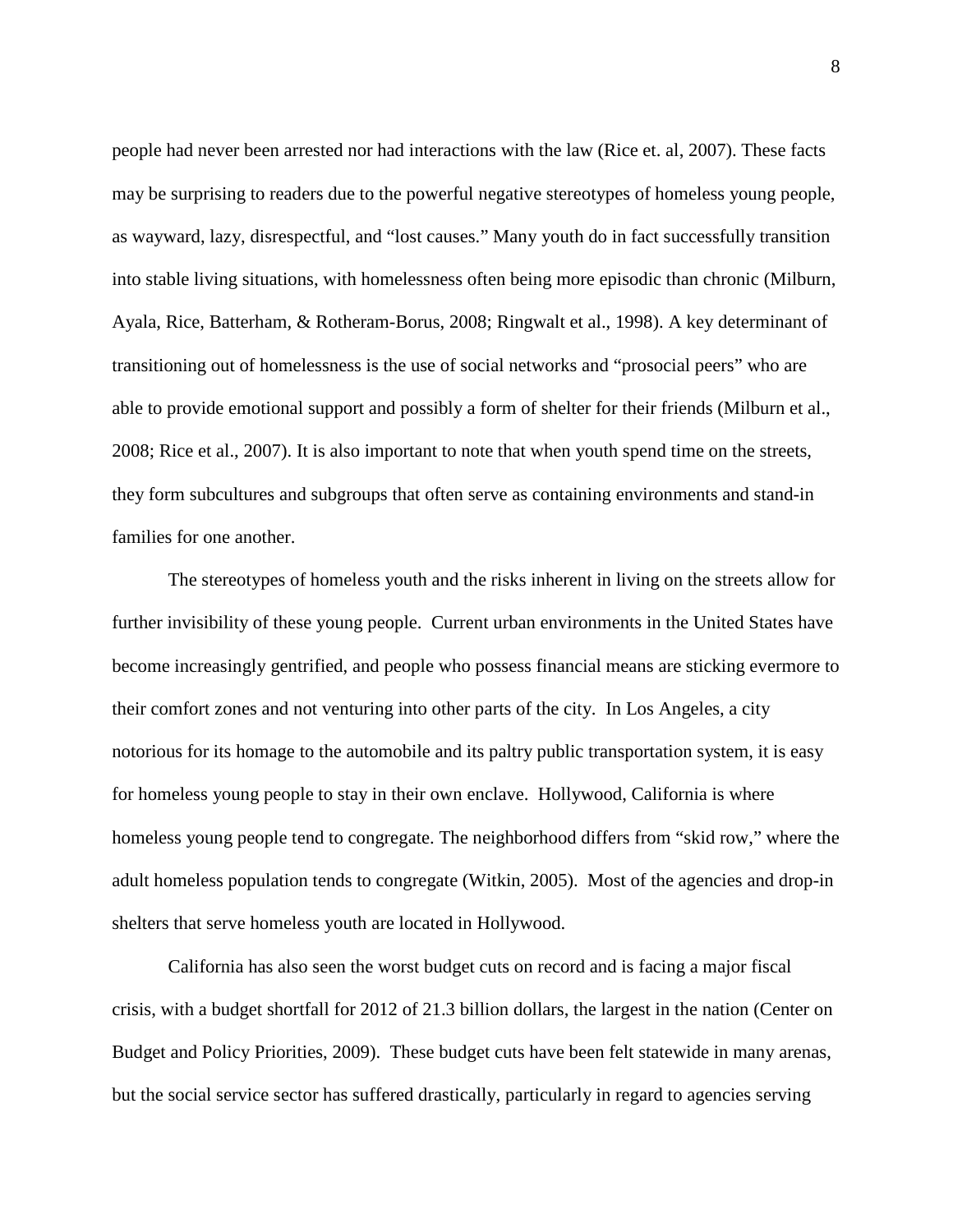youth. The efficacy of social service agencies in working with young people is therefore stunted due to its funding issues (Brooks, Milburn, Rotheram-Borus & Witkin, 2004). While service networks are undeniably helpful to this population, there is no one-stop shop for all services that are needed. The fragmentation in services can contribute to feelings of disenfranchisement and more invisibility among runaway and homeless youth (Rice & Barman-Adhikari, 2010b). Additionally, homeless youth are least likely to ask for help through traditional pathways and often under-utilize available resources (Pollio, 2006). By and large, youth are deriving information about health behaviors from peers, television, or the Internet (Malow, Kershaw, Sipsma, Rosenberg & Devieux, 2007). The experiences of being homeless vary across the population, and their needs shift in regard to service provision. (Brooks et al., 2004; Thompson et al., 2001).

A disproportionate number of homeless young people identify as lesbian, gay, bisexual, questioning, queer, and/or transgender (LGBTQ), and face discrimination due to their sexual identities from family members, friends, and service providers (Desai, Schneir & Clark, 2010New York City's Homeless Report, 2005; Milburn et al., 2008; Rabinovitz et al., 2010). This population may fear further discrimination from service providers and so may avoid seeking help from local agencies (Milburn et al., 2008). Additionally, developing relationships with social workers and doctors can often be fraught with ambivalence for young people (Brooks et al., 2004; de Winter & Noom, 2003; Rice & Barman-Adhikiri, 2010;), as these service providers can be subconsciously viewed as stand-ins for parental figures and trigger many of the attachment issues facing the youth (Whit beck & Hoyt, 2000).

Irreconcilable family conflict is one of the main trajectories into homelessness (Rabinovitz et al., 2010; Stein et al., 2009; Tyler, 2006; Whitbeck, 2009), and youth may reenact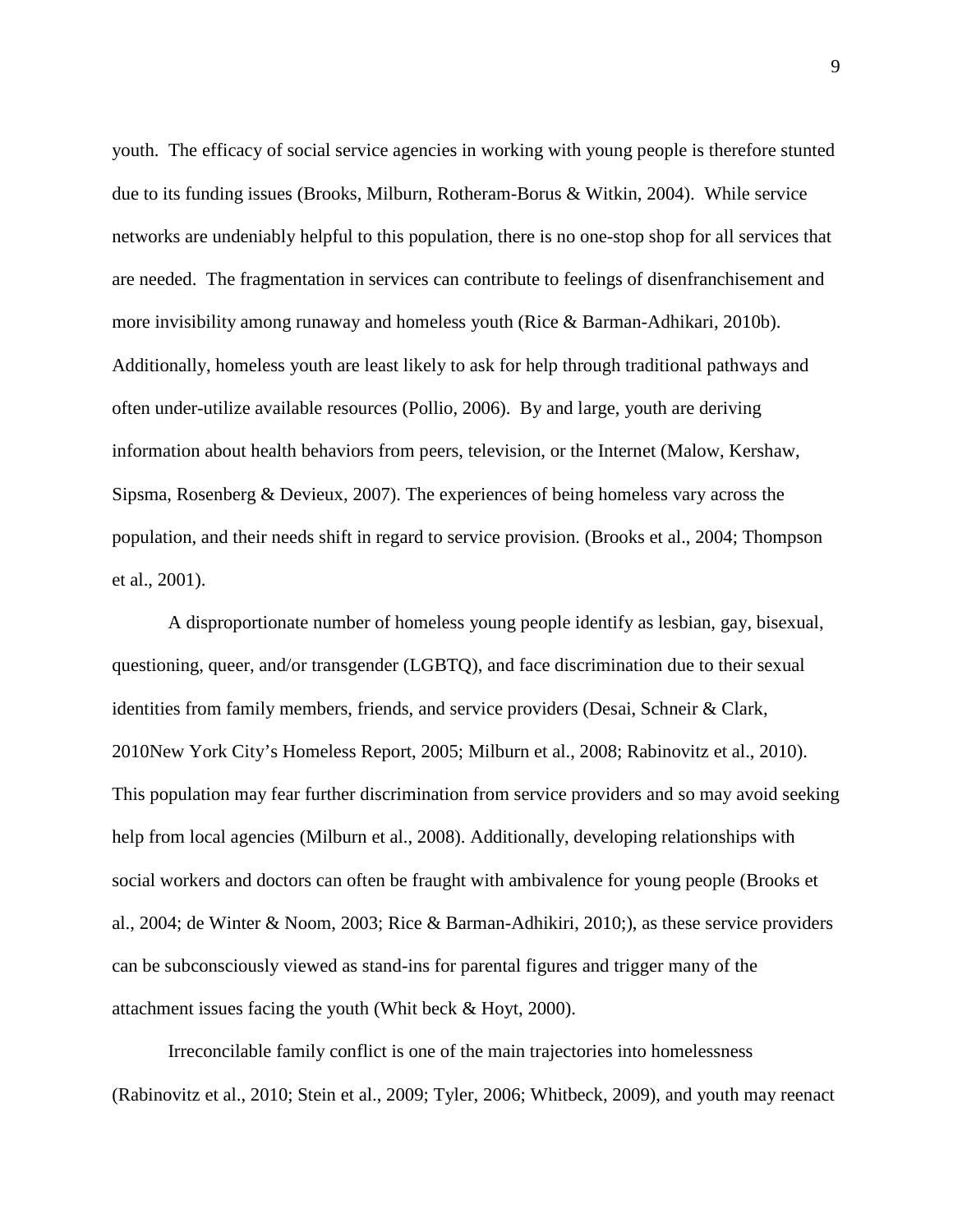their feelings about their parents and early attachment experiences with service providers, friends, or other authority figures (Kurtz et al., 2000; Stein et al., 2009). A recent study about homeless youth in Los Angeles found that there are two key reasons why youth become homeless: family breakdown and system failure. 78% of the youth surveyed selected family as one of the primary reasons for leaving or being forced out of their home, including conflict, parental incapacity, physical or sexual abuse, turning eighteen years old, or foster care (Rabinovitz et al., 2010). These results support the literature findings that many young people cite family conflict as a primary reason for leaving home (Brooks et al., 2004; Finkelstein, 2004; Tyler, Whitbeck, Hoyt, & Yoder, 2000; Whitbeck & Hoyt, 2000). Some examples of youth leaving home include aging out of the foster care system, living with a parent who is misusing substances, being sexually or physically abused by a stepparent, or being kicked out because of sexuality issues (Rabinovitz et al., 2010; Tyler, 2006).

### **Sexual Identity, Sexual Practices, and Homelessness**

Lesbian, gay, bisexual, and transgender youth (LGBTQ) are among the highest risk groups for HIV/AIDS, mental health issues, violence, and substance abuse (Savin-Williams  $\&$ Cohen, 1996), regardless of housing status. In a study of youth exiting homelessness and discrimination, Milburn et al. (2008) state that being LGBTQ:

leads to more discrimination than race/ ethnicity; that is, in many cases, a more visible social marker. Overt prejudice against LGB continues to be more socially acceptable than overt prejudice against other devalued social statuses such as ethnic and racial minorities (p. 8).

Many of the youth who become homeless are kicked out of their houses simply for being LGBTQ, or they are bullied at school, which may cause them to want to leave home (Bontempo & Augelli, 2002; Rabinovitz et al., 2010; Savin-Williams & Cohen, 2007). LGBTQ youth who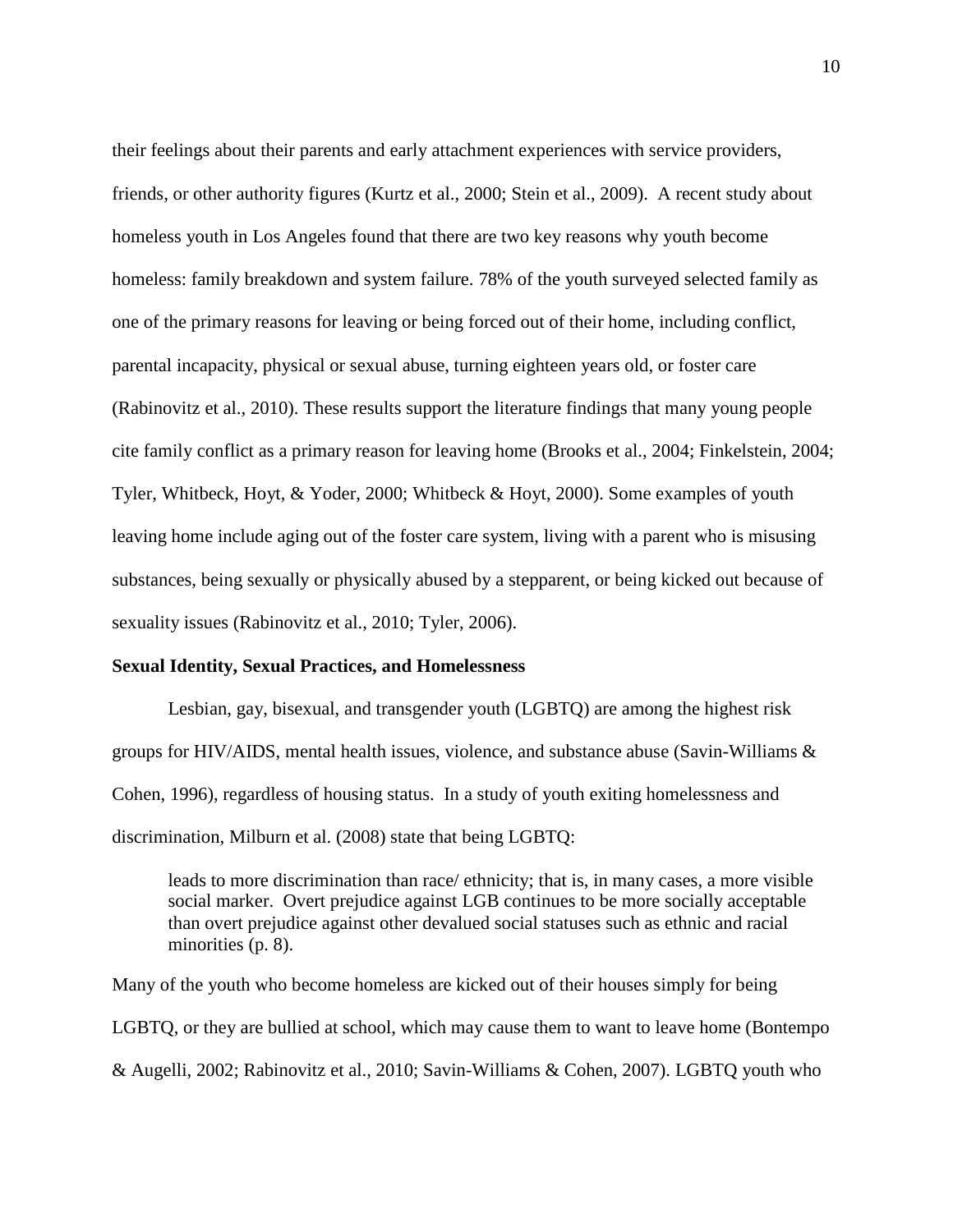have left home are statistically more likely to: engage in survival sex, use cocaine, heroin, and/or methamphetamine, to have been victimized while homeless, and to have a history of sexual and/or physical abuse (Cochran et al., 2002; Rabinovitz et al., 2010). It is difficult to gain estimates of an exact number of LGBTQ homeless young people: current statistics range from 6- 40% of the homeless population (Cochran et al., 2002; Rabinovitz et al., 2010). An exact count of LGBTQ homeless youth is difficult because youth may fear coming out to service providers or researchers. Also, the United States Census currently does not count LGBTQ people as a separate category, meaning that estimates of LGBTQ people all over the country are conservative. The lack of available data to capture the experiences of LGBTQ people show the levels of structural discrimination that LGBTQ young people face on a daily basis.

The fluidity that many young people experience with their sexual partners may not be adequately captured by the moniker "LGBTQ" and so youth may choose not to identify that way. Shelton (2008) posits that "queer young people continue to be a marginalized group in American society, denied public language with which to articulate their experiences, to name themselves, and to frame their needs" (p. 70), which makes serving this population even more difficult.

The intersections of sexuality with other identities and categories of risk like race, religion, gender, dies/ability, and health status cannot be overlooked. The prevalence of HIV positive young people is very high, and ranges from 2-11%, compared to 1.2% in the general population (Pfeifer & Oliver, 2002; Rice et al., 2010c). Ray (2006), as cited in Rice et al. (2010a) note that homeless youth are:

more likely to engage in unsafe sexual and drug use practices that render them more vulnerable to HIV and other sexually transmitted diseases relative to their home based peers. It has been estimated that homeless youth are 7 times as likely to die from AIDS and 16 times as likely to be diagnosed with HIV as the general youth population (p. 6).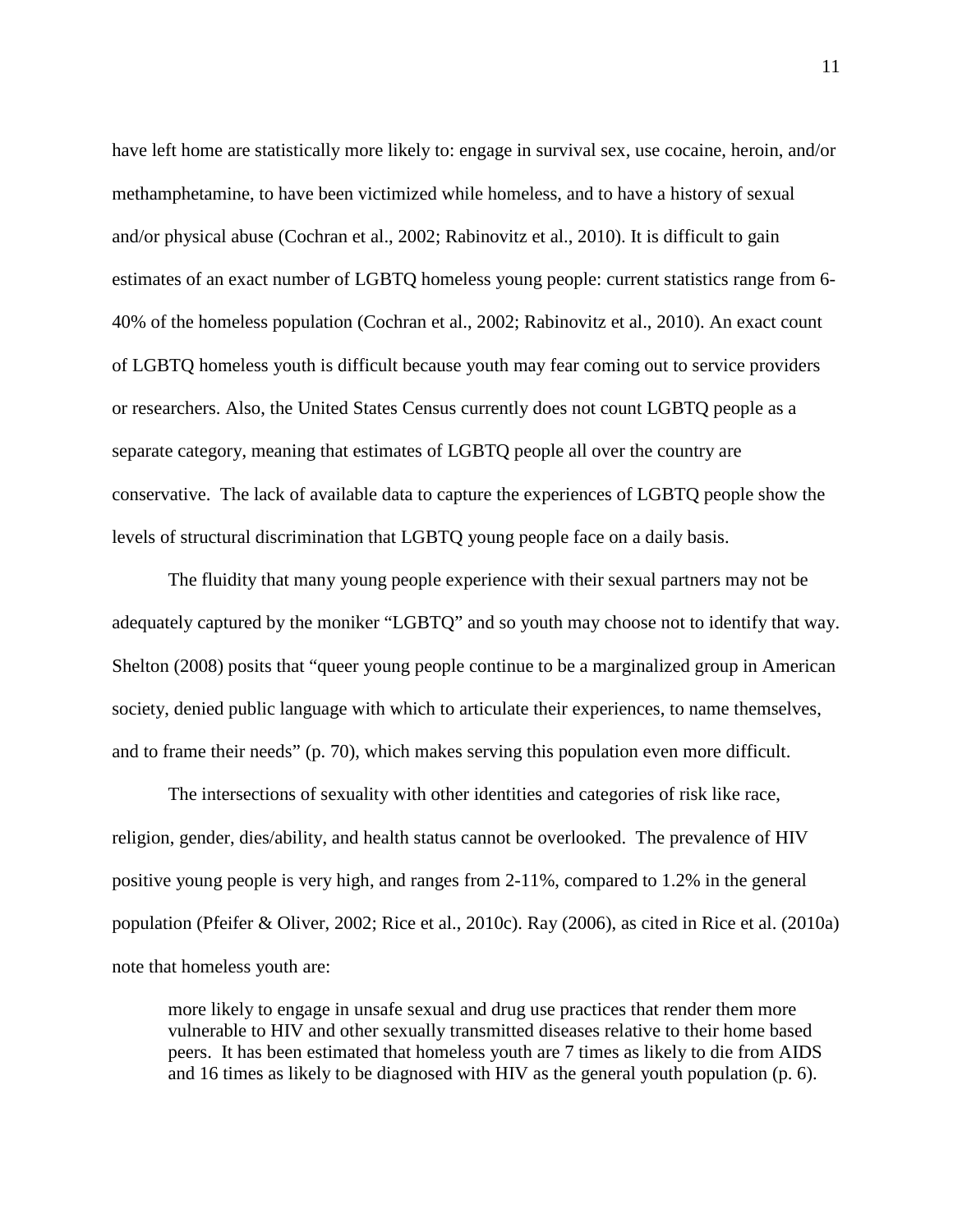While HIV/AIDS is no longer thought of as a "gay disease," young people who are engaging in receptive anal sex and other high-risk behaviors are more likely to contract HIV. Many of the young people who contract HIV are gay, and many homeless young people, despite their sexual orientation, are forced to engage in sex work, or "survival sex" in order to obtain money for shelter, food, or other subsistence needs, putting them at further risk for HIV and STIs (Greene et al., 1999; Kipke, 1997). No matter how the youth describe their sexual identities, they may engage in sexual activity with people of many different genders and sexual identities for the purposes of their survival (for example, a young person who identifies as lesbian having sex with a male-identified person in order to buy food). Additionally, sexual activity with different partners is a large part of a young person's sexual identity, which tends to develop in adolescence and early adulthood (Subrahmanyam et al., 2004).

Despite this disquieting information, homeless queer young people have lives that are rich and complex. The social categories they occupy, "homeless," "young," "queer," are not necessarily static identities: rather they are fluid and evolving. One day, they will no longer be considered young; one day, they will hopefully no longer be homeless (Milburn et al., 2008). Their sense of themselves as sexual beings will continue to develop across their life courses. Youth who are forced to leave home are still in the throes of adolescent development, and their emergence of adulthood does not escape them. Sex and sexuality has particular import for adolescents because during this time, sexual maturation and peaked interest in sex is occurring (Subrahmanyam et al., 2004; Weinstein & Rosen, 2001). Adolescents spend more time talking with their peers about sex, telling jokes, and presumably, engaging in sexual activity (Subrahmanyam et al., 2004) than they did when they were children. Youth who are forced to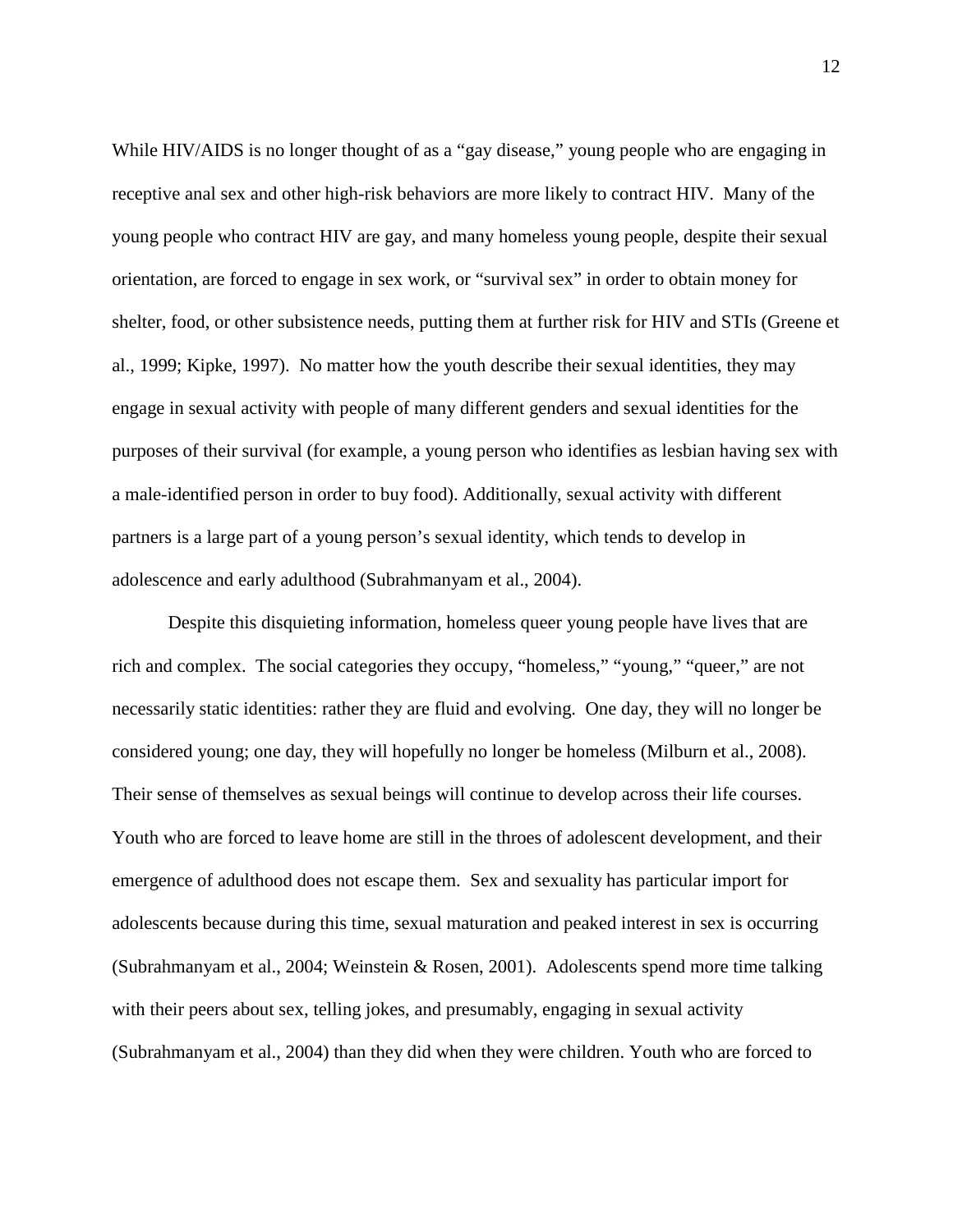leave home inscribe themselves as sexual beings in the landscape of the cities, just as their peers who have stable housing situations are exploring their sexualities in more private situations.

### **Substance Abuse**

In general, homeless youth report significantly higher rates of substance abuse when compared to their non-homeless peers (Cochran et al, 2002; Greene, Ennett, & Ringwalt, 1997; Rabinovitz et al., 2010). Substance use is often related to coping with the stressors of being homeless for young people (Bungay et al., 2006; Finkelstein, 2004). In particular, LGBT youth are more likely to suffer from addiction and substance abuse issues than their heterosexual peers (Cochran et al., 2002; Rabinovitz et al., 2010). Substance abuse issues within the family of origin also constitute one of the reasons why youth leave home, which can either be related to a parent's addiction and resultant family violence, or a young person's own addiction issues (Finkelstein, 2004; Robertson, Koegel, & Ferguson, 1990).

There is a strong correlation between crystal methamphetamine use among young gay men and HIV prevalence (Diaz, Heckert, & Sanchez, 2005; Halkitis, Shrem, & Martin, 2005; Semple, Patterson & Grant, 2002). Gay men often access this drug in club or party settings (Slavin, 2004) and taking the drug can lead to increased feelings of euphoria and greater sexual stamina, as well as impaired judgment (San Francisco AIDS Foundation, 2010). A 2004 study revealed that crystal meth users were twice as likely as non-users to engage in unprotected anal intercourse while under the influence (Centers for Disease Control, 2004). There are also extremely high comorbidity rates between crystal meth use, HIV transmission, and transmission of other STIs, including Hepatitis C, Gonorrhea, and Syphilis (CDC, 2004).

Methamphetamine use tends to be high among homeless or street involved youth, though little research has been done on this issue (Bungay, Malchy, Buxton, Johnson, MacPherson, &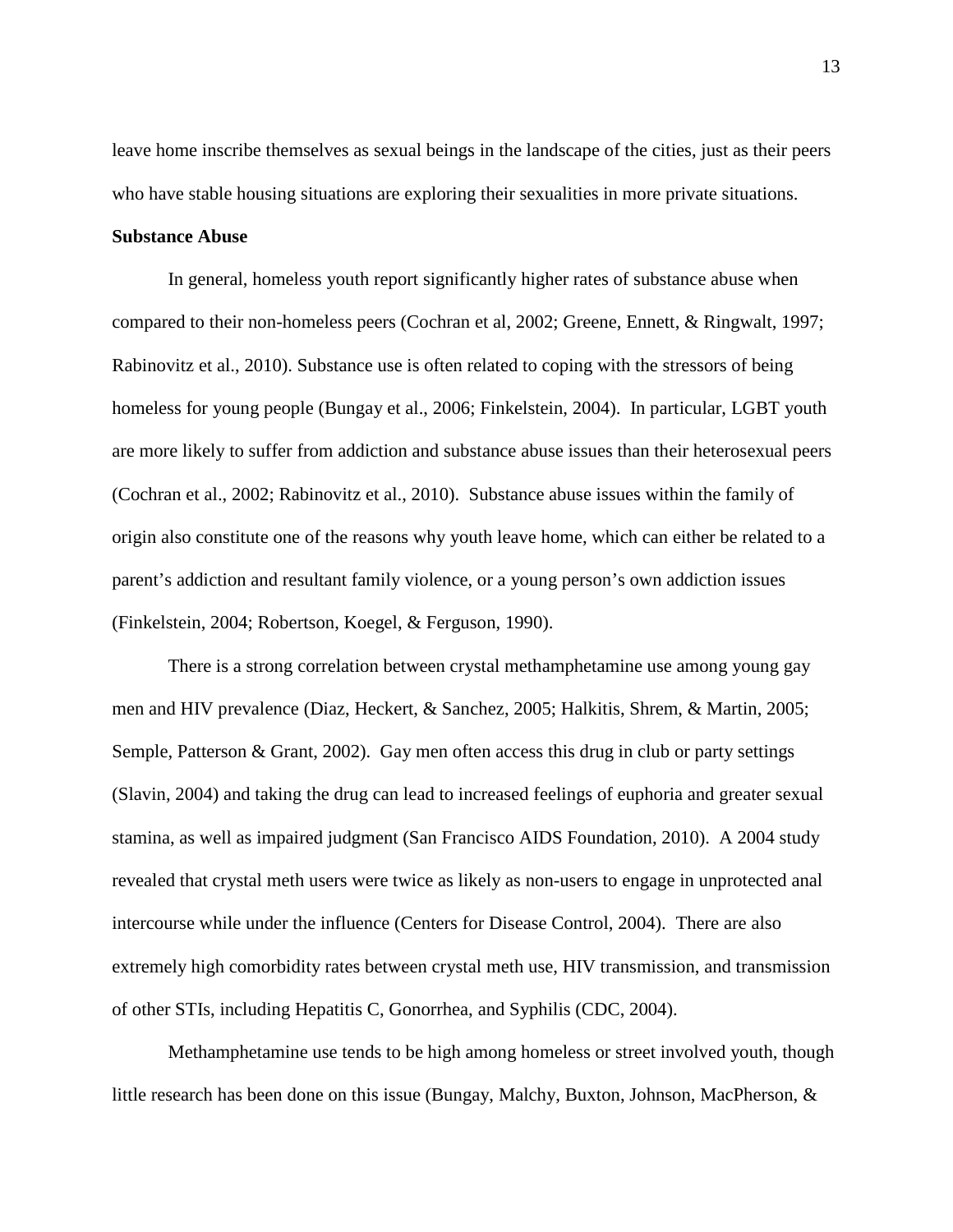Rosenfield, 2006; Rawson, Anglin, and Lin, 2002). Substance use is related to streetinvolvement, including staying awake to protect belongings, using drugs for a place to stay, and coping with strong emotions (Bungay et al., 2006). Other uses of methamphetamine among homeless youth may be related to sexual behavior, particularly if youth are engaging in exchange sex that involves substance use (Bungay et al., 2006). Young men who have sex with men were almost three times more likely to have used methamphetamine in the past year compared to other young men (Rabinovitz et al., 2010), suggesting a strong correlation between sexual identity, sexual activity, HIV transmission, and substance abuse.

### **Sexual Publics**

Living and exploring sex and sexuality in the context of homelessness presents its own unique experiences and set of challenges. There is essentially no literature that focuses on the concept of adolescents navigating sexual publics, and due to increased gentrification in American cities and the shifting landscapes of how young people experience their sexualities, much of what was considered "public sex" has now shifted into the private realm. While homeless youth may be literally engaging in sex in public spaces, they may be more likely to engage in survival sex, or trade in sex for a place to stay, a hot meal, and a shower.

One way in which the literature on public sex may be relevant to the population of homeless youth is that sex in public has allowed for the emergence of queer subcultures and visibility around sexual identity and practices (Berlant & Warner, 1998; Warner, 2000; Wollin, 2009). Research on public sex sites suggests that the spaces are not only useful for sexual gratification, but also that these spaces provide sites of collectivity and community for those who use them (Wollin, 2009). Homeless youth may find a sense of community through the use of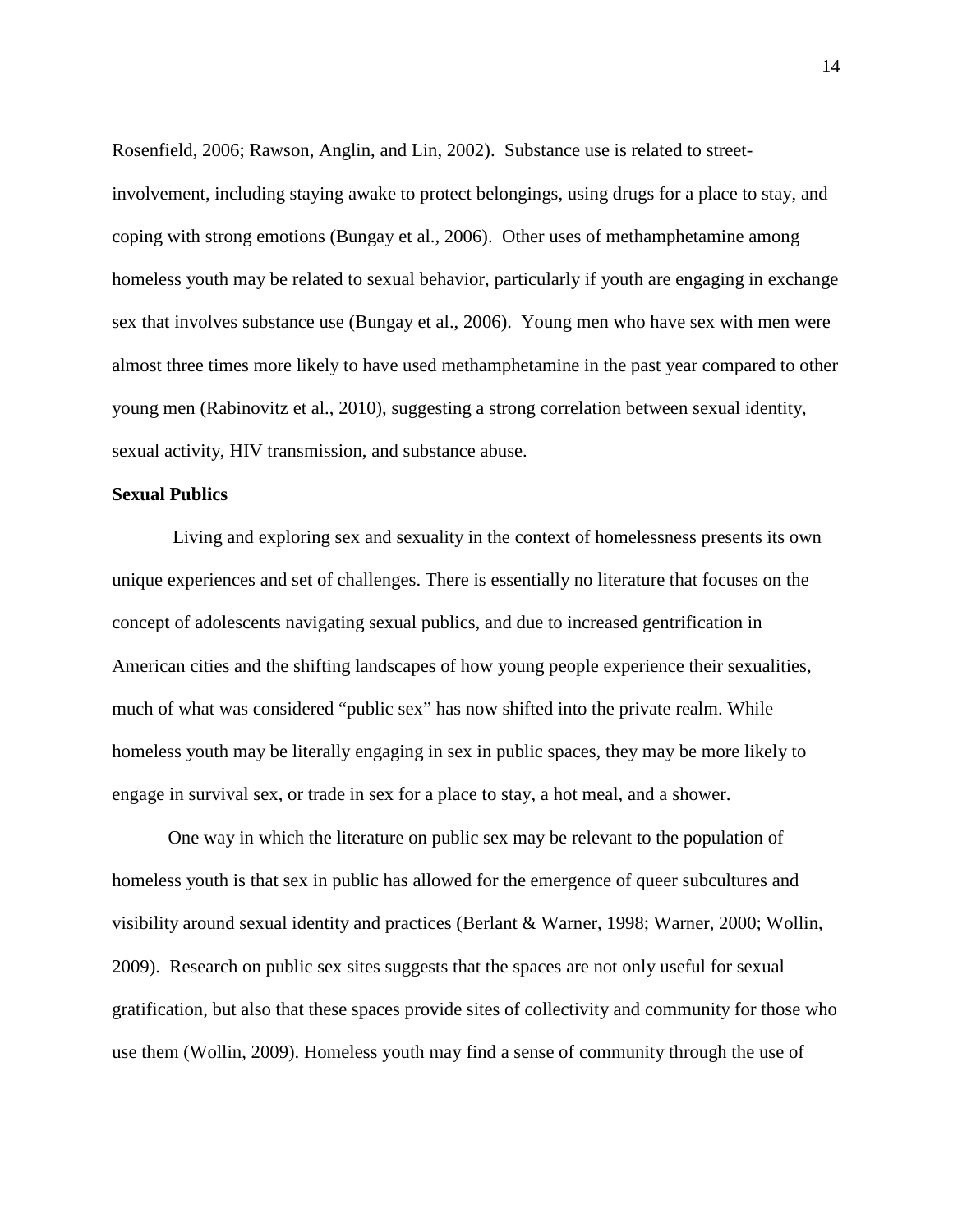public sex spaces, whether virtual or literal, and with the increased use of the Internet, homeless youth may find themselves connecting with others in unexpected ways.

"Public" sex has largely disappeared from streets and public spaces in the urban environment, with the advent of cruising for sex on the Internet and the gentrification of many American cities. Rice & Barman Adhikiri (2010b) found that a significant number of runaway homeless youth use the Internet to access information about sex, sexual health, HIV, and other health related issues, rather than using traditional help-seeking pathways and reaching out to service providers for this information. LGBTQ youth were much more likely to use the Internet for this purpose. Just as LGBTQ males are more likely to look for sexuality-related information online (Pascoe, 2009), they are also more likely to seek sex online (Rice, 2010). With the advent of sites like "Adam-for-Adam," Grindr," "Manhunt," and "Sugar Daddy," engaging in sex with strangers via the Internet is freely available. The likelihood that homeless youth who use these sites have sex in public places or engage in riskier behaviors than they would under different circumstances is unknown, but the options for sex are available just at the click of a finger (Pascoe, 2009). Adolescent sexuality itself is taboo, especially in light of the rise of abstinence only sex-education in schools over the past decade (Daillard, 2000). When adults think of homeless young people, generally the concern is not over the establishment of a healthy, pleasurable sexual life, but rather over their subsistence, and how to help them transition out of being homeless. Due to the presumption of risk around adolescent sexuality on the streets, the sex lives of homeless young people may largely go unnoticed by policymakers. This perpetuates a culture of silence and power. This silence constructs a risk environment that endorses behaviors that put young people at greater risk for HIV/AIDS, STIs, violence, substance abuse, and mental health issues. While service providers attempt to prevent risky sexual behaviors by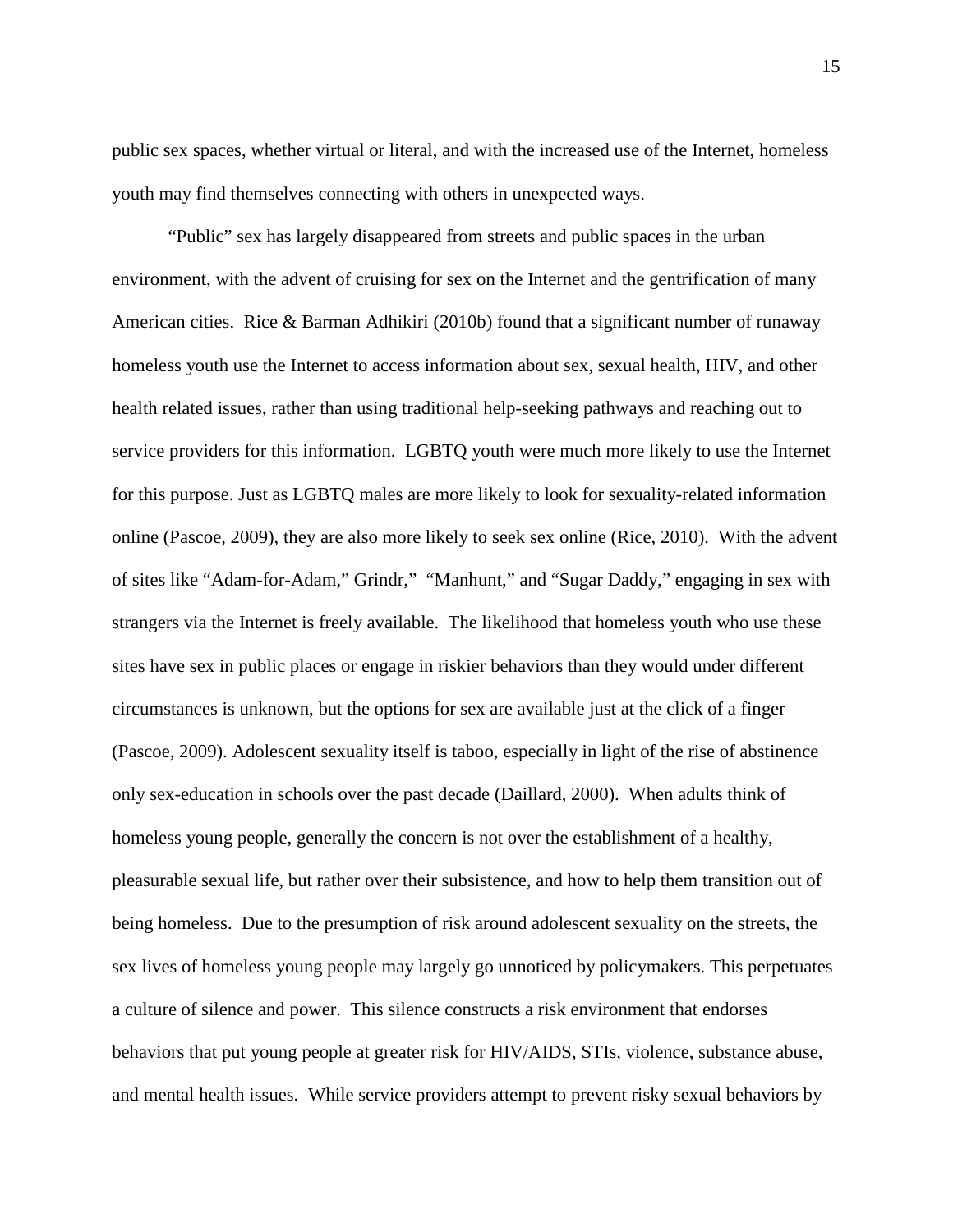handing out condoms and encouraging young people to get tested, theorizing sexual publics does not enter in to the realm of service provision. The disappearance of public space in urban settings, particularly in a place like Los Angeles, raises the question of where homeless youth are actually engaging in sexual activity. Some of them are engaging in "survival sex," for money, but some are engaging in sexual activity for pleasure and for partnership. When sex and sexuality are such prominent features of adolescents' lives, it is unrealistic to expect that they will not engage in sexual activity simply because the luxury of "private" sex is not afforded them. The use of public space for sexual activity is considered to be "improper," but the fact that adolescents may be engaging in such behaviors demonstrates a subversiveness that is disruptive to social and geographic norms. Adolescents are not "supposed" to be having sex, let alone bringing sex into the public realm.

### **Geographies of Impossibility**

In order to gain a multi-dimensional view of the lives of these homeless adolescents, literature on the geographic context in which they are nested is important. The City of Los Angeles is home to 3,849,378 people, and Los Angeles County is home to 9,848,011 (United States Census Bureau, 2010). Los Angeles has been marked as a city of neighborhoods, each one struggling to establish its own identity and unique flavor. A first-time visitor to Los Angeles might be struck by its balmy weather, a landscape that encompasses oceans and mountains all at once, and the reign of the automobile over the city. Historians and writers about Los Angeles have expressed ambivalence in their rendering of the city, as does Mike Davis (1992, p. 23) "Here is the ultimate city of capital, lustrous and superficial, negating every classical value of European urbanity." Davis argues that city building in Los Angeles has happened in a haphazard fashion that better benefits industry than public welfare. The history of the city, like many other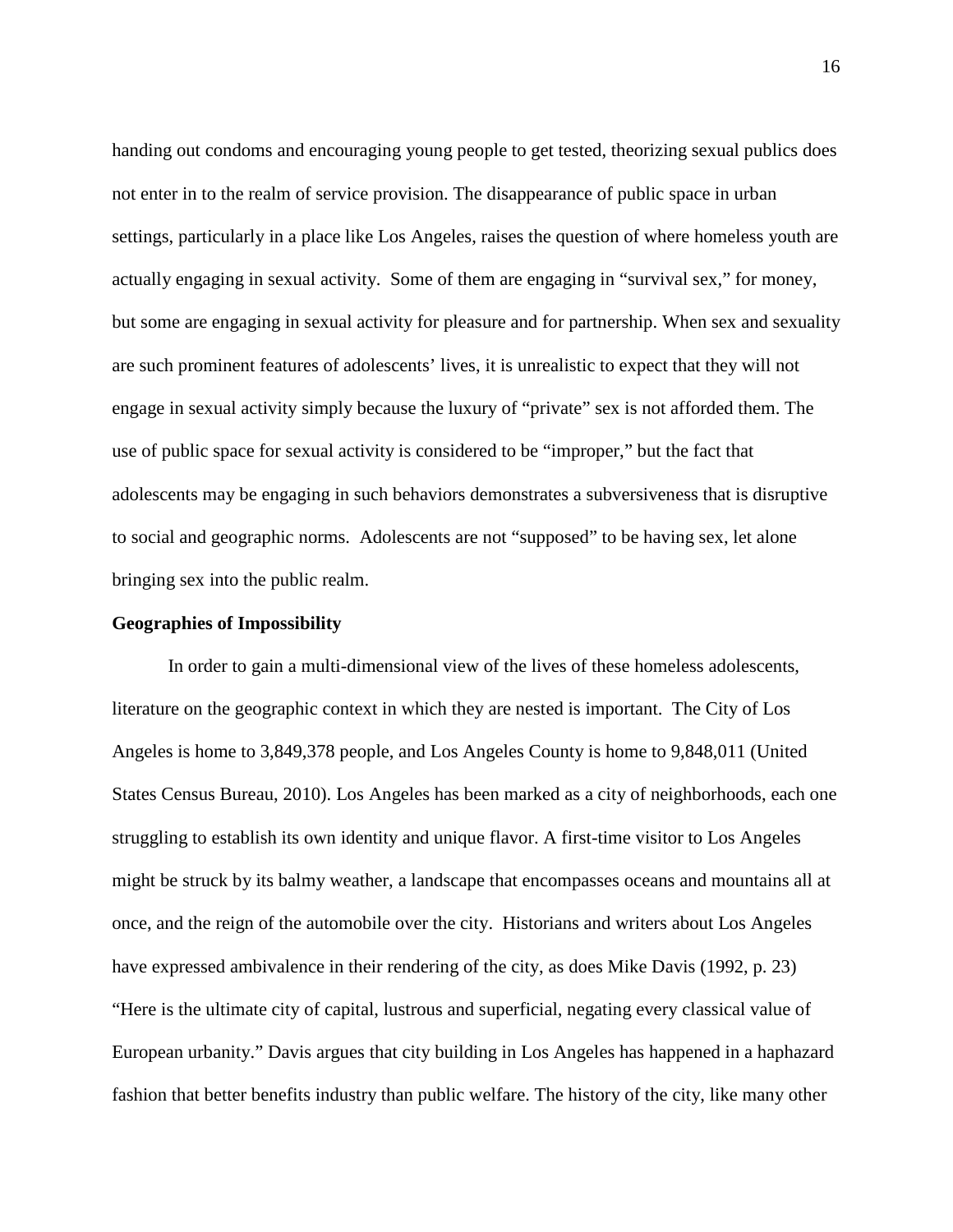cities in the United States, is based upon a culture of racialization and domination over the indigenous groups who once occupied the city (Halle, 2003). As in other large cities, race and class are often factors in policy decisions, leading to social segregation and zoning (Davis, 1992; Hise, 2004). Los Angeles county, however, displays one of the largest income disparities of anywhere in the country. As of 2007, 1.47 million, or 15%, of the county's approximately 10.4 million residents are living in poverty, which means an annual income of \$22,000 for a family of four (United Way, 2007). Close to 100,000 of those families are surviving on less than \$10,000 a year (United Way, 2007). 30% of all full-time workers earn less than \$25,000 per year (United Way, 2007). The percentages of county residents who live in poverty or are counted among the working poor markedly exceed the national averages (United Way, 2007). Additionally, Los Angeles has lost many jobs in the industries of radio, television, and film, and traditional manufacturing industries. High-school graduation rates are among the poorest in the country and show no sign of improvement (Rutten, 2010). Davis (1992, p. 6) calls Los Angeles "eutopic," meaning literally "no-place," and other writers speak of Los Angeles as a "border city" (Hise, 2004) made up of heterogeneous groups who create hybrid cultures. This is the world that homeless youth in my study navigate. These streets inform the realities of their daily lives and their efforts to create home in a city that is (literally) undergoing tectonic shifts.

Hollywood is a neighborhood in Los Angeles known mostly for its affiliation with the entertainment industry. Hollywood also has a hidden side, as it serves as an enclave for runaway and homeless youth. Most of the social service agencies for homeless and runaway youth in Los Angeles are located in Hollywood within a three-mile radius of one another, which means that homeless youth tend to congregate there. Homeless youth in Hollywood are more likely to be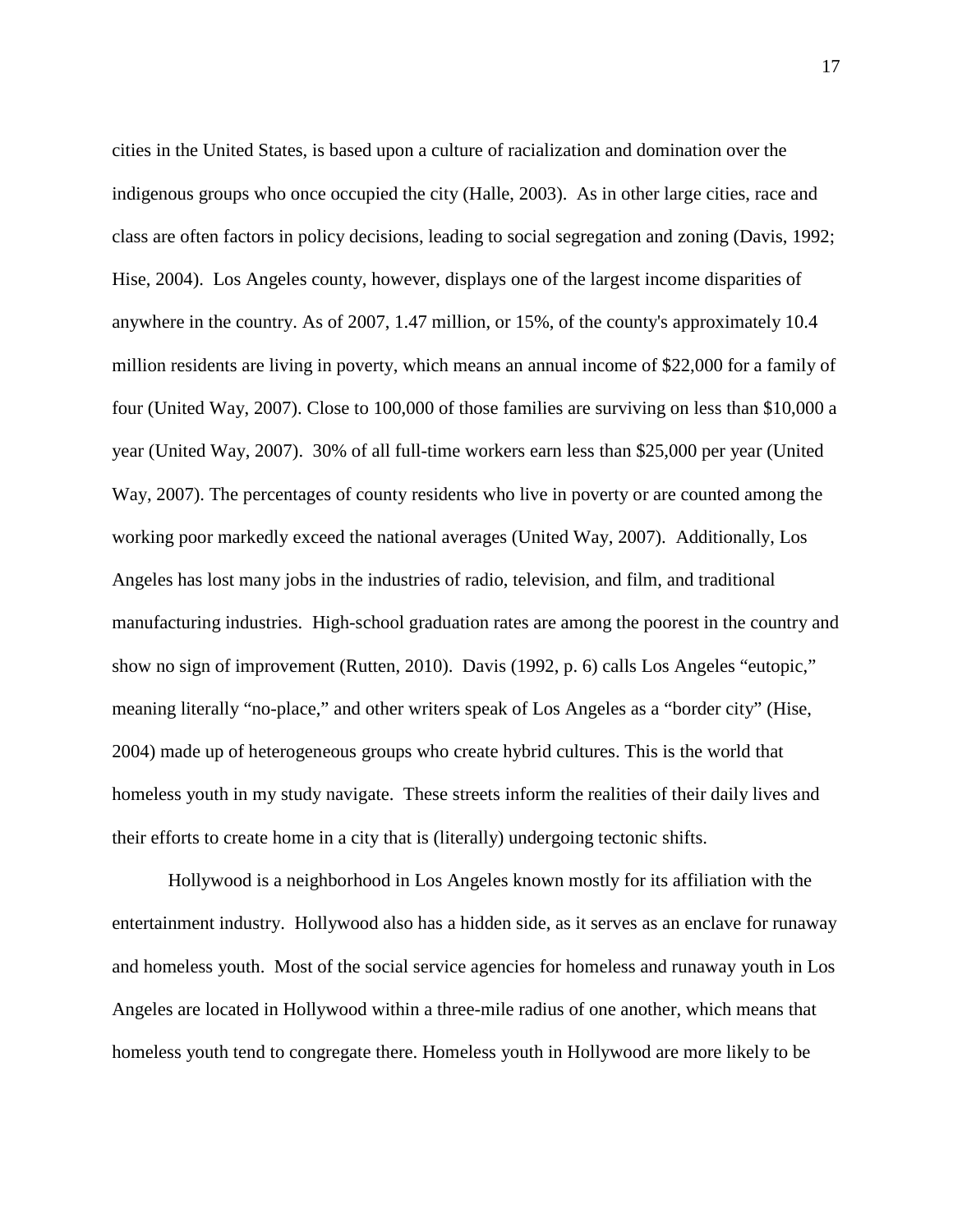English speaking, over 18, and male. About 40% of youth identify as LGBT (Rabinovitz et al., 2010)

The neighborhood of Hollywood has a population of 85,489 (Los Angeles Department of City Planning, 2008). It is one of the most densely populated in the city and county of Los Angeles. It is a neighborhood that is highly diverse for both city and county, and has a median household income of \$33,694, low for both city and county (United States Census Bureau, 2000). 41,876 (53.8%) of residents are foreign born. Mexico (21.3%) and Guatemala (13.0%) are the most common foreign places of birth (United States Census Bureau, 2000). It is worth noting that the neighborhood of Hollywood Hills, just adjacent to Hollywood, has a median household income of \$69,277 (United States Census Bureau, 2000). The percentage of white people in Hollywood Hills is high for the county at 74.1%, in contrast to 41% in Hollywood (United States Census Bureau, 2000). Rabinovitz et al. (2010) note that in their study of 389 homeless youth in Hollywood, African American youth were overrepresented, and Latino youth were underrepresented. These demographics differ from the overall population of the neighborhood, but are consistent with the demographics of the overall homeless population. Geographies of segregation play an important role in the psychological rendering of the city and the ways in which homeless youth are able to experience their worlds mirrored back to them. Hollywood can serve as a container for homeless youth, with services in convenient location, but it also demonstrates the ways in which homeless bodies are forced into smaller and smaller spaces (Kawash, 1998) and how geographies of power are consistently reproduced.

# **Theoretical Perspectives**

I am most concerned with outlining theoretical perspectives that focus on how the subjectivities of homeless youth are embedded in specific social systems of power. Foucault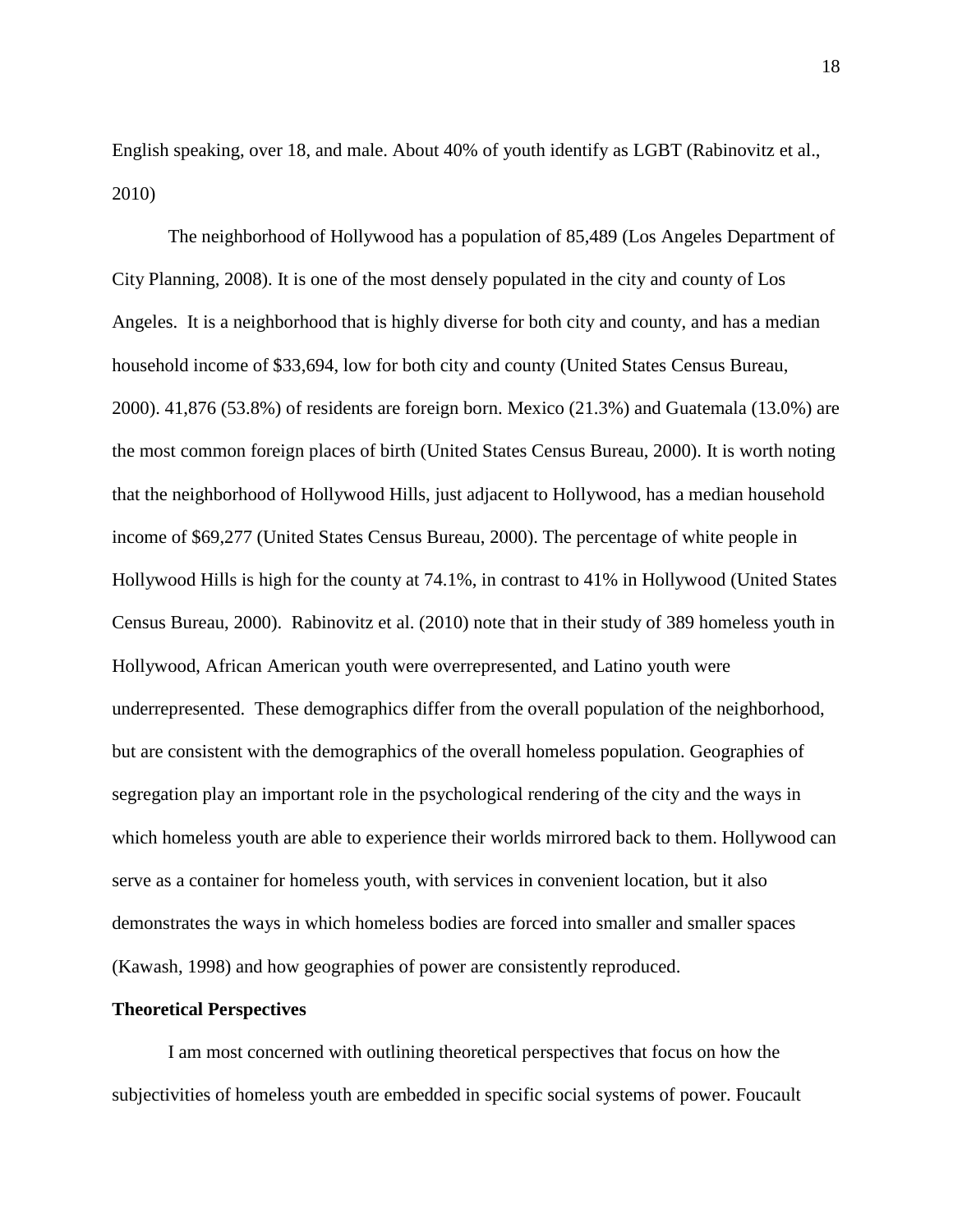suggests that sexuality is part of the foundation of our human subjectivity, yet it is beyond our control, and can often control us. Sex embodies "a general and disquieting meaning that pervades our conduct and our existence, in spite of ourselves" (1978, p. 69). Sex and sexuality are also inseparable from extant power structures like family, institutions, and law. Foucault asserts that by whatever means, we must take steps to understand our sexuality and where it comes from, lest we submit to the terrifying destructive force of our sexuality (Foucault, 1978). I have chosen to focus on discourses around bodies and public social space because they have direct relevance to the lives of homeless youth. These discourses provide a unique understanding about the social world that homeless youth inhabit because they span avenues of inquiry that range from micro to macro processes, beginning with the body, moving through sex and sexuality, all the way up to institutional power. Connell (1995) states:

bodies, which are certainly surfaces to be written on…are busy growing, aging, reproducing, getting sick, feeding well or badly, getting aroused/turned off, and so on. All these are social processes and all are hard to separate from sexual practice and sexual signification (p. 389).

Current theoretical perspectives on bodies and public space outline how the tightly controlled nature of these spaces make it increasingly impossible to engage in any type of "deviant" behavior in public (Deutsche, 1996; Kawash, 1998; Puwar, 2004). The increase of the number of police in cities across the world automatically create the threat of surveillance, and the arrest and incarceration rates for young, non-white, non-conforming (homeless) people is disproportionate to the rest of the population. In California alone, the general adult prison population has risen from 66,975 in 1987 to 171,444 in 2007 and the percentage of inmates of color has risen from 67.3% to 73.4% (California Department of Corrections, 2010). While the percentage of juvenile incarceration has declined over the past 15 years (California Department of Corrections 2010),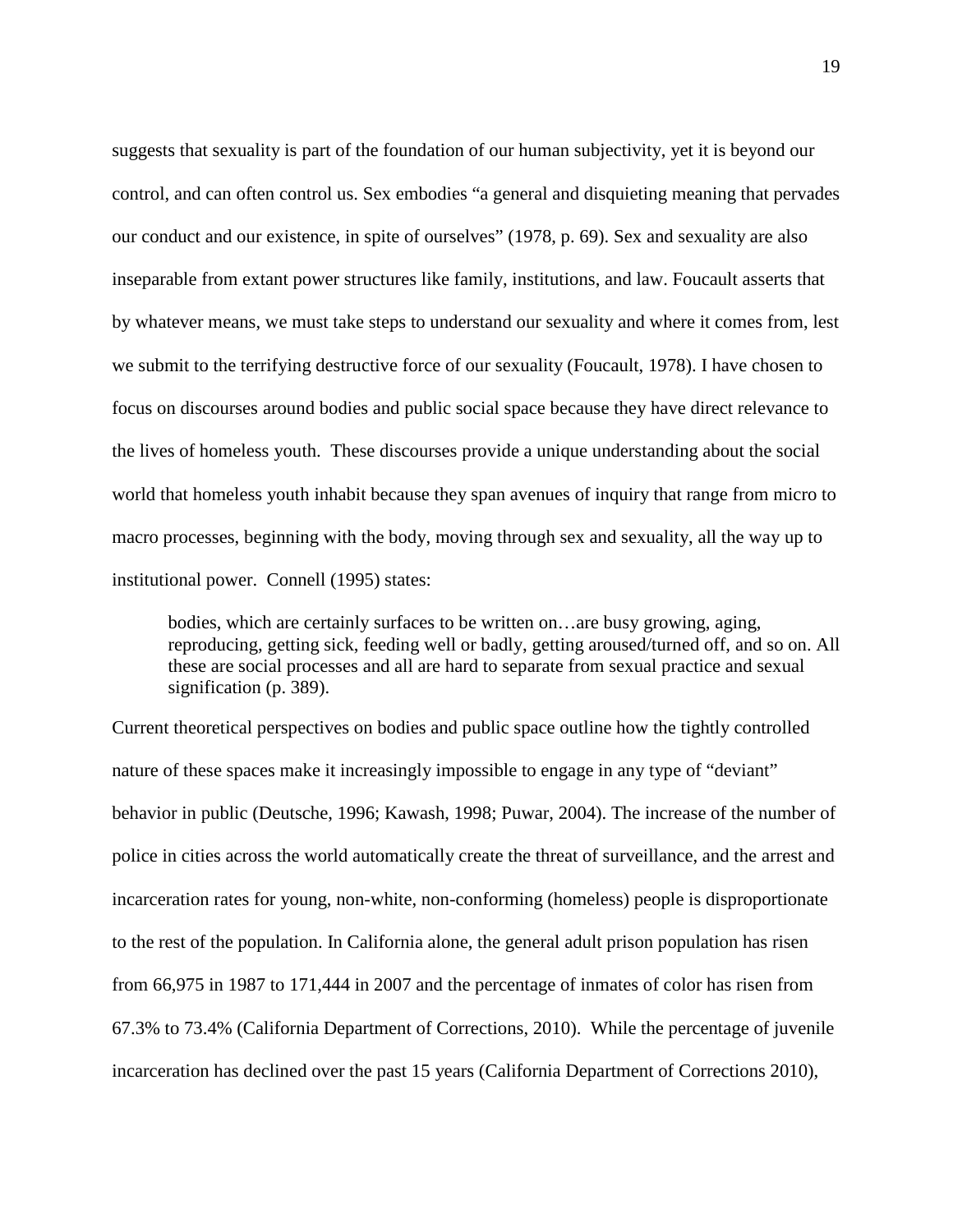youth of color are 6.2 times more likely to be tried as adults and 7 times more likely to be sentenced to prison (Males & Macallair, 2000). The gentrification in the 1980s and 1990s of places like New York City's Times Square, and Hollywood Boulevard itself, once playgrounds for adult public sexual activity and now mega-malls, has seen a regression back to "family values" and "normalcy" (Warner, 2000; Wollin, 2009). Where do homeless, queer bodies belong in such environments?

Homeless individuals are always and already posited in direct opposition to a "public" that is essentially "spectral" but has material effects of exclusion, such as the policing and control of city parks, streets, transit stations, and public space in general (Kawash, 1998). Roslyn Deutsche (1996) argues that, "Protecting public space [is] equated with evicting homeless people from city parks" (1996, p. 276). According to these authors, homeless people are thus forced into physical, social, and psychological spaces that are ever smaller and more controlled. Additionally, certain bodies are assigned a type of (in)visibility based upon their privilege. Puwar (2004) argues that this invisibility is a "privileged position that is reserved for those who are not bedraggled by the humble shackles of nature, emotion, and in effect, the bodily, allowing them to escape into the higher realms of rationality and mind" (p. 57). Thus, the bodies of homeless youth are made highly visible and highly surveilled, as they are forced into ever tighter and smaller social spaces, with evermore limited opportunities for places to stay and services to access (Kawash, 1998). It would be impossible not to notice, in certain areas of Hollywood, young people spending time on the streets. Yet these young people occupy a certain typology of homeless youth—they are known as "gutter punks" or "street kids." They are more likely to be white, and have left home seeking adventure and thrill, in contrast to youth who have left home due to system failure or family conflict. Homeless youth often try to hide the fact of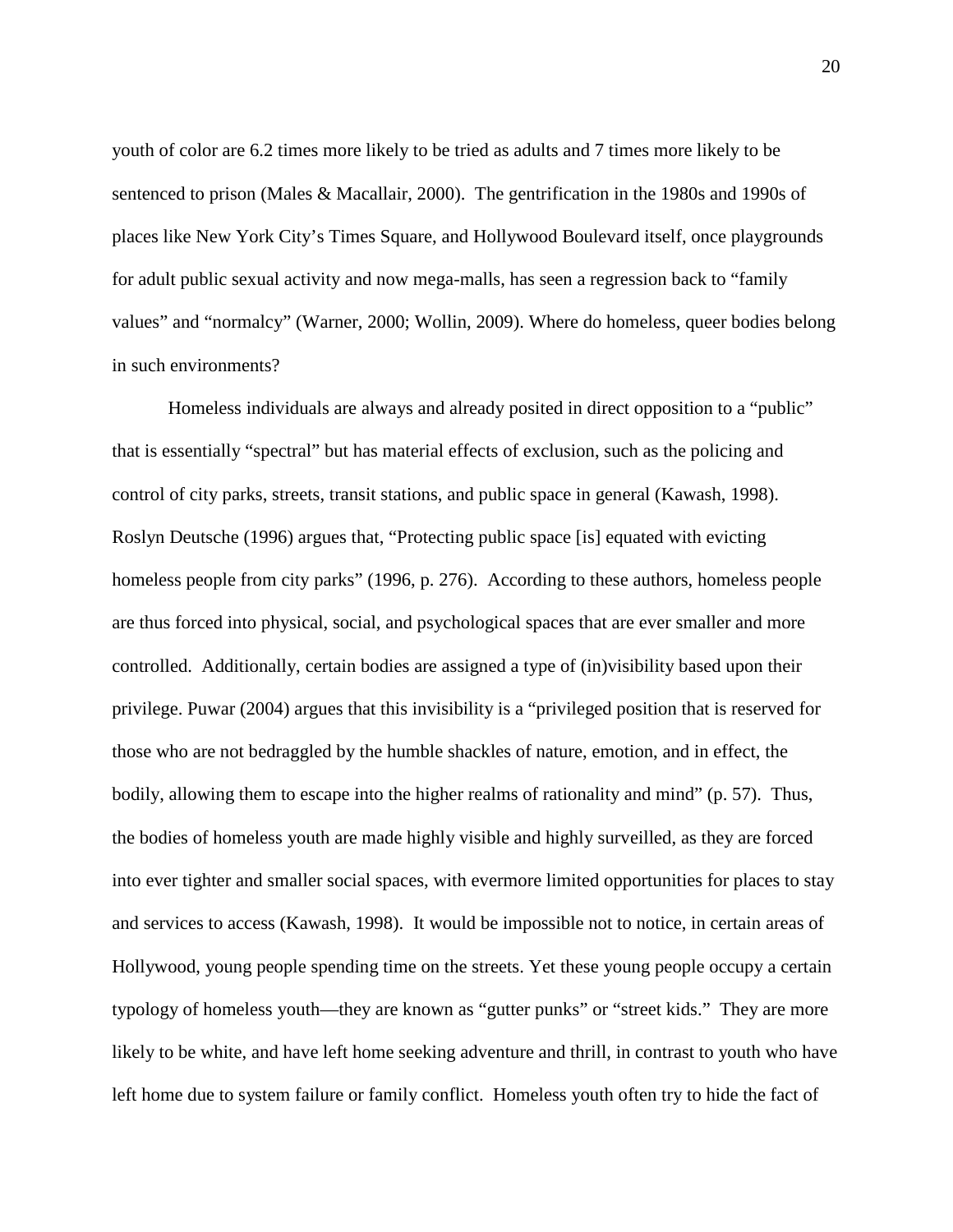their homelessness to avoid harassment from the police, yet their practices can often be highly visible, while their struggles and past histories remain largely invisible.

Paradoxically, homeless youth are also rendered invisible by the very fact that the "public" does not view them as having individual identities. What is visible about homeless youth, at least when they are squatting or dwelling on the street, is their homelessness, which is precisely what the public attempts not to see. Following Gayatri Gopinath (2003) and Andil Gosine (2008), homeless youth occupy "spaces of impossibility" in which they are seen and yet unseen: cast out of the world of "home," heteronormativity, and privacy, and into a spectral public. I argue that this space of impossibility and cultures of repression and power creates an environment into which risk is deeply embedded. As outlined above, the possibility for risky sexual behaviors, substance abuse and addiction, health hazards, and being a victim of physical violence are all part of the culture of being a homeless young person. It is important to consider the social and environmental nature of these conditions that create and reinforce hazardous situations and to understand that the behaviors in which youth engage are not solely predicated on individual choice and motivations.

This "space of impossibility" has its own artifacts of cultural and material production just because it is an impossible space does not signify it as a space devoid of life. Through looking at the navigation of sex and sexuality on the streets among homeless (queer) youth, I intend to unpack some of the material realities of everyday life among this population, with the hope that a greater understanding of these processes will beget policy and service efforts that directly benefit homeless youth.

This study will make a contribution to the existing studies of homeless youth by exploring the navigation of sex and sexuality in their worlds. The extant qualitative literature on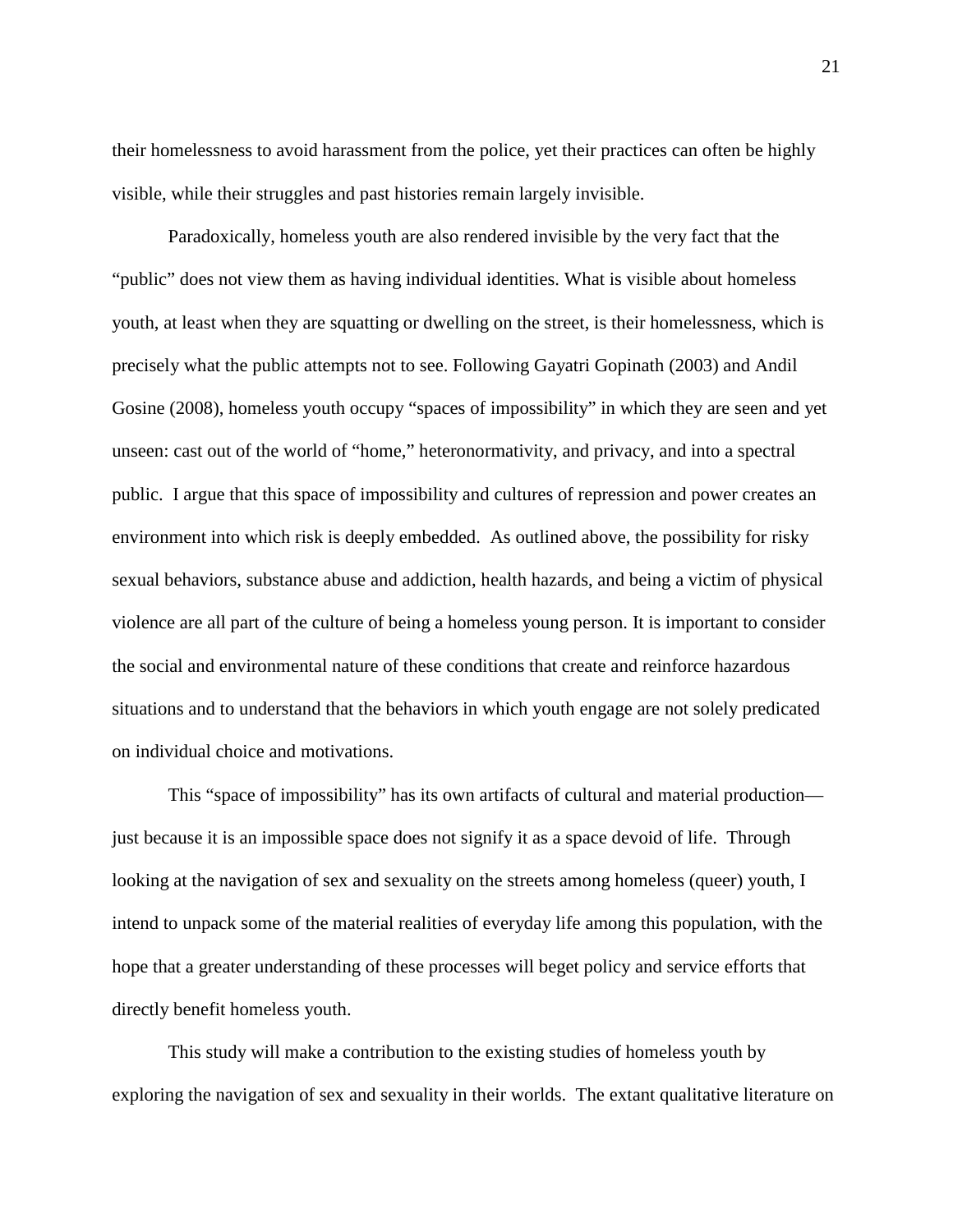this topic does not delve in to the material processes of sex and the ways that it interfaces with questions about identity, home, family, and the physical body. I intend to give voice to the unique challenges and circumstances faced by this population as they make meaning of their sexualities on the streets of Los Angeles in order to contribute to the discourses on sexuality among this population.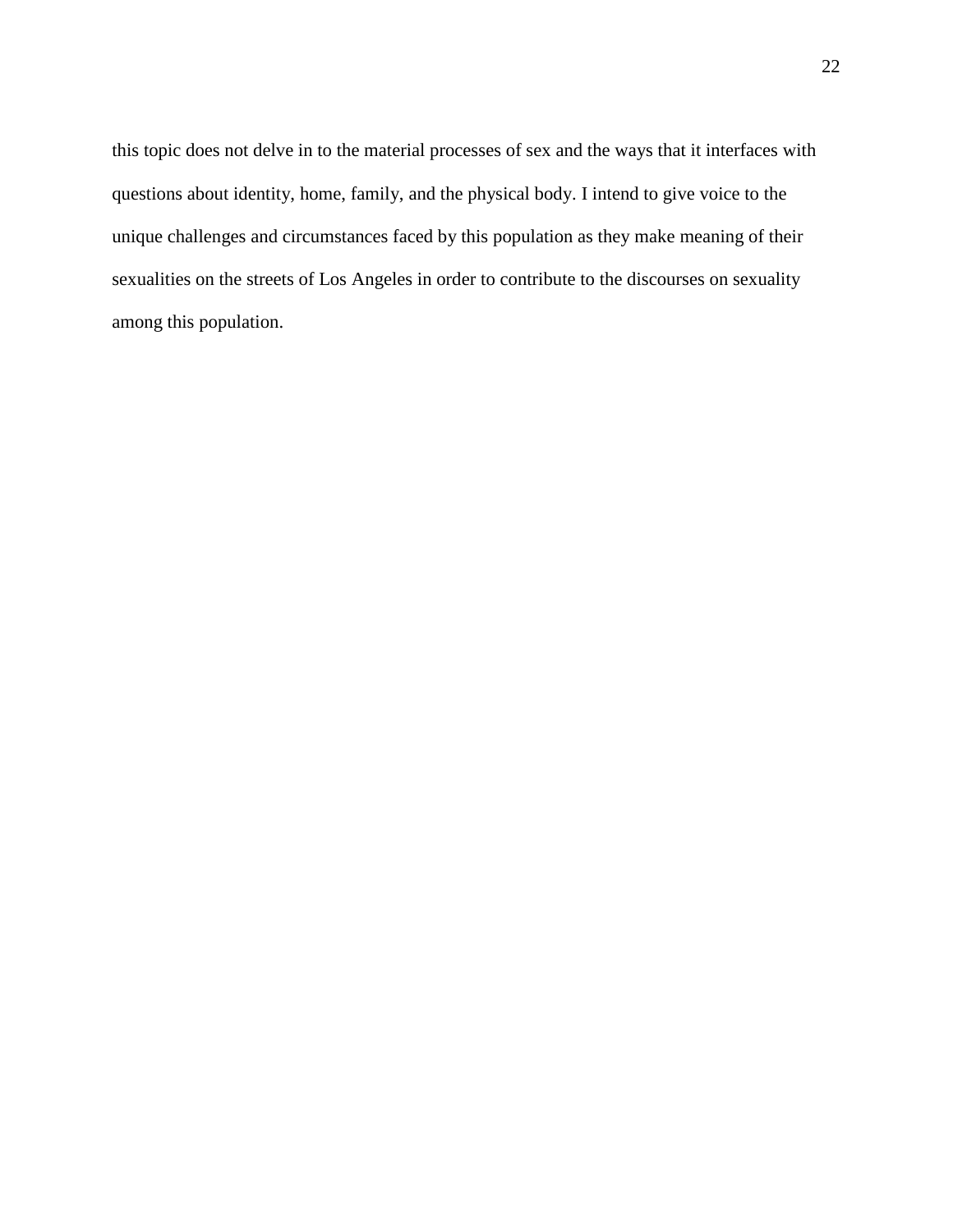#### **CHAPTER 3**

#### **Methodology**

### **Project Overview**

The purpose of this study is to explore how homeless youth in Los Angeles make meaning of their sexualities while living on the streets. I am using qualitative interview data and analyzing the data using thematic analysis. The data for this study consists of seventeen interviews with youth ages 18-25. Researchers conducted interviews as part of a peer-led HIV prevention outreach program in Hollywood, California, which took place in the summer of 2009. The project was undertaken with IRB consent from the University of California, Los Angeles and the University of Southern California. Dr. Eric Rice, the principal investigator, led the fourperson research team (of which I was not a part). The project entitled "Have You Heard," was named by the youth involved in the creation and dissemination of the HIV prevention videos studied in the research. The project was funded by a grant from the National Institute of Mental Health (Grant K01MH080605).

The objective of the project was to "design and assess the acceptability of a youth-led, social networking HIV prevention intervention online for homeless youth" (Rice et al., 2010). The intervention involved training youth as peer leaders to work with their homeless peers in the creation of digital media around HIV prevention and education. The digital media included videos that were posted on MySpace and YouTube, as well as other viral marketing. The peer leaders and the youth directly involved in the project also recruited youth online through MySpace and Facebook communities to discuss the digital media disseminated. Studies have shown that HIV prevention efforts for runaway and homeless young people tend to be costly,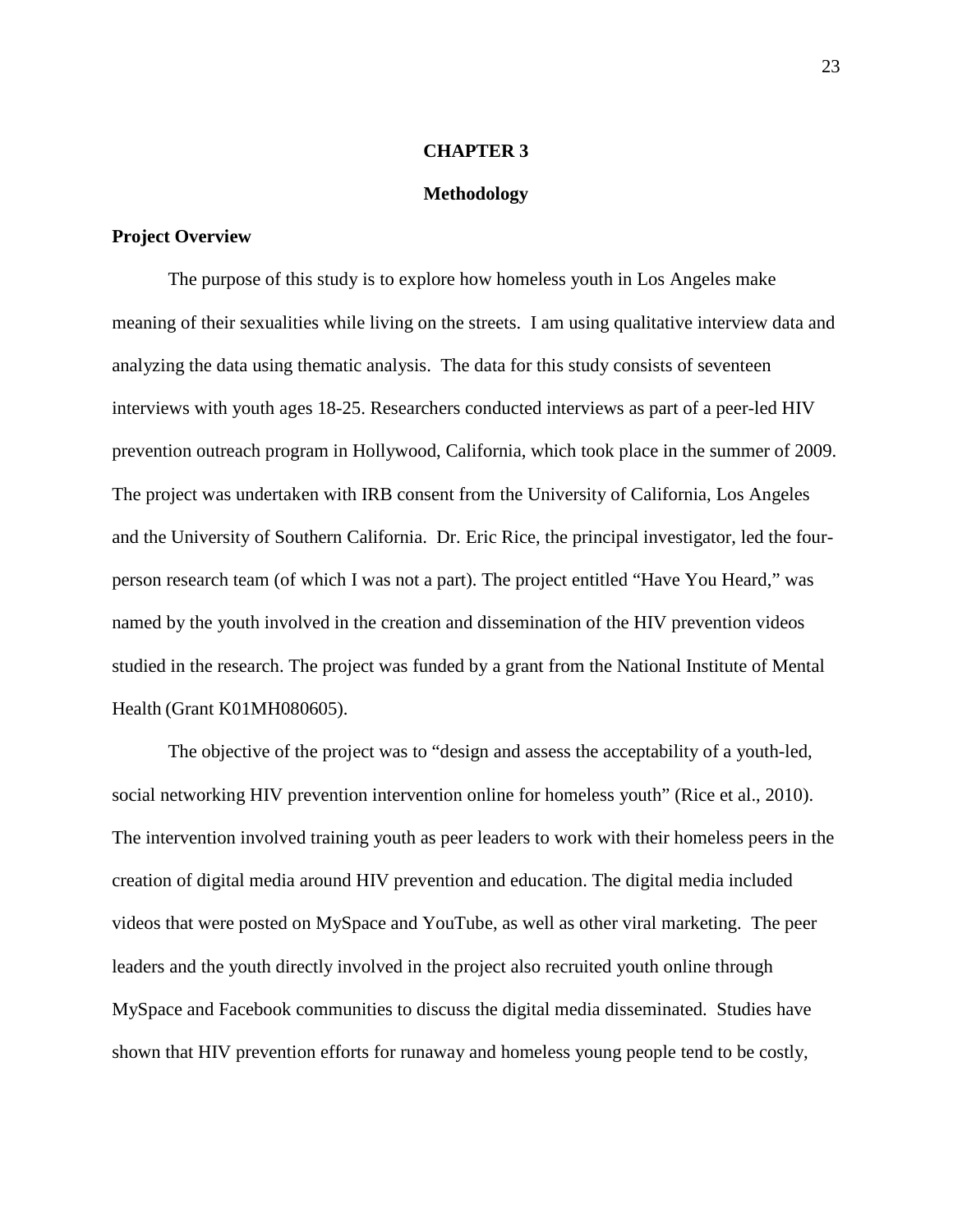hence the piloting of an internet-based HIV prevention campaign (Arnold & Rotheram-Borus, 2009; Rice et. al, 2010a).

All peer leaders were recruited at a single community-based drop in agency serving homeless youth ages 13 to 25 in Hollywood, California (Rice et al., 2010a). Any youth receiving services was eligible to participate. Peer leaders were recruited through referrals from agency staff, based on their perception of youth who they thought had potential to be positive role models, and who would be interested in a HIV prevention program involving digital media production and online dissemination (Rice et al., 2010a). All peer leaders were screened for interest and consented privately. Peer leaders were compensated \$8 for every hour of training or participation, \$80 maximum/week, plus a weekly bus pass (\$17 value). The project began with seven peer leaders, but one went to jail during the course of the project and thus was unable to participate (Rice et al., 2010). Three peer leaders were African American, two were White, and one was Native American. Two Peer Leaders self-identified as men who have sex with men and two peer leaders self-identified as lesbian. The remaining peer leaders self-identified as heterosexual. One was HIV-positive. All were between 18 and 25 years old (Rice et. al, 2010a).

163 total youth participated in the project. 52 participated in face-to-face workshops at the agency, and 103 participated online. The "face-to-face" youth were invited by peer leaders to participate in workshops at the agency. A member of the research team obtained informed assent for minors and a waiver of parental permission from university IRB. At least two researchers cofacilitated trainings and workshops along with the youth.

The research team conducted two sets of semi-structured interviews and one set of peerled interviews with the peer leaders. In the first set of interviews, conducted after the first 30 days of the intervention, youth were asked about their experiences learning about sex and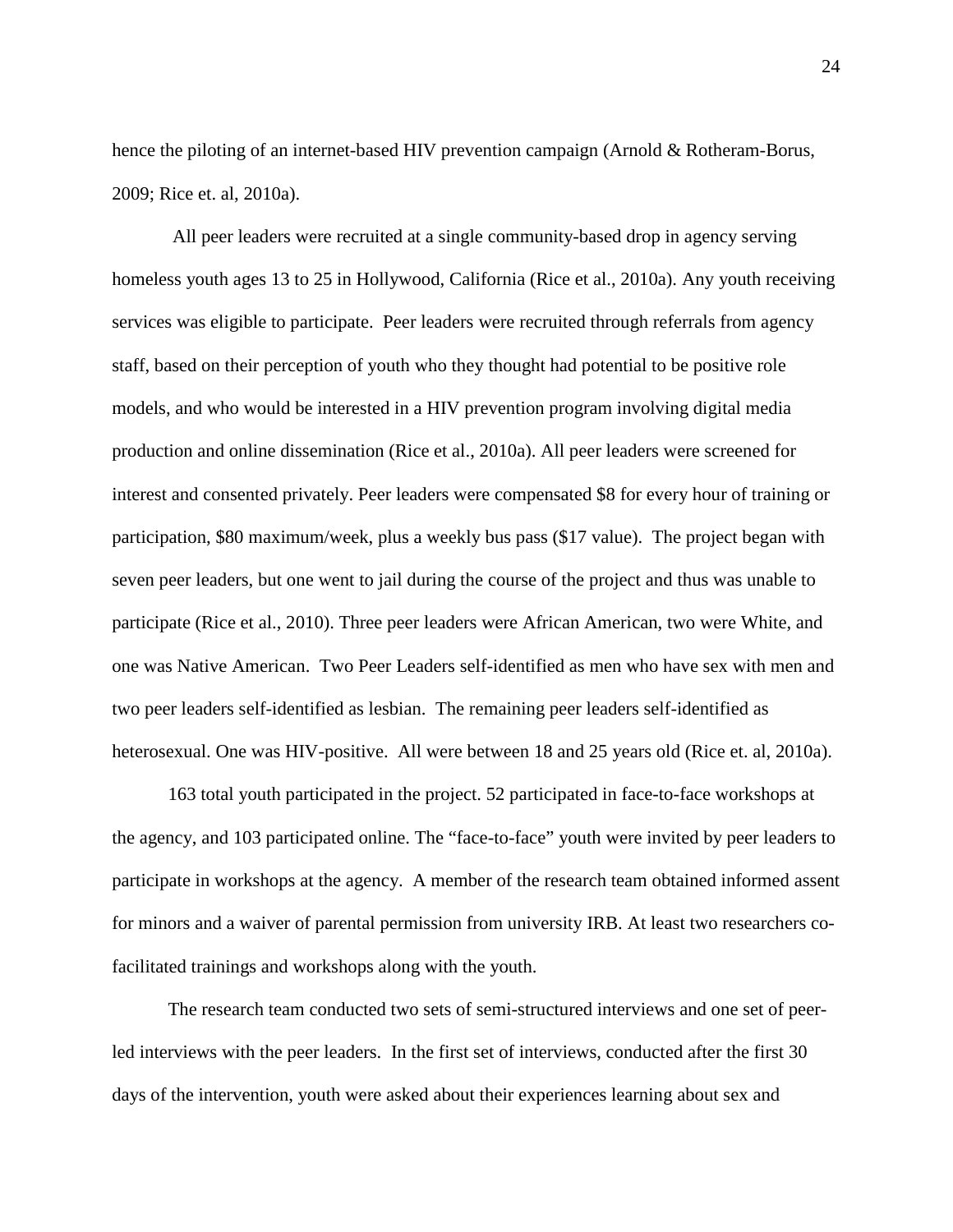sexuality, and answered questions like "how did you first learn about sex?" and "What were representations in the media that made you feel good, strong healthy about sex and relationships?" The researchers conducted this set of interviews in order to gain an understanding of young peoples' experiences with sex education and their experiences providing peer sexual health education themselves. After the first five weeks of the project, "testimonial videos" were made with the peer leaders, which consisted of the youth interviewing one another about why they were involved in the program and why they continued to struggle with issues around HIV prevention. One peer leader, a heterosexual African American female, was not available to participate in the testimonial interview. (Rice et al., 2010a)

In the second set of interviews, at the end of the 11 weeks, researchers asked the peer leaders about their experiences with the project. The researchers asked them questions like "what was your favorite thing about the work this summer?" and "if you were to do this again, what would you have done differently?" These interviews were conceptualized as "exit" interviews" and served as a debriefing tool for the research team in order to evaluate the success of the intervention. Both sets of interviews were semi-structured, and each lasted about between one and two hours. The interviews were filmed and then transcribed into word documents (Rice et al., 2010a).

# **Data Management and Analysis**

For the purposes of my study, I will be using all of the interviews and testimonials obtained during the study. This is a total of seventeen interviews; six of the participants were interviewed twice and five interviewed three times. This small number of interviews provides a glimpse into a specific group of youth, and their lived experiences of sex and sexuality on the streets. Like most qualitative data, the results of the study are not generalizable to a larger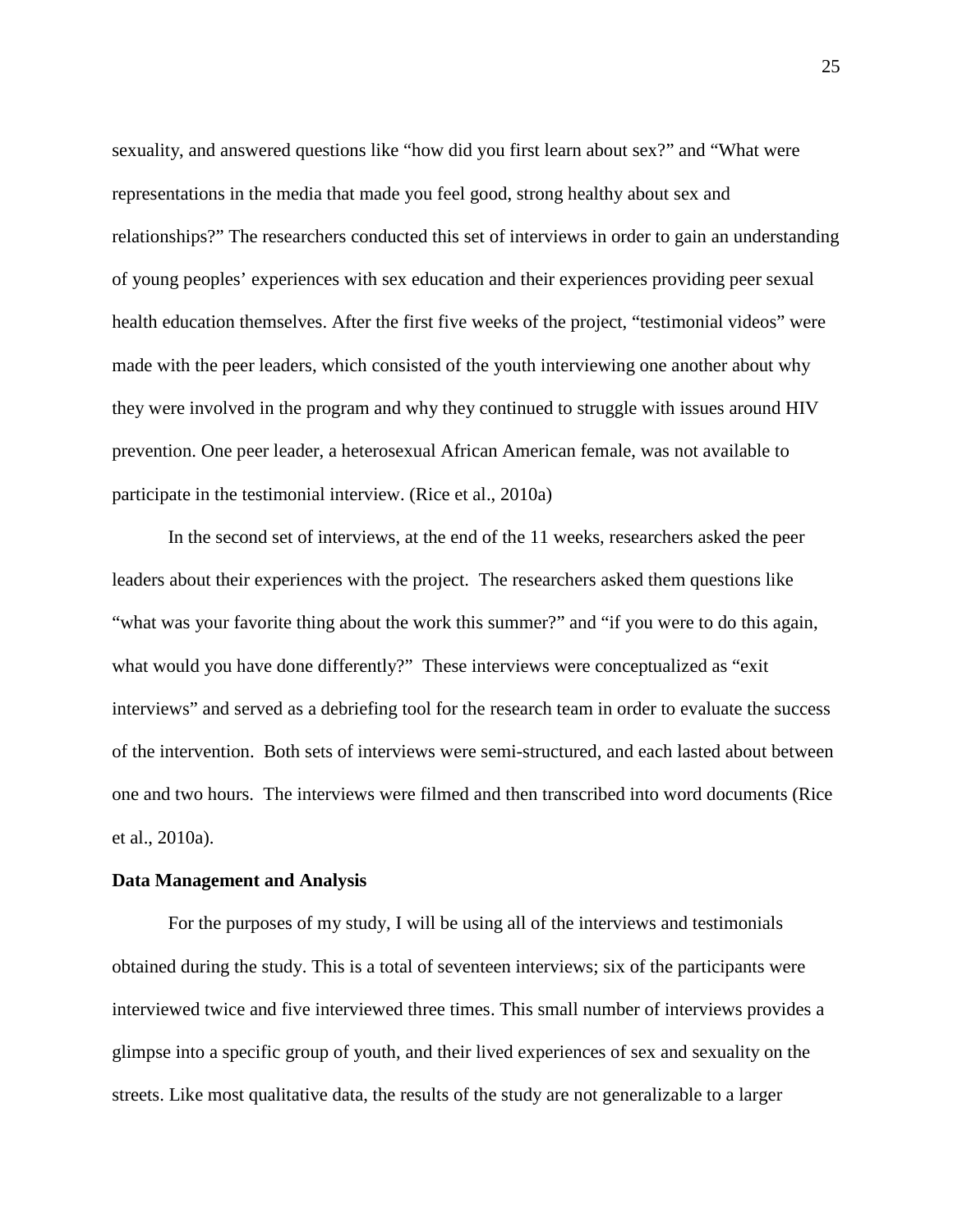population, but instead offer "thick description" about the experiences of this small sample of young people (Geertz, 1973). Many homeless youth in Los Angeles are forced to leave their parents' homes because of conflict or abuse over issues of sexuality, be they heterosexual or not. This begs the question of how homeless young people are navigating their sexuality in the context of a conflict-ridden family environment and the culture of risk in which young people are involved when they become homeless. The number of participants is small, but they are interviewed multiple times. This perspective allows for richer details among my participants than if they were only interviewed once, which will be helpful for my analysis.

I am working with Dr. Eric Rice and his colleague at the University of Southern California, Dr. Julie Cederbaum, to code the data. All researchers read two transcripts and then individually coded them. Then the team met and looked at which particular themes overlapped from the data and which differed. Based on those results, the three of us developed a codebook with themes we felt were important to both of these projects. There are many reasons to use a codebook, one being that "[t]he codebook functions as a frame or boundary that the analyst constructs in order to systematically map the informational terrain of the text." (McQueen, McLellan, Kay & Milstein, 1996, p. 3). Major themes in the data included: sexual identity, sexual activity, HIV/STI prevention, body image, violence, sex and drugs, family norms, and self efficacy. I initially coded the data by hand, and then used the qualitative software program, Atlas TI, in order to refine and organize the data. Since coding is an iterative and subjective process, our research team will engage in discussion about our rationale for making certain analytic choices. McQueen and colleagues (1996) argue that the research questions are clearly delineated through the use of a codebook, and the analysts' biases are brought forth in plain sight. A copy of the codebook is attached to this document.

26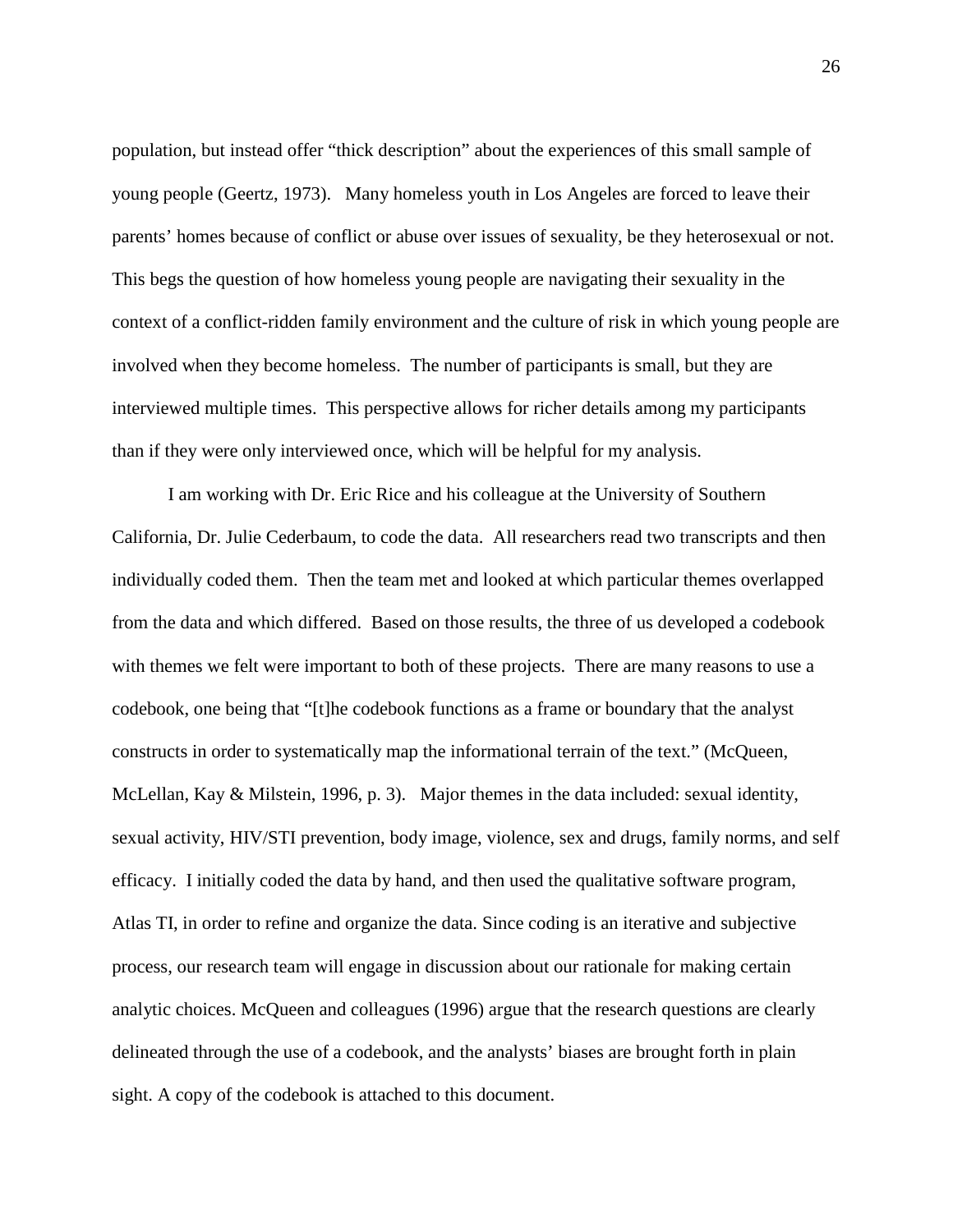I am conducting a descriptive qualitative study and undertaking thematic analysis of the data. Thematic analysis provides an open and theoretically flexible manner of understanding data (Braun & Clarke, 2006). I am using queer theory as my predominant theoretical framework, and this method is congruent with my interdisciplinary approach. Thematic analysis showcases the rich details of the data and also allows the researcher to make meaning of the process (Braun & Clarke, 2006; Denzin & Lincoln, 1998).

Since I am engaging in secondary data analysis with a relatively small sample, I do not possess ethnographic details about what working with this population might be like. Even though I would not use my own sensory details and countertransference in data analysis, I cannot ignore my positionality. To that end, I am a white, queer, middle-class woman who has never been homeless, engaged in sex-work, or been at high-risk for HIV. However, I do understand the struggle of navigating a queer sexuality in a heterosexist system that privileges normativity and conformativity. I say this not to equate my own life with that of the participants, but to inform the reader of my perspective.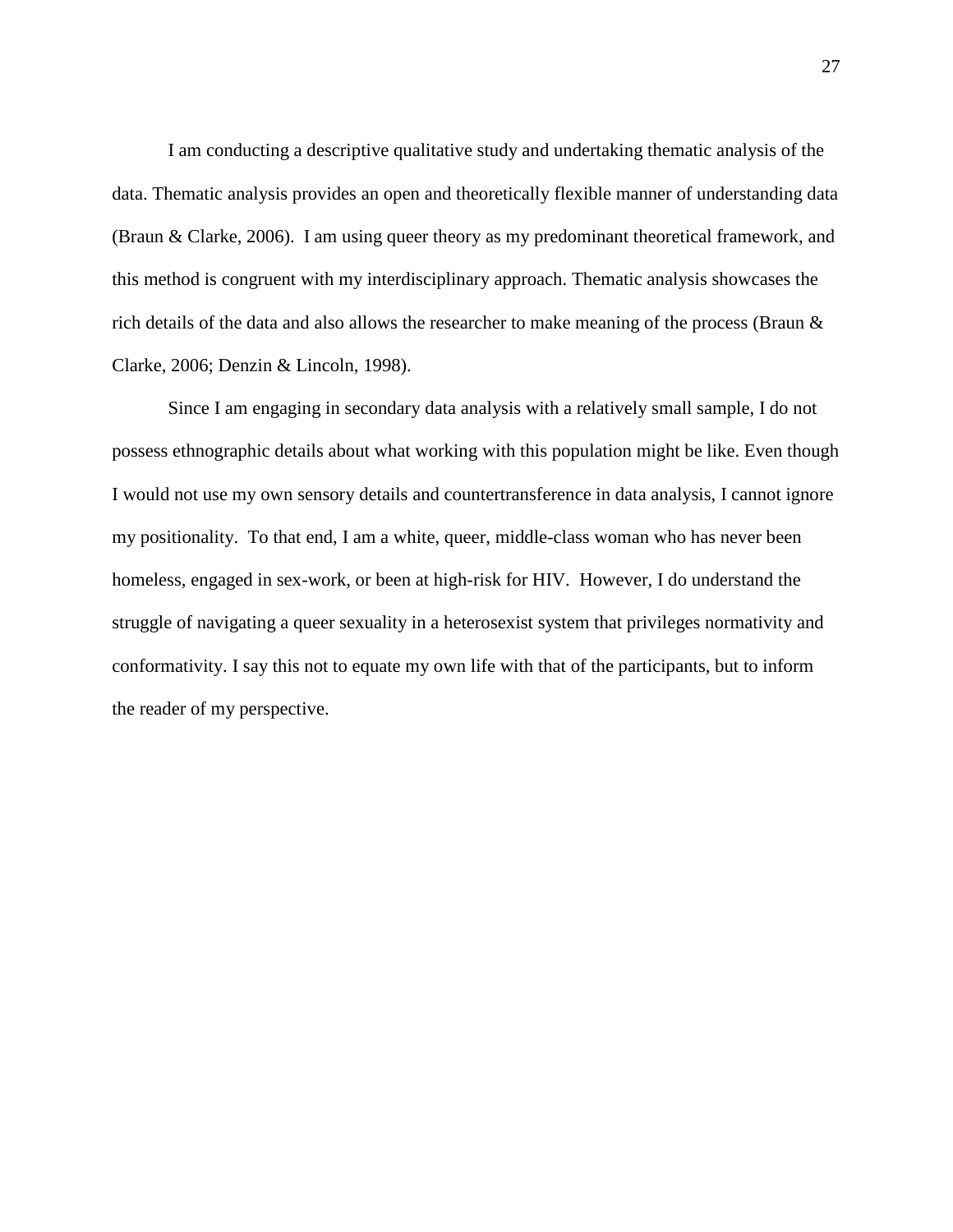#### **CHAPTER 4**

#### **Findings**

Five major themes occurred most frequently in the data through the process of openended coding. They were: family norms, sexual identity, sexual activity, HIV and STI prevention, and substance abuse consequences. I then identified several sub-themes for each major theme, and I began the process of "focused coding," (Charnaz, 1995, as cited in Tyler, 2006) which brought excerpts and quotations from each interview together according to theme. The sub-themes that correlated with family norms were: judgment about a young person's sexuality and physical, sexual, or emotional abuse; the sub-themes for sexual identity were the young people's relationship to their peer group, processing their sexual identity, and gender identity; the sub-themes for sexual activity were partnering and intersections with sexual identity; the sub-themes for HIV and STI prevention were condom use and prevention and lack of awareness about risk; and the sub-themes for substance abuse consequences were using drugs for survival and safer sex and drug use. This section will outline the themes in detail and give voice to the experiences of my participants.

### **Family Norms**

## *Judgment about a young person's sexuality*

Every family has norms, spoken or unspoken, about sexuality. Young people are privy to the way that their family feels about sexuality, and in this population of young people, conflict over sexuality and sexual identity contributed to a young person's homelessness. All of the youth that identified as LGBTQ experienced homophobia on the part of their family members. One respondent explained: "My mom came to me and asked me like, "Do you like girls?" and I was like, "Yeah," and she was like, "Well I don't want a dike [sic] living in my house." (Misty).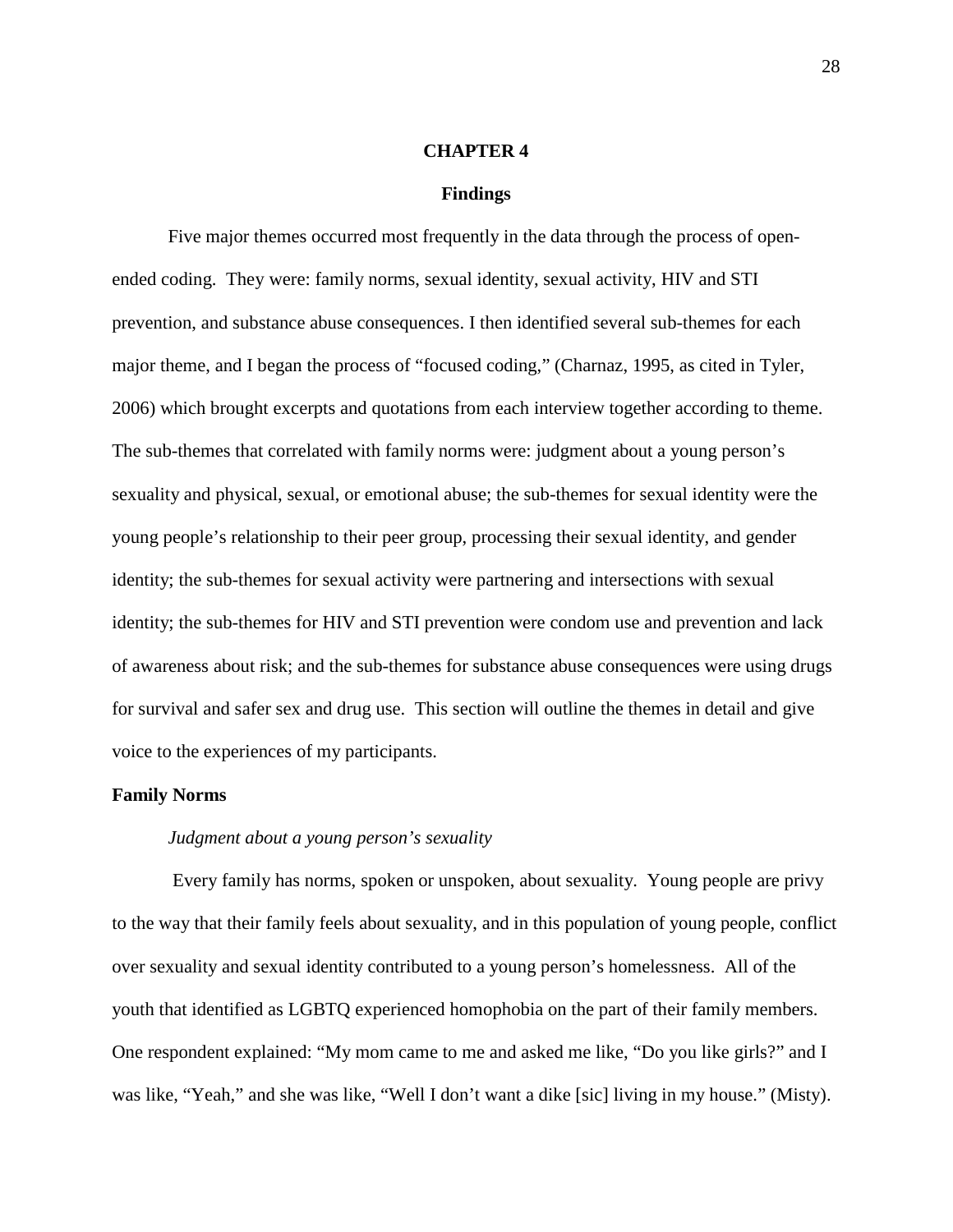Another spoke of his experience with his parents: "I moved out like to the day on my eighteenth birthday. [Sexual identity] actually had a lot to do with my leaving home." (Phillip). Heterosexual youth also experienced judgment around sexuality: "I was sexually active and my family's a very complicated family and I had a lot of problems because of that. 'Cause then after I guess from then on, my family was like "[Respondent's] promiscuous" and blah, blah."(Gwen). Parental or family judgment about youths' sexuality caused much conflict in the family environment, which was one of the reasons for their homelessness. Some of the respondents' parents threw them out of the house because of their sexual identity and some chose to leave of their own volition. The entire sample reported that in their families, there was a great deal of repression around sex and sexuality. One respondent noted, "my grandma's really religious, so it's a forbidden type thing. It's completely censored in my family." (Misty). Phillip grew up with a father who was a "homophobic Mormon police officer." It was a norm in his family not to discuss sexuality in any dimension, let alone be accepted for being gay.

#### *Child Maltreatment*

Many of the youth in this study experienced some form of child abuse. These findings are consistent with the literature on what homeless youth experience prior to leaving home. More of the young people reported experiencing emotional or verbal abuse rather than physical abuse. One respondent reported:

Say for instance I peed on my cover, she would put my cover outside on the porch [so everyone could see]. She would do stupid shit like that it's just like, "You don't know what you're doing to me on the inside. You don't know how you're messing me up emotionally," and she just did not care, she didn't.

Another discussed being victimized by multiple family members, showing that leaving one abusive situation does not mean other situations will be better: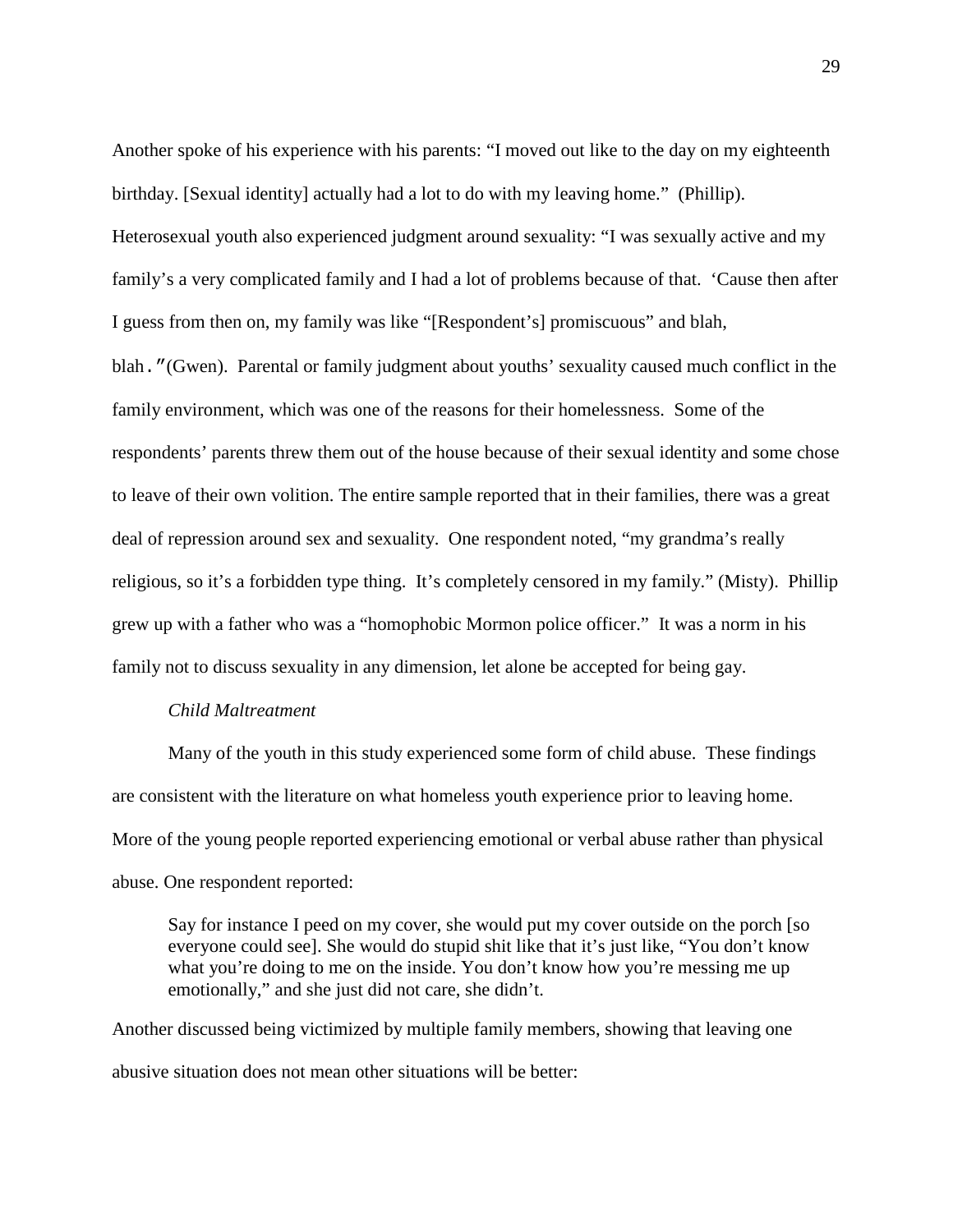My father beat me every day for the three years I lived with him. And then I lived with my grandma and with her doing what she was doing, it was just another form of abuse, you know? So it was just like I kept going from different bad situations as I was growing up.

Experiences of abuse in childhood can lead to many mental health issues in adulthood, like selfesteem issues, post-traumatic stress disorder, depression, and anxiety. Gwen candidly discussed the impact of the abuse she suffered in childhood on her adult life, "I have a lot of relationship and sexual stigmatisms that I'm trying to recover from in my life because I realize I'm an adult and I can't let what has happened to me as a child make me decide on things about my future." Tyler (2006) notes that physical abuse may become a pattern for these young people and increase their chances of becoming violent or associating with others who are violent. Homeless youth who have histories of sexual abuse are more likely to be re-victimized while on the streets, and may also engage in other behaviors like exchange sex or substance abuse (Melander & Tyler, 2010). Continued exposure to abuse has a negative impact on the mental health of these adolescents and can cause deep-seated trauma that persists into adulthood. Parental and/or caretaker judgment about sexuality creates a conflict-ridden environment where it is not safe for a young person to explore his or her sexuality. It can be correlated with abuse, and both of these factors contribute to young people becoming homeless.

#### **Sexual Activity**

#### *Partnering*

The young people in this sample negotiated finding sexual partners in multiple ways. Their modes of partnering were related to their sexual identities, attachment issues, and the practice of safer sex. They were also related to their early histories of sexual activity. For example, "I actually started messing around with my brother's best friend…he taught me having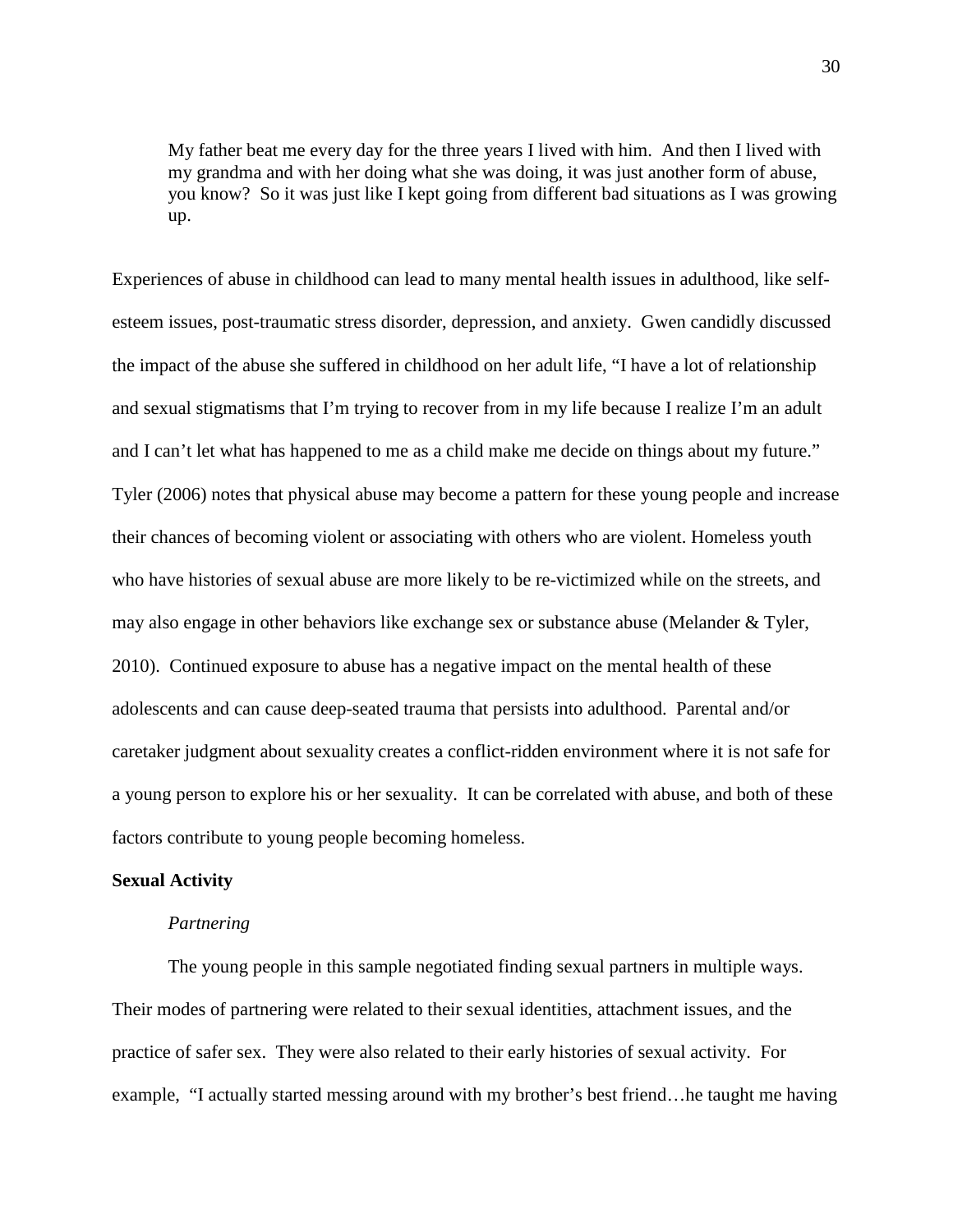a relationship or a boyfriend was actually meeting up, having sex, and leaving. That's pretty much what he taught me" (Phillip). Many of the youth described themselves as promiscuous, regardless of their sexual identities. For example, "Out of the hundred people, hundreds of people I've slept with, I'm not joking…Hundreds. I've only loved maybe, let's see, maybe about five." Additionally, partnering with multiple people was related to negotiating using protection when they engaged in sexual activity. "I got really attached to the people that I was promiscuous with. It ended into relationships and thus ending up to having unprotected sex a lot" (Grizz). Attachment issues were a strong theme in how the youth chose sexual partners. Especially for LGBTQ adolescents, finding sexual partners was often bound up with a sexual experience that was related to sex only. Phillip said, "I would have sex with them and then as soon as they got attached, I would drop them."

#### *Intersections with sexual identity*

For many of the youth in this study, sexual activity intersects with how they articulate their sexual identities. While this does not differ from a general developmental trajectory of sexual development, the LGBTQ youth in particular experienced having sexual partners who ran the gamut in terms of their sexual and gender identities. For example, "I've had sex with guys. I mean like a lot of studs will lie and say that they've never been with a man. They've always been on girls. No, it's not the case." (Ashlee). Sexual identity, sexual activity, and gender identity are closely related categories. Due to social norms around sexuality that often force people into heterosexual partnerships, and the homophobia and discrimination that many of these youth have faced related to being LGBTQ, a number of them have had sexual or emotional relationships with opposite-sex partners. Misty described the process she went through: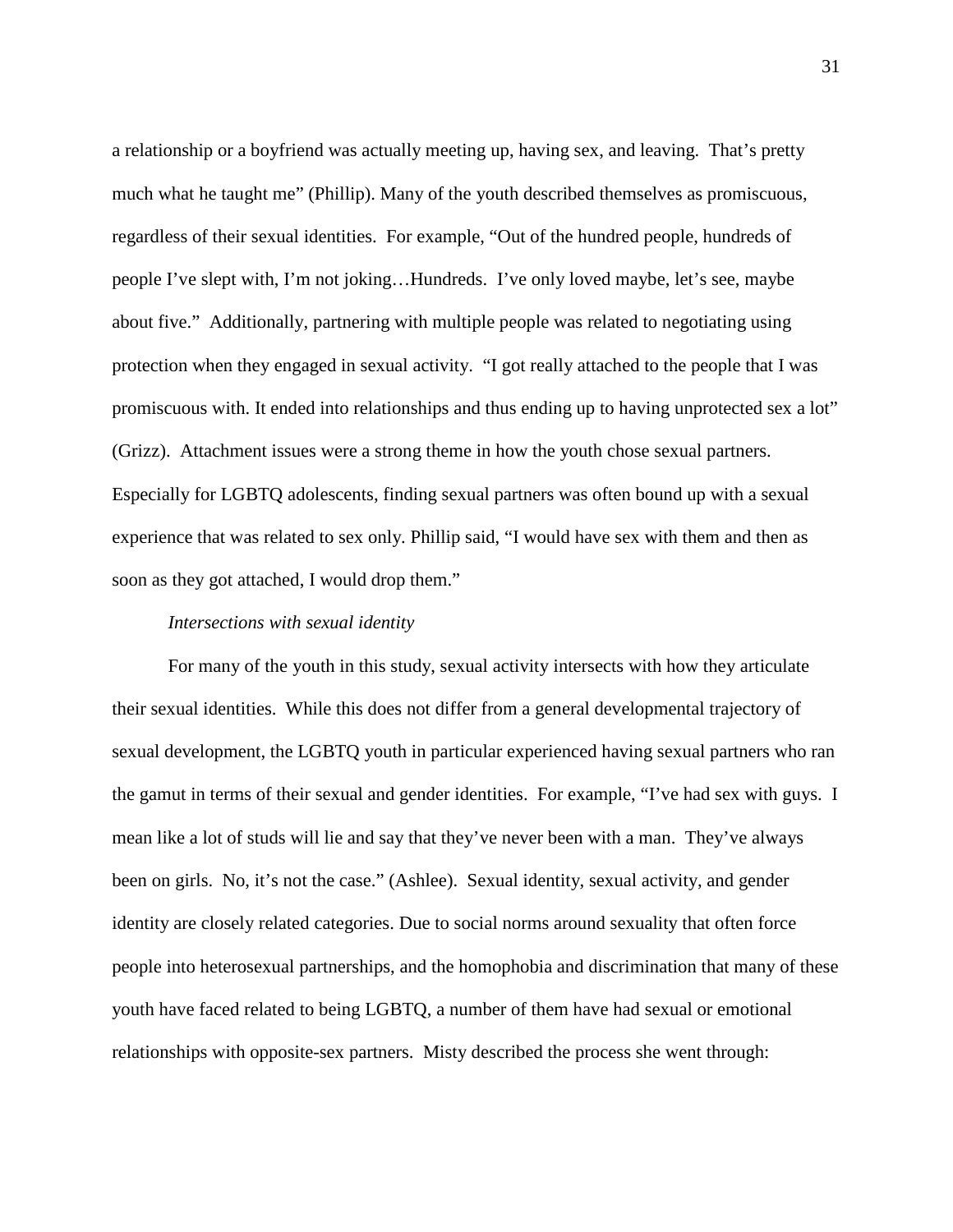I didn't want to just lose my virginity to anybody so and I was a lesbian so I was like really trying not to talk to guys but when you're pretty or like, when you have like assets that they like, they're gonna be on you like really tough until they figure that they're gonna get what they want.

This process is further complicated by the fact that some of the young people were engaging in survival sex or exchange sex, regardless of their sexual orientation or the gender identity of their partner. Rabinovitz et al. (2010) note that LGBTQ adolescents are much more likely to participate in exchange sex than their heterosexual counterparts. This may be related to issues of self-esteem and self-worth related to growing up in a homophobic and heterocentric culture. It can also create confusion about sexual identity. Misty said, "I don't even like telling people that I was a prostitute. It's like it doesn't even look right like I'm messing with girls and I was a prostitute?" As outlined above, the homophobia that LGBTQ homeless youth experience within their families and the subsequent relational trauma of these dynamics can lead to extremely low self-esteem and reckless behaviors. It also makes the process of figuring out their sexual identity and finding fulfilling partners more difficult for LGBTQ youth because of the deep discrimination and attachment issues they have faced in their lives.

### **Sexual Identity**

Sexual identity represents a separate category in this study because of the ways that the youth were able to articulate their sexual identities as somewhat separate from sexual activity and gender identity. Uncoupling the categories of sexual identity, sexual activity, and gender identity is important because it gives more depth and volume to the meaning young people assign to their sexuality.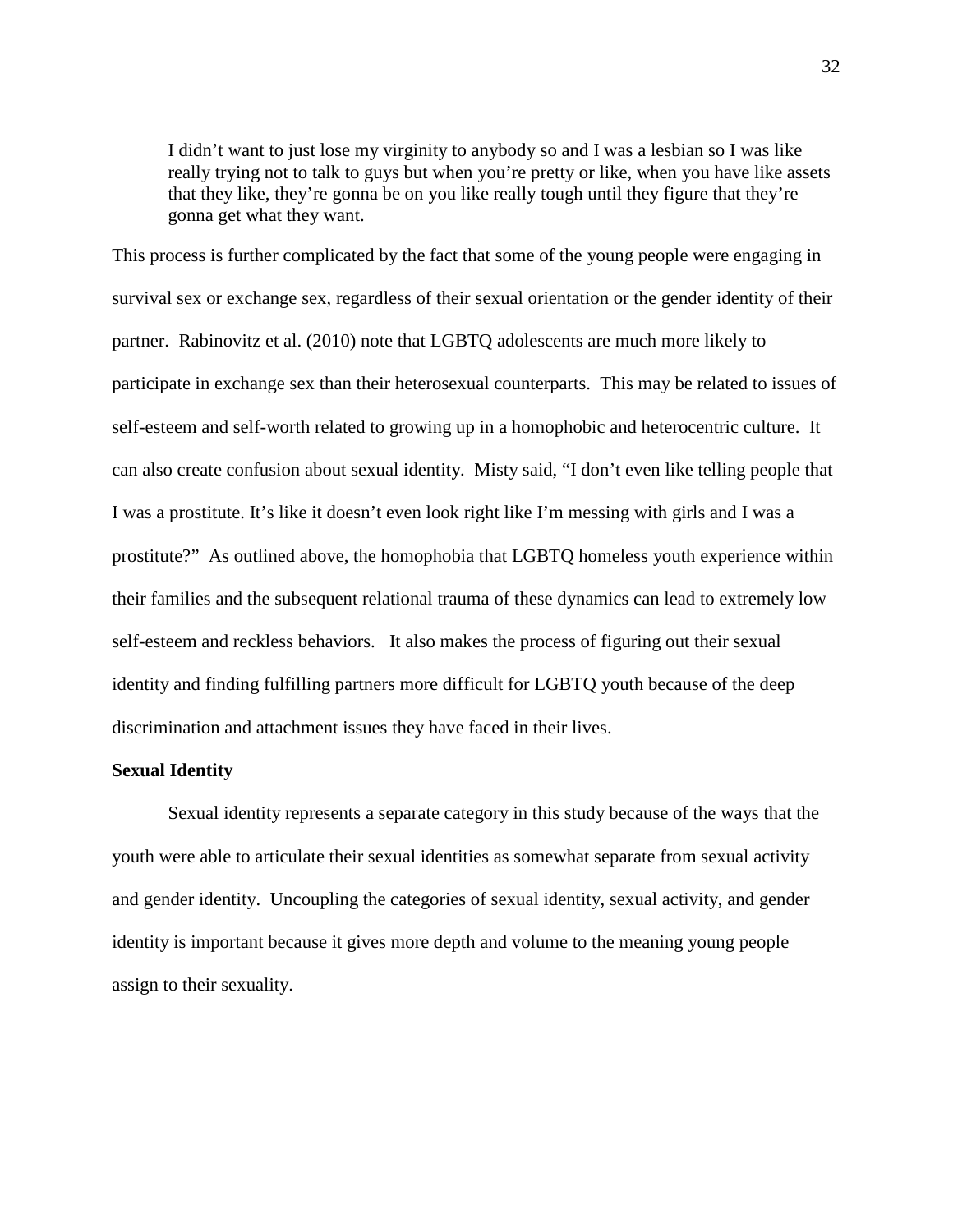#### *Processing Sexual Identity*

Like most individuals, the youth in this study went through a process of figuring out their sexual identities. For LGBTQ youth, this process seemed to be more involved than for the heterosexual young people because of the discrimination that they faced. Phillip said, "I would sneak into the gay chat rooms and stuff like that and email through those." Some youth knew that they were queer while living at home, and others became more involved in the gay scene upon leaving home. Jason became homeless when he aged out of the foster-care system. He had lived in small towns until he moved to Los Angeles, and talked about the impact that moving to the city had on his sexual identity. He said, "that's where I really fell into like the whole gay kind of thing and the whole… And I started doing some stuff they did too and I would go hang out…" Although Jason does not say this explicitly, he is referring to alcohol and drug use and exchange sex. For Jason, coming into contact with a larger LGBTQ community while being homeless led to some risky behaviors like substance abuse, exchange sex, and unprotected sex, but also helped to establish a network of peers who identified similarly.

# *Relationship to Peer Group*

The peer group in adolescence is given much importance by youth, particularly if they are homeless and do not have contact with their families of origin (Subrahmanyam et al., 2004; Whitbeck & Hoyt, 1999). Many of the youth surveyed in this study reported positive reactions from their peers about their sexuality. Of his peers in his home community, Jason reported, "they just didn't really like… I guess they were more accepting to like wanting to know who like my personality and stuff and getting to know me rather than, "Well, I want to know you 'cause you're gay." Heterosexual youth who participated in the project were also supportive of their LGBTQ counterparts. Gwen talked about some friends' reactions to another participant in the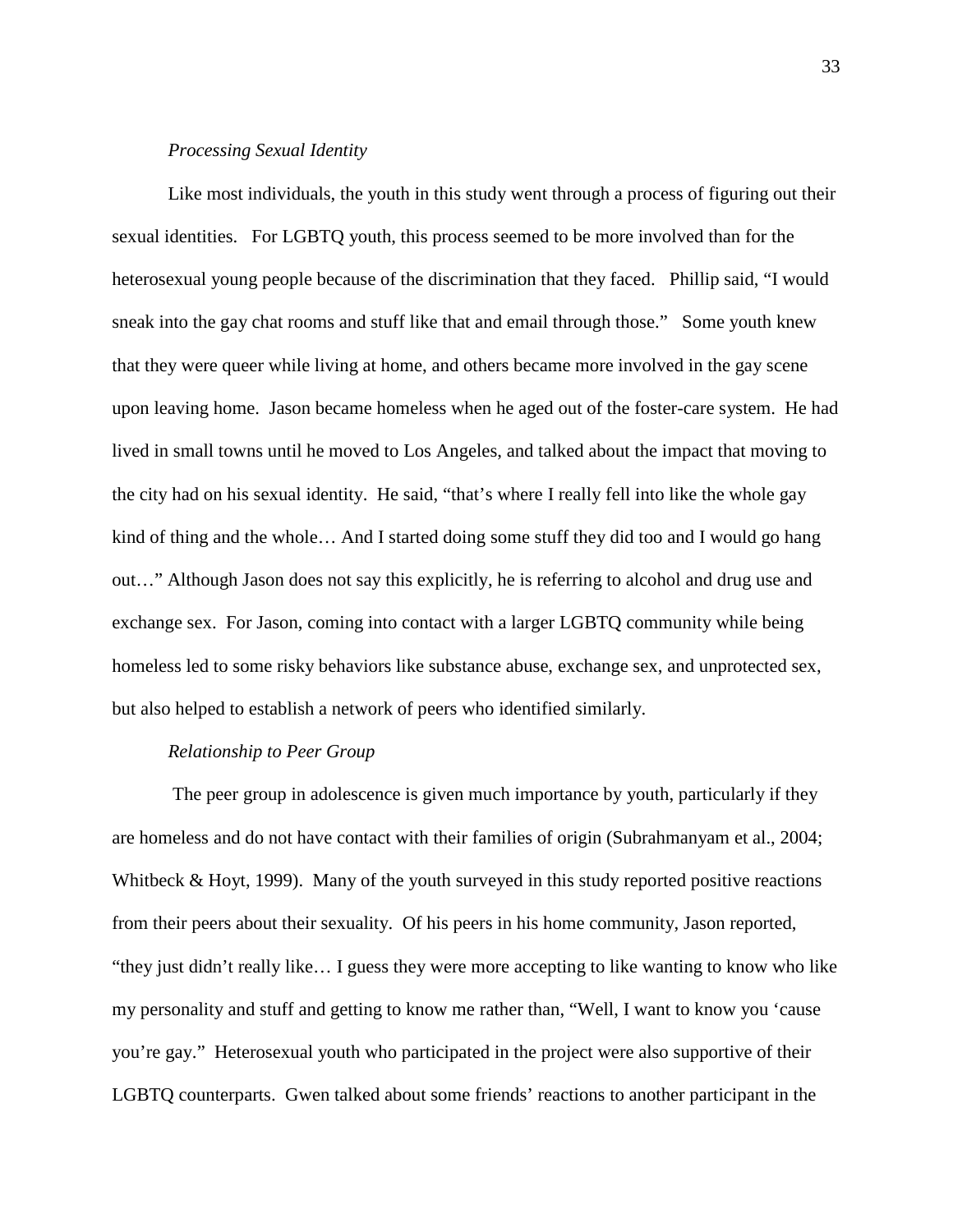project. "So they're like, she's a lesbian eh. I'll be like I don't care. I can't hate no people who appreciate me in return." While LGBTQ youth are extremely likely to experience discrimination based on their sexuality from their peer group (Milburn et al., 2008), this sample did not reflect that, suggesting a possibility that this particular group of young people provided a strong basis for social support regardless of sexual identity.

#### *Gender Identity.*

Gender identity was not directly addressed in this study, and only one participant, Ashlee, spoke about her gender identity as somewhat separate from her sexual identity. None of the youth in this study identified as gender non-conforming or transgender. Gender non-conforming and transgender youth exist within the homeless youth population and are extremely vulnerable (Rabinovitz, 2010). It is important to give voice to these young people as they are so often silenced and marginalized, even when they are not homeless (Grossman & D'Augielli, 2006; Ryan & Rivers, 2003). Ashlee discussed her sexual identity and her gender identity and how they intersect, "I was always picking boy clothes. But I thought it was more so like a tomboy phase 'cause I like to play sports and stuff and I hung out with a lot of guys. But I had always looked at girls so… And boys never really attracted me." Ashlee identified herself as a "stud," a term that refers to a more "masculine," female-bodied person who generally has sexual relationships with other female-bodied people.

Other participants talked about how gender relates to their own desires and identities. Choosing a partner was one example of how gender identity manifested in the lives of the young people. "The first time I ever seen a girl that was like just like a boy was when I was in high school… I was like, 'What are you actually? You're confusing me'… then I was like, 'Damn, she looks so cute,' so then I was just like, 'Oh, I have to find a girlfriend now.'" (Misty). In the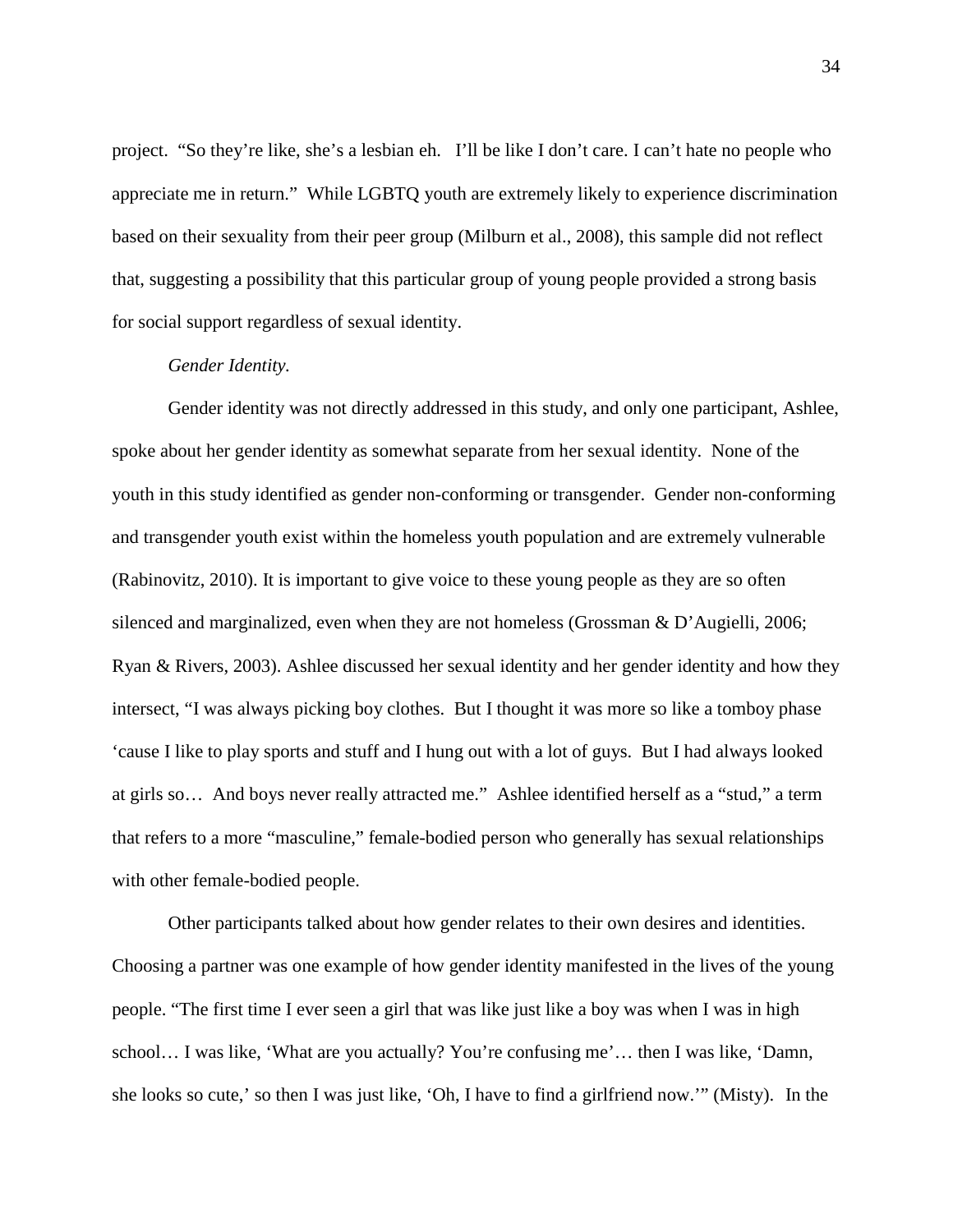above quotation, Misty articulates the ways in which the gender identity of her partner relates to her sexual desire, her sexual identity, and her own gender identity. Although she does not explicitly state this, the first time she ever considered that she might be attracted to femalebodied people was when she saw a girl "that was just like a boy." Discourses of gender identity, sexual activity, and sexual identity are all crucial, interrelated parts of how the young people conceive of their sexualities and are important to consider in congruence with one another. There are many gender-non-conforming youth who end up homeless and they are largely underrepresented, even within the LGBTQ community. There is a great need for social workers to reach out to this population and to broaden their understanding of gender identity in a sensitive and non-judgmental way.

### **HIV& STI Prevention**

A key dimension of this study focused on HIV prevention and sexual health. There were many themes that arose in this arena.

#### *Lack of awareness about risk*.

Due to the evolving nature of HIV treatment and the increasing manageability of the disease, the awareness of risk is not as great among younger people (citation). All of the participants surveyed in this project worked as HIV prevention advocates, and while they all, for the most part, were practicing safer sex, they expressed dismay at the fact that their peers were not. They highlighted the frustration that they felt with the general lack of concern over HIV and STI transmission among their peers. For example, one participant said about the project, " They felt like that wasn't anything they needed to be talking about cause they didn't feel like they were at risk." HIV/STI prevention is also an important dimension of how the young people are navigating their sexualities as it is crucial to engaging in sexual activity. One participant offered,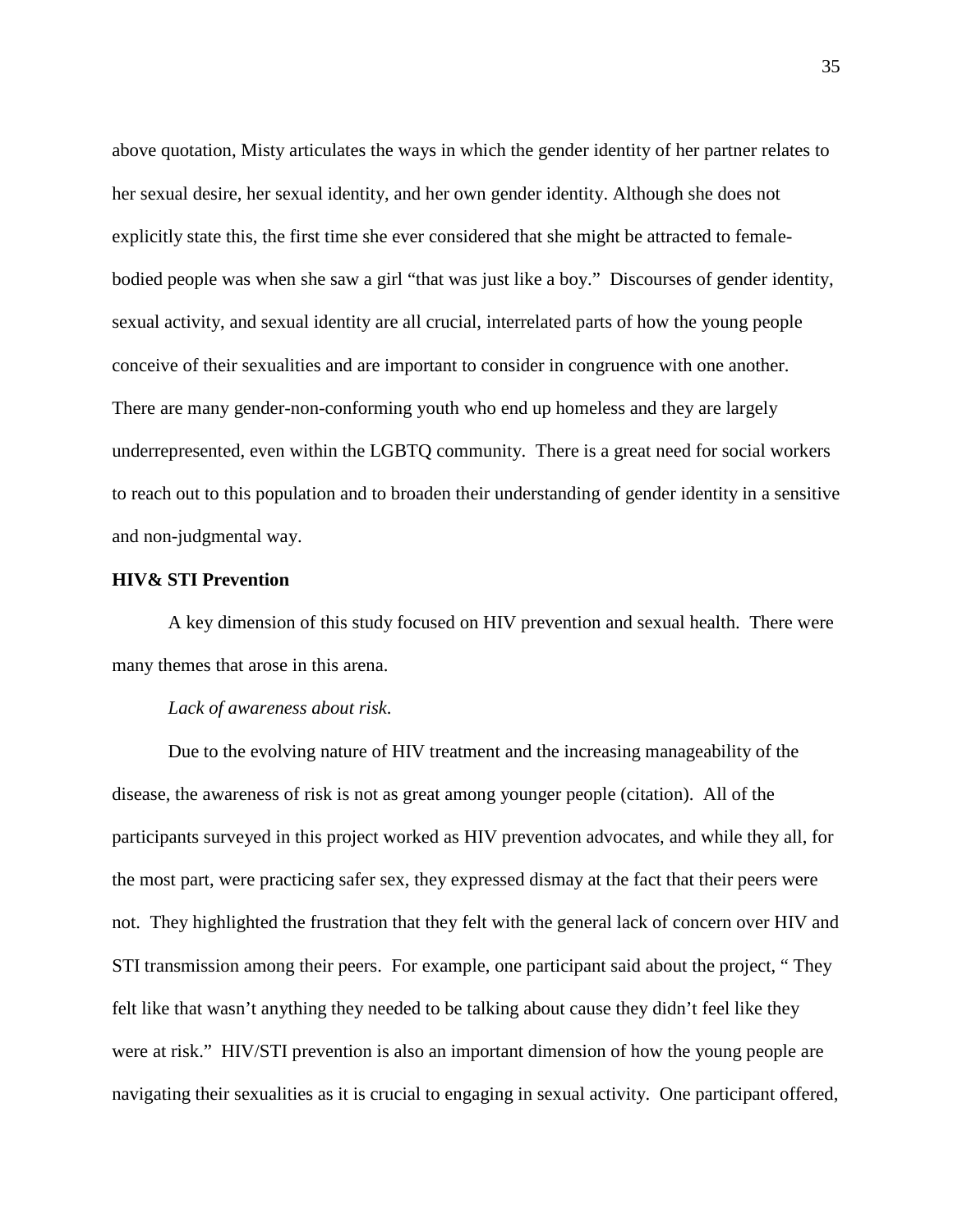"I feel like everybody needs to know the risk that they're taking when they have unprotected sex. I don't think anybody ever realizes how serious it is even if it is something that's curable." This is particularly salient for homeless youth if they are engaging in exchange sex and/or have multiple partners.

#### *Condom use and prevention*.

The peer educators also participated in knowledge diffusion with their friends and others in their communities and engaged in formal and informal outreach Jason articulated his methods: I always say, "Well I hope you're using a condom and if it hurts that bad make sure you use lube too so that way it doesn't hurt and stuff and if you can't handle it then don't do it 'cause you can also damage your body too that way." The youth were very sex-positive in their approach to talking about sex with their peers and promoted safer sex in a way that spoke to the realities of their lives. It also helped the peer educators to engage in their own safer-sex practices, which promoted a sense of self-efficacy. Phillip reported the following interaction: "One of my other friends, I saw him in the streets and he came up to me and asked me if I had a condom and I said, 'Yes, I do have a condom,' so that was like really awesome…I'm not a really good outreach worker if I don't use condoms myself." One of the participants was HIV positive at the time of the program and was very open about his experience. He said,

It [HIV] isolates, it isolates you and um… it's just very, it's very hard so basically, I wouldn't want this life for anybody that doesn't have HIV so if they, if I could get them to start wrapping it up or not sharing needles and all this stuff, it would actually be uh… the struggle that I'm dealing with now.

Having an HIV positive participant in the project changed the nature of the study in the sense the other participants were able to befriend someone with HIV and understand the challenges and difficulties of living with the disease while also being homeless. Given the fact that the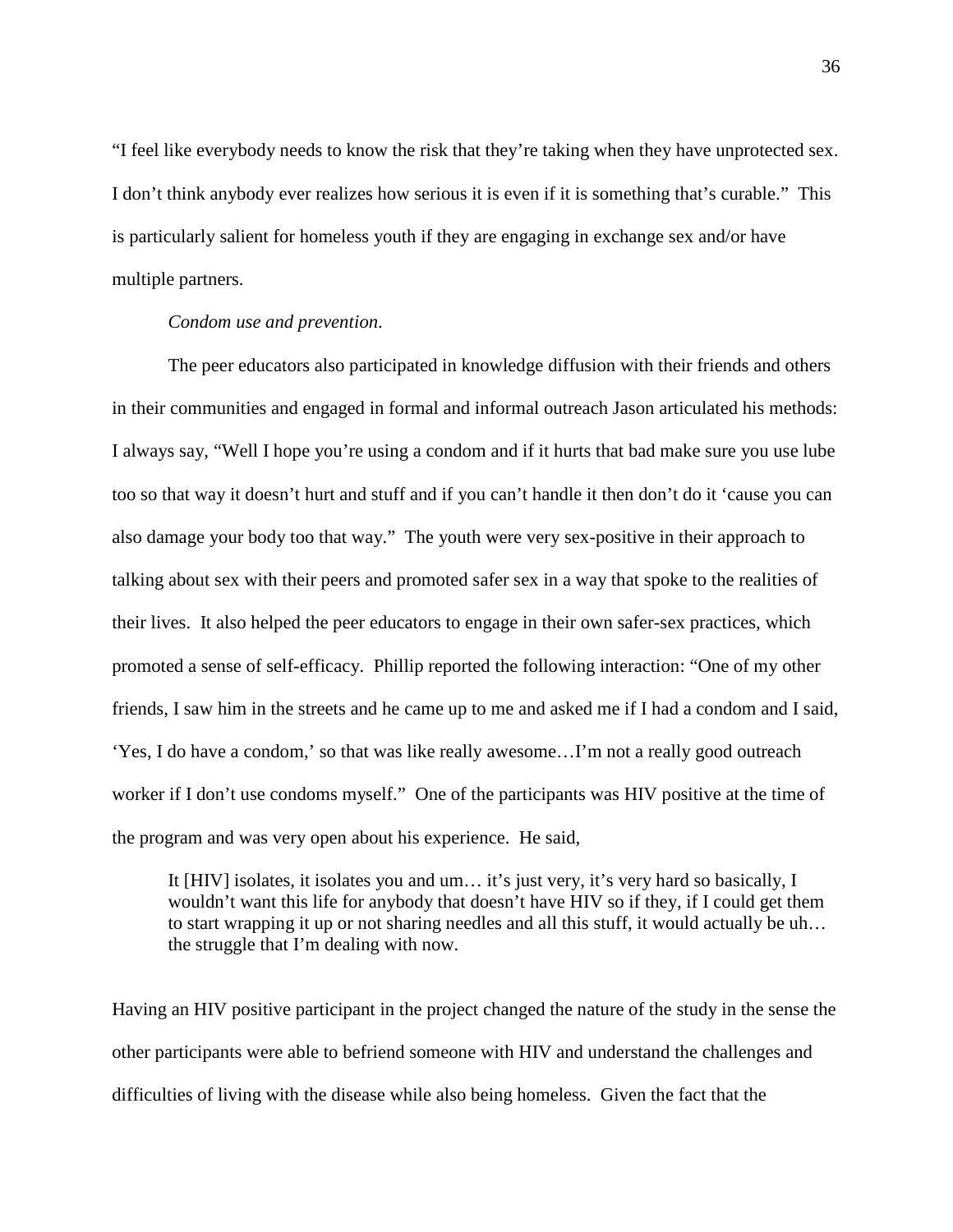participants identified the lack of awareness about risk for HIV and other STIs, an HIV positive peer brought the reality of HIV home for the participants in the project.

*Absence of discourse around safer sex in media.*

The youth identified feeling frustrated with the lack of discussion about safer sex in the general media. Many of them identified television and movies as places where they received messages about sex and sexuality, and they felt like they were not taught about how to have safer sex through these channels. For example, one participant said, "you do see a lot of sexual activity on T.V. and stuff and behaviors and encounters and stuff but rarely do you see stuff saying to protect yourself." The lack of candid and supportive discussion about sexuality from their peers or family members, and the absence of safer sex messages in their communities or via the media means that the youth do not see their sex lives reflected outside of themselves. Ashlee articulated the intersections between sexuality, media and the lack of discussion about safer sex:

Usually in movies or something they're just hopping right into it. Nobody is putting anything on. Nowadays with cable and everything being more X-rated, they have certain lesbian movies and homosexual movies I guess with men. But they're not teaching you anything. They're just showing you how to do it. Basically that's all they're advertising is the act and the motions that take place. Nothing about safety. Nothing about anything that's meaningful.

The HIV prevention education project was extremely meaningful for many of the youth, as it may have been the first time that many of them were able to engage with the realities of navigating safer sex and educating their peers about it. They were able to create positive social media in which they had control over how to talk about safer sex and how to reach a wider audience, which was very empowering for many of them.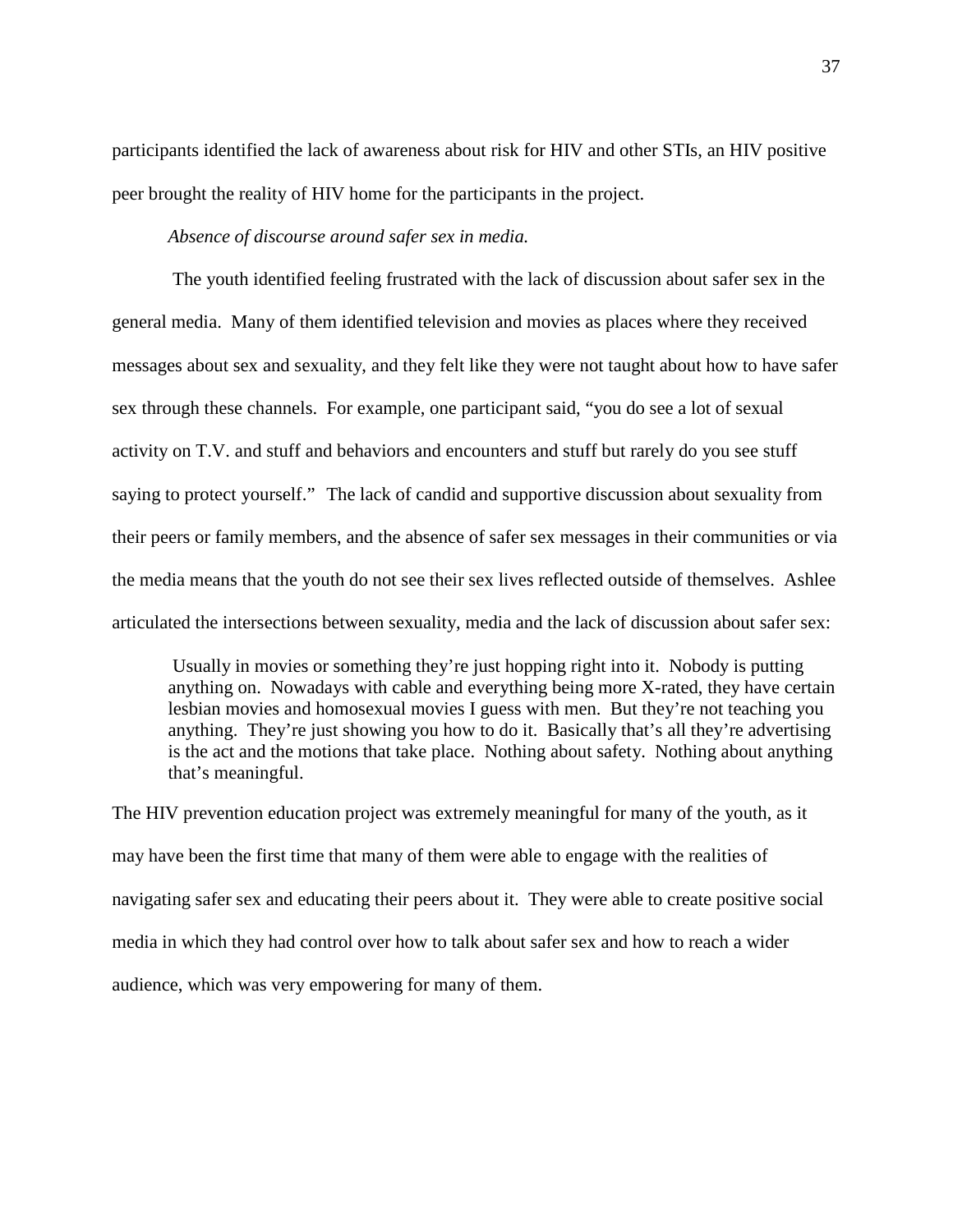#### **Substance Abuse**

Substance abuse was intimately connected to issues of sexuality and HIV prevention. Not all of the participants used or had used substances, but for some of them, substance abuse and the consequences of using were intimate parts of their lives. Phillip offered, "out of like I'd say the three or four years I was homeless, I would go from place to place just using sex, using meth as a place to have a shower, sometimes food or places to just accidentally crash out." Sex for the purposes of housing or drug exchange was an extremely common feature in this population, as many of the participants were engaging in these types of behaviors, whether or not they conceptualized it in this way.

# *Safer Sex and Drug Use.*

Using drugs, especially crystal meth, had a direct negative impact on whether or not the participants engaged in safer sex practices. Consistent with the literature on this subject, (Kipke et al., 1997; Milburn et al., 2006; Rice, 2010) it was very common for the participants not to use condoms when they had sex. For example, "I didn't really focus on condom usage that much 'cause I was so into getting my dope and stuff." (Jason). The participants also talked about the challenges of trying to undertake HIV prevention education with a substance using population. "It's not gonna stick in their head. As soon as their mind gets going as far as getting high, they either want the dick in their ass, they either wanna get off, or yeah, they just wanna get their rocks off." (Phillip). These concerns were articulated more among the gay male participants, demonstrating further the complex issues that queer homeless youth are navigating.

All of the young people interviewed spoke about a diverse set of circumstances and challenges related to sexuality. There are many issues that these participants are facing in their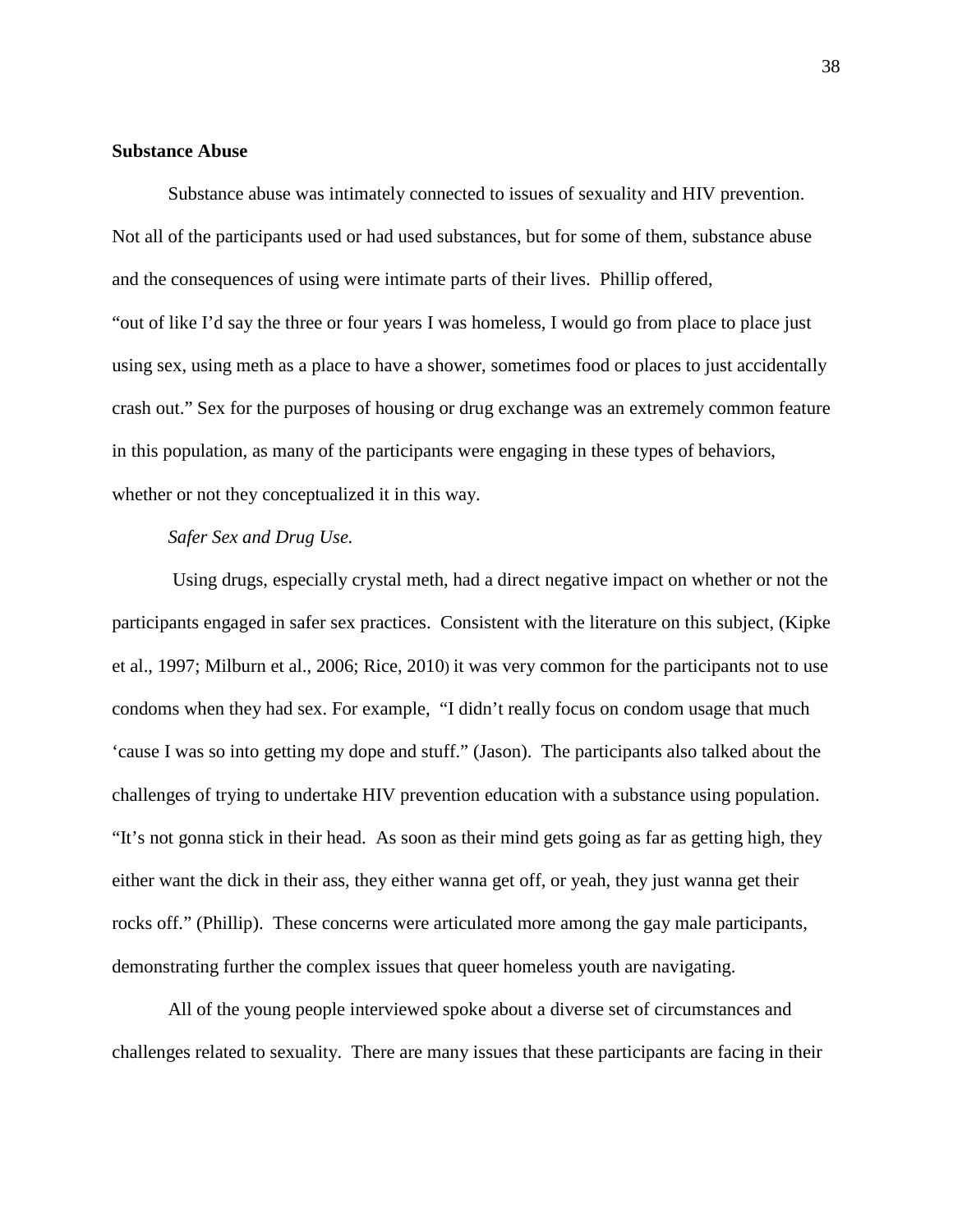lives on the streets, and they were able to articulate their experiences with wisdom and a desire to see change occur.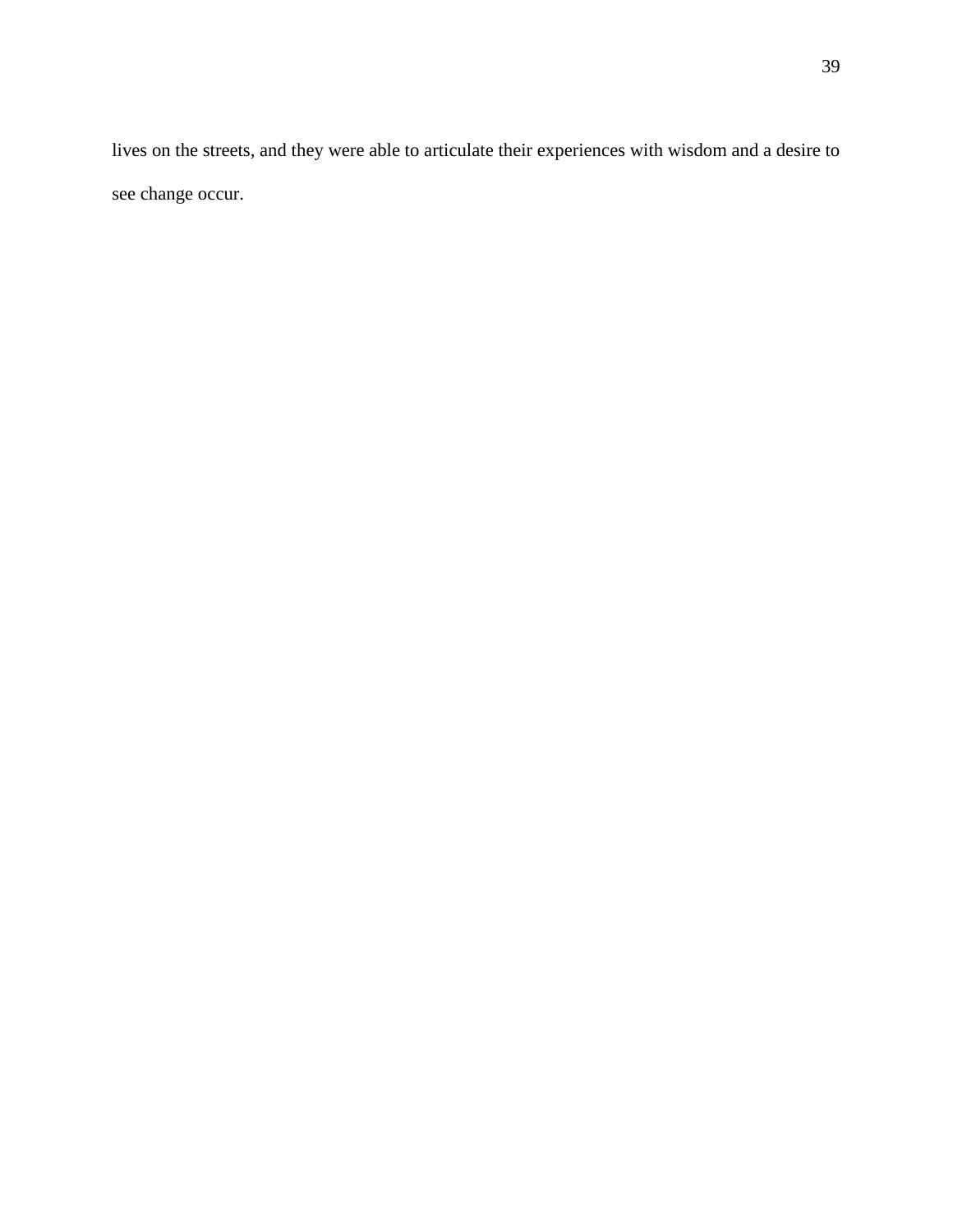#### **CHAPTER 4**

#### **Discussion**

This exploratory study focused on how youth make meaning of their sexualities while living on the streets. This question paved the way for many more questions, and the non-linear nature of my research question lead to non-linear answers. One of the difficulties in undertaking secondary data analysis is that as a researcher, I tailored my questions to fit the data, and not the other way around. I therefore was not able to ask questions that arose for me while I was working with the data, and I would have found it helpful to interview participants myself, were I able to do so. There were many important issues upon which to focus in the rendering of this paper, and the entire set of data was rich and detailed. Not all of the themes focused on issues of sexuality, and there were many directions in which to take this project. Given that the project was an HIV prevention project, sexuality was a recurring theme in the data, and came up repeatedly. It would have been both impossible and imprudent to ignore its meaning in the lives of the participants in this study.

My results necessitate taking an intersectional approach to understanding sexuality among homeless youth. All of the issues the youth discussed intersect with one another and demonstrate how sexuality is a driving dynamic in the sexual lives of young people. It is difficult to parse these themes out from one another, showing that sexuality acted as a thread that linked many of the overarching concepts, and also intertwined with issues of race, class, socioeconomic status, and gender. My results demonstrate that family norms about sexuality have an impact on how a homeless young person conceives of his/her sexual identity, which has an impact on their sexual activity, and shapes the behaviors in which they engage on the streets. For example, Phillip, one of the participants, is an HIV positive, gay man in his early 20s. His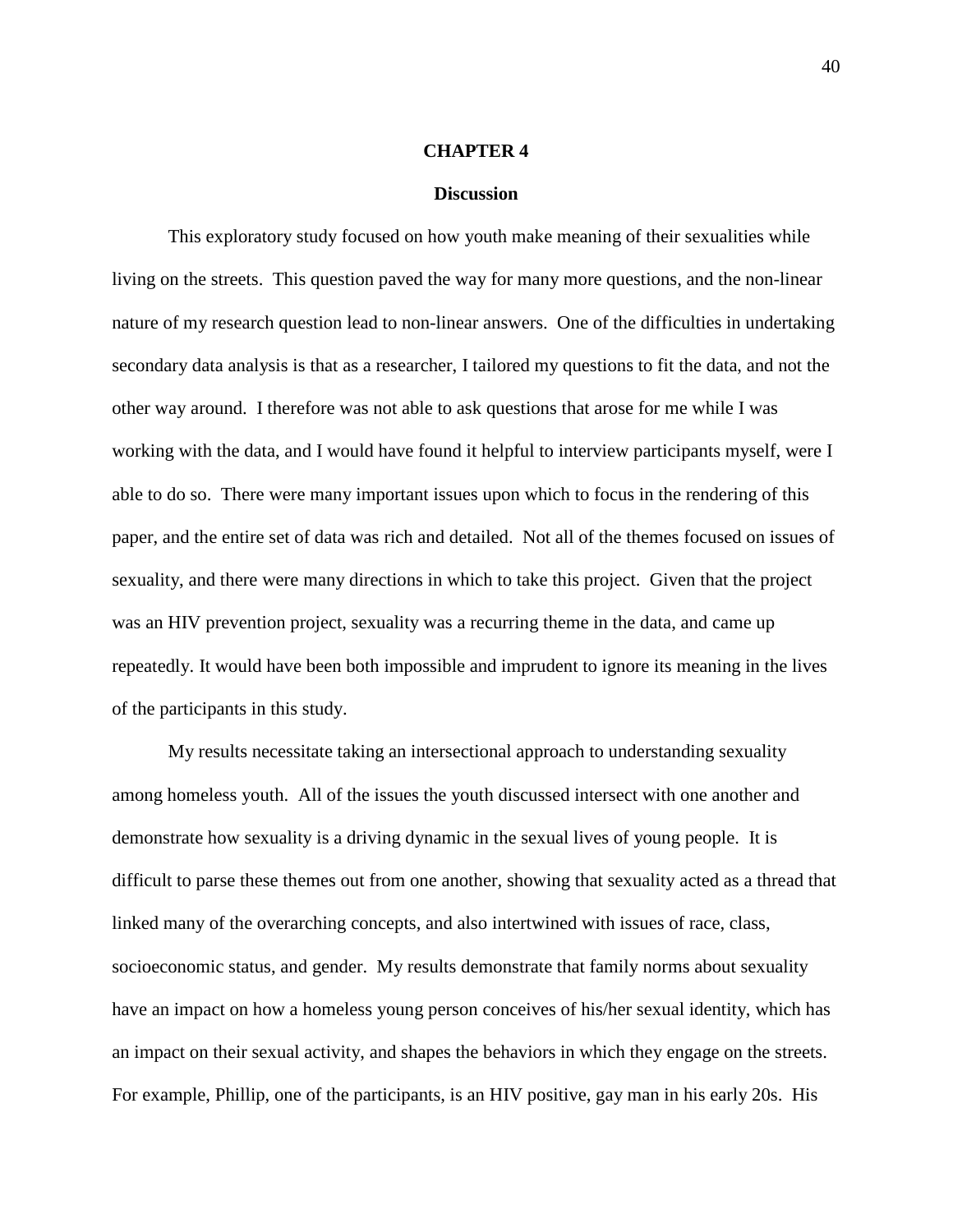Mormon upbringing created an environment where it was not safe for him to be out at home. He moved out of his house as a very young person, and cited sexuality as one of the major reasons why he left. In order to survive on the streets, he started trading sex and drugs for shelter, and subsequently became addicted to methamphetamine and contracted HIV. This is a simplistic overview of Phillip's life on the street, and to identify any one factor as contributory is a problematic oversimplification. However, the dynamics at work suggest that sexuality played a large part in how Phillip navigated his homelessness. External stressors like a homophobic family, low socio-economic status, poor social support, and homelessness caused Phillip to make risky choices. Although he was the person making decisions to engage in such behaviors, I argue that he barely had any agency: He was a person situated in an environment of risk. To return to Kawash's (1998) rendering of the homeless body, Phillip was forced into a "space of exclusion," where the physical, material, and emotional spaces for existence and subsistence became smaller and smaller. In his interviews, Phillip talked about his difficulties with accessing comprehensive health and mental health services for his HIV treatment, as well as general stressors like poverty and family issues. He discussed spending time in a psychiatric hospital, his struggles with addiction, interactions with the police and other types of institutional violence. Kawash argues that the ultimate aim of the "homeless wars" is to exert such pressures against the homeless body that will reduce it to nothing, to squeeze it until it is so small that it disappears, such that the circle of the social will again appear closed. Phillip's life disrupts the social order in its deviance. His behavior can be read as his resistance to his available (physical, mental, and emotional) space becoming smaller. There is almost nowhere in the urban landscape where Phillip can be young, queer, poor, and HIV positive, showing how institutional forces are encroaching upon him.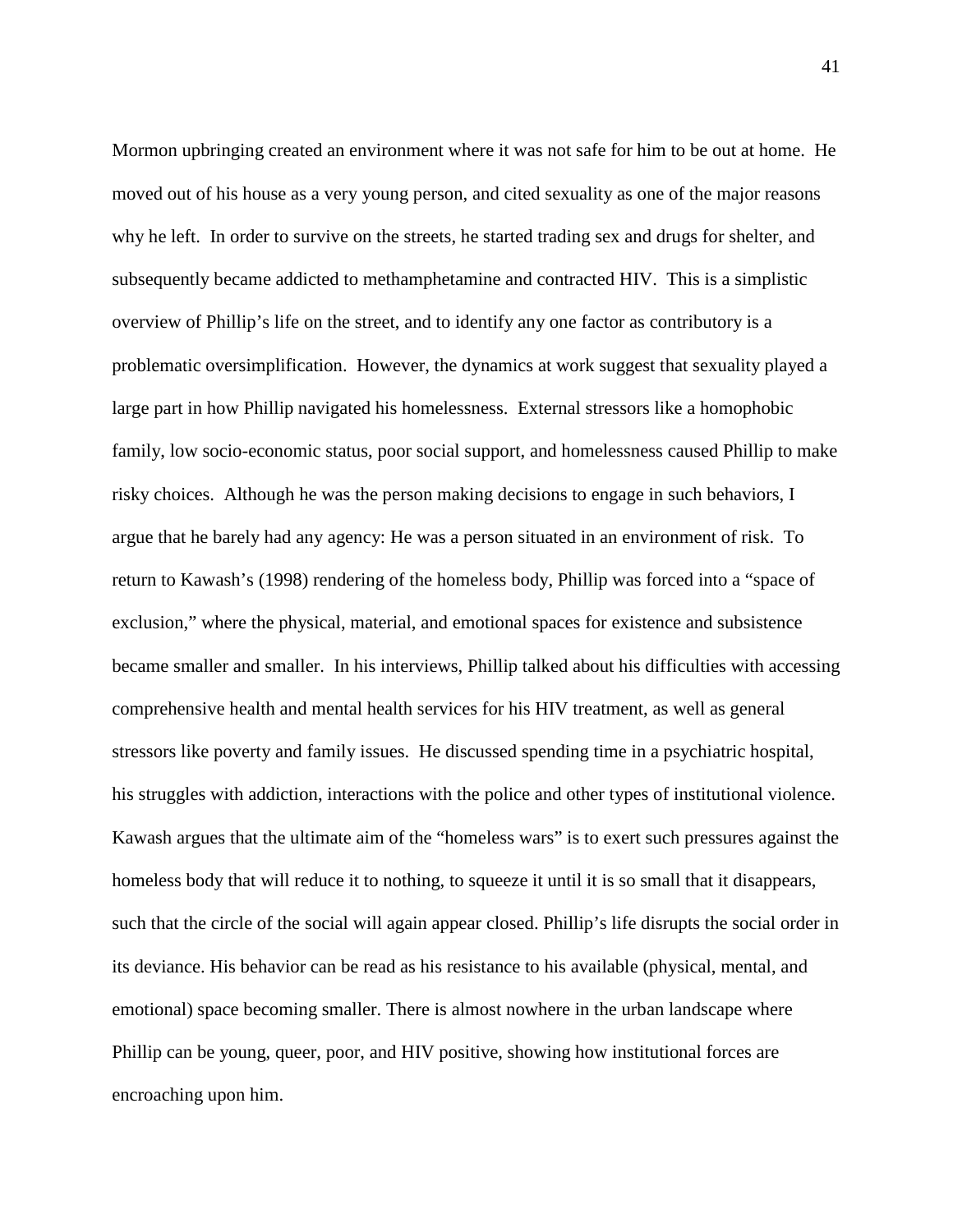### **Future Research**

There are many implications for future research that have arisen from this study. One is to expand the number of participants in the study, as the overall number is very small. Doing so would gain a more comprehensive picture of the meaning of sexuality among a broader crosssection of homeless adolescents. It would be important to expand an understanding of what sexuality means to this population. It might also be helpful to add some survey data in order to garner some numbers about what kinds of behaviors, specifically, homeless youth are engaging in. Since my study relied on secondary data analysis, I might also broaden the scope of the questions that researchers asked youth to ask them more directly about how they understand their sexualities. It may also be helpful to undertake comparative analysis of LGBTQ homeless adolescents and their heterosexual (or even LGBTQ housed) counterparts.

I am curious about how youth perceive the role of social workers in relation to matters of sexuality. Another direction for future research might be to interview clinicians themselves about their knowledge in this area and perhaps pilot some interventions that help to expand clinicians' understanding of these issues. Many questions have arisen from this study; many more than have been answered, but homeless youth belong to a group that greatly needs researchers, clinicians, and advocates, and it is my sincere hope that this study will aid in the service of this population.

# **Implications for Clinical Practice**

It is crucial that clinicians working with this population take a holistic approach to understanding sexuality, rather than treating these issues as though they exist in silos. While homeless youth are a population at risk for sexual health, mental health, and physical health issues, in addition to being the victims of violence, clinicians who focus on the intersecting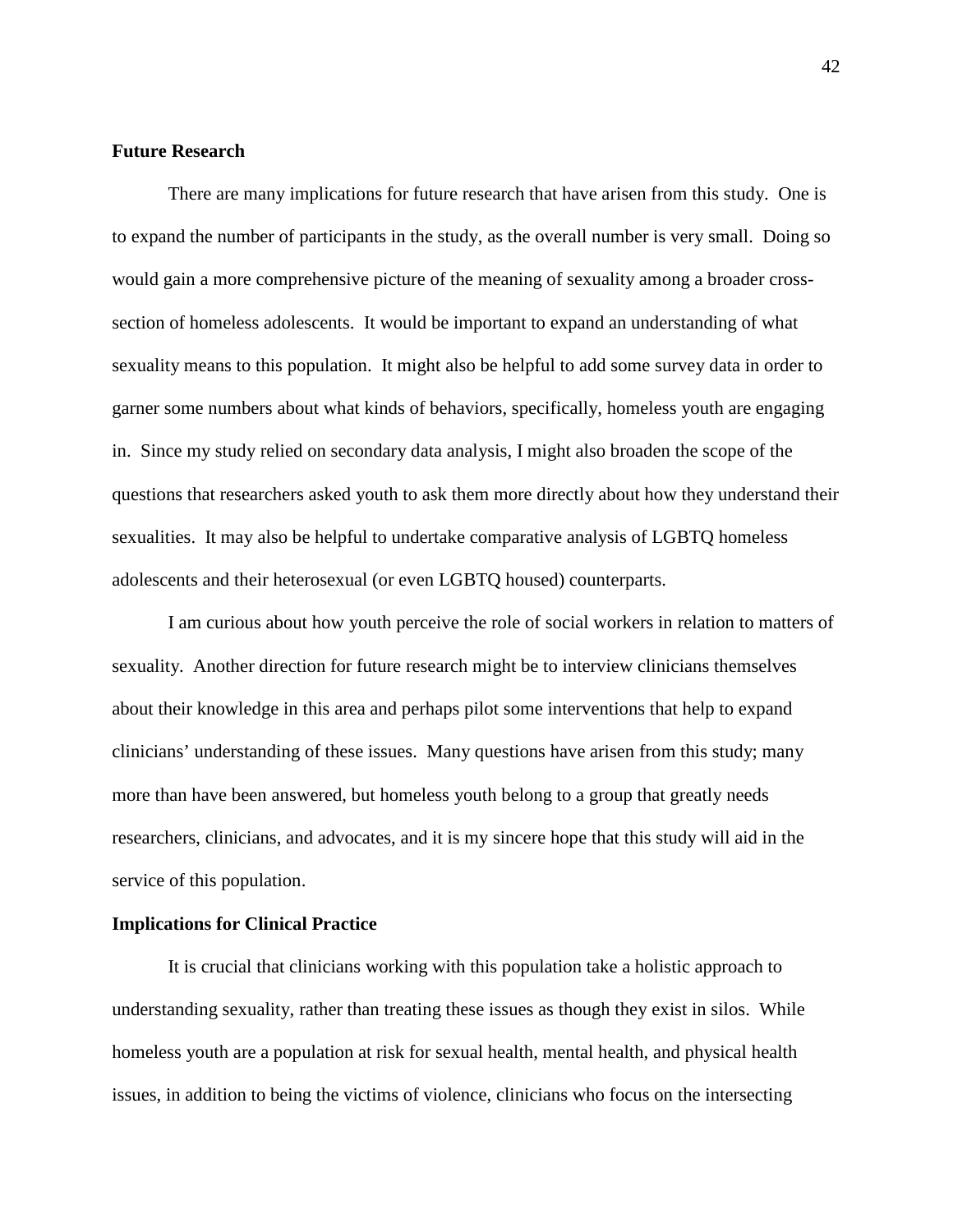dynamics of sexuality may help to alleviate some of that risk. It is important for clinicians to focus on the resilience and strength that live inside of homeless youth; their mere ability to survive on the streets is laudable, and it would be very beneficial for clinicians to focus on a strengths-based perspective when working with this group.

The challenges of undertaking clinical work with this population are legion. Homeless youth, by their very nature, are a transient population. They may not have resources to come to an organization to receive services. They may be involved with the criminal justice system or be incarcerated. They may be involved in using substances, or all of the above, in concert with one another. Homeless youth also have suffered many traumatic experiences and may find it extremely difficult to form attachments with social workers and other service providers. Skilled clinicians can prove invaluable for this population. By building rapport and relationships with homeless youth, social workers can encourage them to foster healthier kinds of attachments. They can ultimately help them to transition into more permanent living situations and out of situations in which bodily risk and victimization is a regular part of their lives. This may require thinking outside of the box on the part of social workers, and conducting the work where it is most needed: stepping outside of offices and agencies and moving the work onto streets, drop-in centers, shelters, and other places where homeless youth might congregate. Breaking down those barriers is representative of extending a hand to homeless youth on their own turf, and may be immensely beneficial in building a more trusting relationship. A clinician who has a comprehensive understanding of the deep dynamics of sexuality and how it intersects with life on the streets can help a homeless young person to restructure new meanings of "home." It may mean the difference between a trajectory into chronic homelessness for a young person, and a journey to safety and self-acceptance.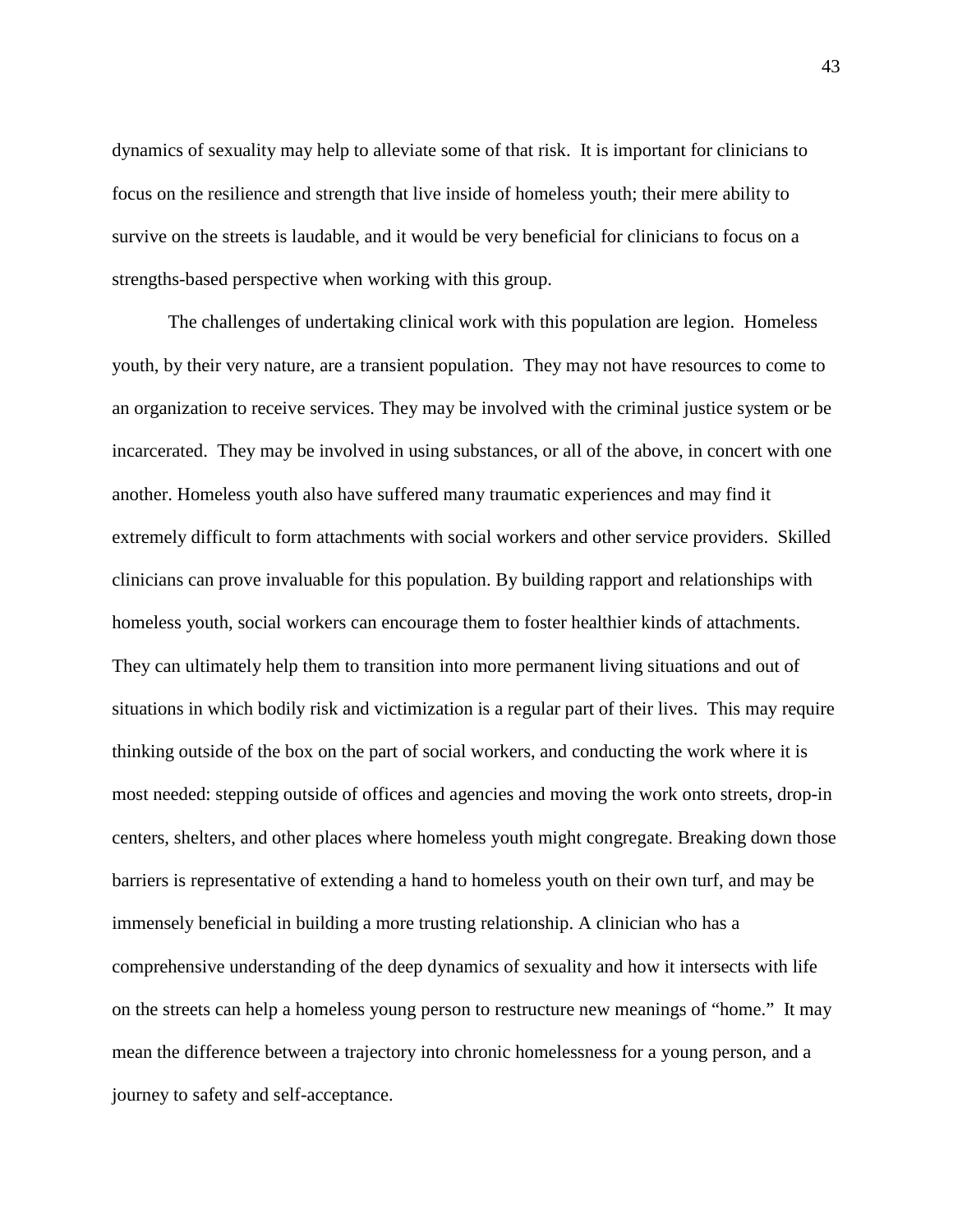### **Homing**

Fortier (2003) discusses how the process of coming out as queer means leaving the childhood home and relocating oneself in another "home." She talks about how the queer person is always already displaced and estranged in the heterocentric home of origin. Other queer theorists talk about how absence and loss is located within the home (Eng, 1997), and it is not necessary to leave in order to feel that loss. For these theorists, home is not necessarily a place of comfort, but a place that is embedded with its own distinct power dynamics where not everyone is equal. Fortier looks at ways in which the notion of home can be reconstituted for queer people through the process of migration, movement, and assemblage. She says, "[r]ather than isolated sites of (un)belonging, "homes" are locations criss-crossed by a variety of forces the [subjects] had to negotiate over and over." (Fortier, 2003, p. 122). Reproducing home is tied to an identity of place, but in its reconstruction, forces the person to remake their ideals, their identities, and their associations with home.

The homeless youth whose voices are represented in this study are constantly re-making and re-membering home. They are "homing," which Fortier sees as a desire to return home by re-membering it differently. They are creating home through their literal dwelling sites, through the connections with peers on the street or peers from their "home communities," through hanging out in drop-in centers or in shelters. One of the ways in which they create home is through the expression of their sexuality, as they may find a literal home in their sexual partners, or may join together with young people who share their sexual identities and build a community. Two of the participants, Ashlee, and Misty, were partners, and they found a sense of security, home, and belonging in one another. I argue that their participation in the Have You Heard project was also a type of "homing," through the community and sense of purpose that the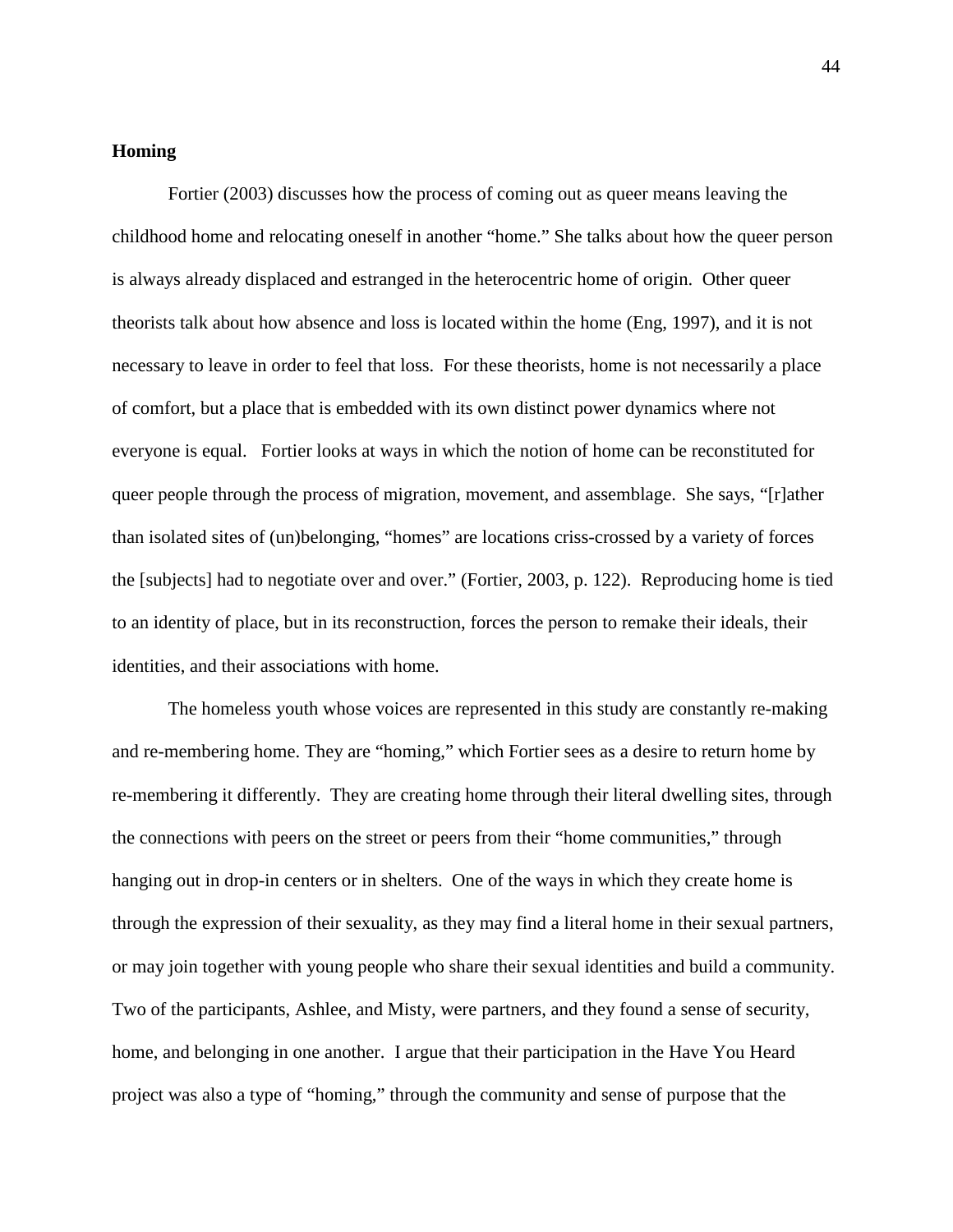intervention provided. The youth in this study, by living on the terrain of the street, by navigating sexuality in public, by dealing with health and mental health issues, are all trying to assemble a different meaning of home from where they came—a home that supports an evolving sense of self and community.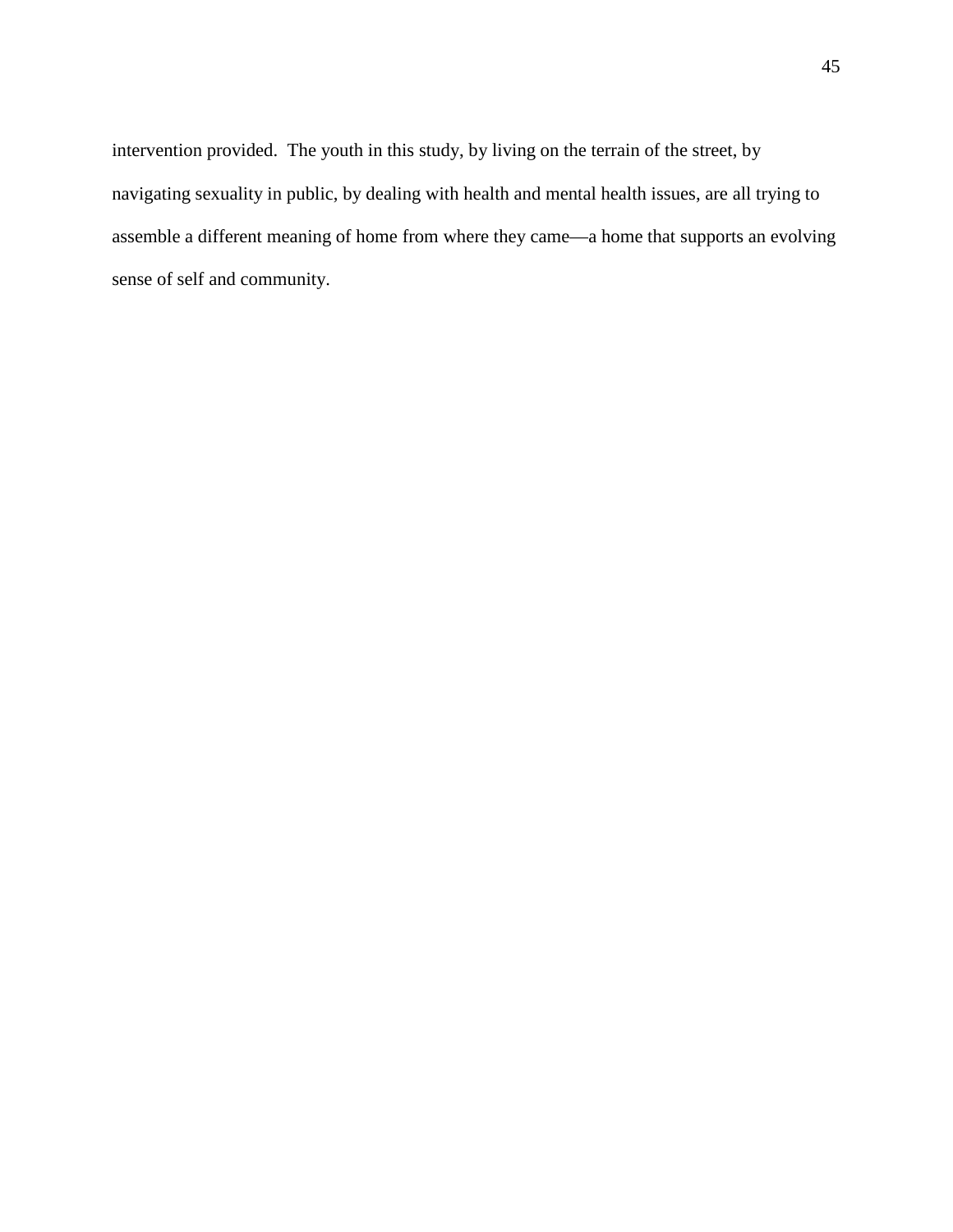#### **REFERENCES**

- Arnold, E. M., & Rotheram-Borus, M. J. (2009). Comparisons of prevention programs for homeless youth. *Prevention science : the official journal of the Society for Prevention Research*, *10*(1), 76-86.
- Berlant, L. & Warner, M. (1998). Sex in public: *Critical Inquiry 24* (2): pp. 547-566
- Bernstein, N. & Foster, L.K., (2008). Voices from the street: A survey of homeless youth by their peers. California Research Bureau. Sacramento, CA.
- Bontempto, D., & D'Augelli, A. (2002). Effects of at-school victimization and sexual orientation on lesbian, gay, or bisexual youths' health risk behavior. *Journal of Adolescent Health, 30*, 364-374.
- Bouthiette, A-M, Ingram, G., Retter, B. (1997). *Queers in space: communities, public places, sites of resistance.*
- Braun, V., & Clarke, V. (2006). Using thematic analysis in psychology. *Qualitative Research in Psychology*. 3, 77-101.
- Brooks, R. A., Milburn, N.G., Rotheram-Borus, M.J., Witkin, A. (2004). The system-of-care for homeless youth: perceptions of service providers. Evaluation and Program Planning 27. 443-451.
- Bungay, V., Malchy, L., Buxton, J.A., Johnson, J., MacPherson, D., Rosenfield, T. (2006). Life with jib: A snapshot of street youth's use of crystal methamphetamine. *Addiction Research and Theory 14* (3). 235-251.
- Butler, J. (1990). *Gender trouble: Feminism and the subversion of identity.* New York: Routledge.
- California Department of Corrections and Rehabilitation. Juvenile Justice Division. Retrieved November 3rd, 2010, from [http://www.cdcr.ca.gov/juvenile\\_justice/index.html.](http://www.cdcr.ca.gov/juvenile_justice/index.html)
- Cauce, A.M., Paradise, M., Ginzler, J.A., Embry, L., Morgan, C., Lohr, Y., &Wagner, V. (2000). The characteristics and mental health of homeless adolescents: Age and gender differences. *The Journal of Emotional and Behavioral Disorders, 8 (4).*
- Centers for Disease Control and Prevention. (2004). Crystal methamphetamine ("crystal") and Viagra linked to unprotected sex among men who have sex with men (MSM). Abstract 1034. 2012 National STD Prevention Conference. Retrieved November 3rd, 2010, from [http://www.cdc.gov/stdconference/2004/mediarelease/ResearchSummaries.htm#Ab103.](http://www.cdc.gov/stdconference/2004/mediarelease/ResearchSummaries.htm#Ab103)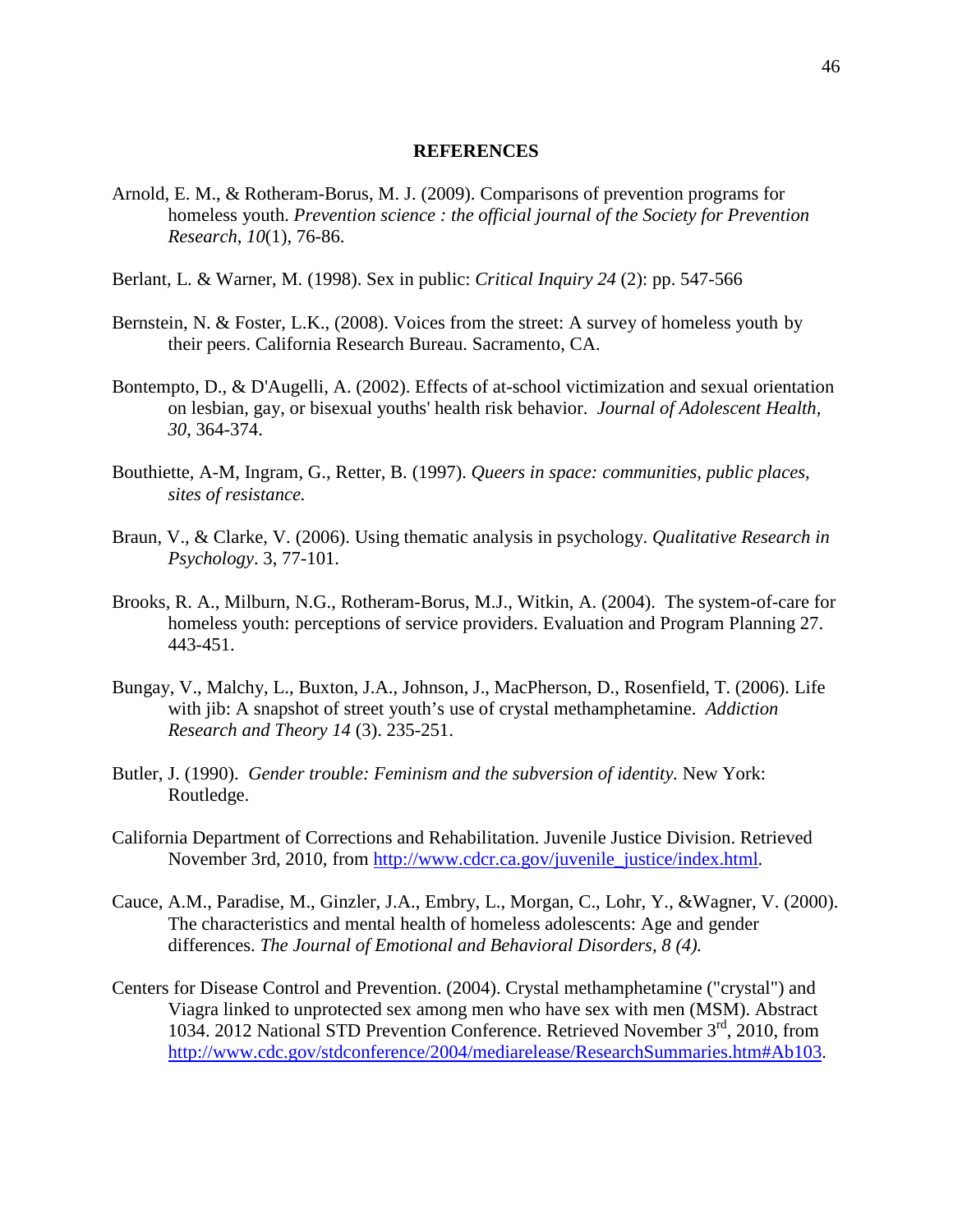- Cochran B. N., Stewart A.J. , Ginzler J. A., & Cauce A. M. (2002). Challenges faced by homeless sexual minorities: Comparison of gay, lesbian, bisexual, and transgender homeless adolescents with their heterosexual counterparts. *American Journal of p Public Health 92*(5):773–777
- Connell, R. W. (1995). "Democracies of pleasure: Thoughts on the goals of radical sexual politics." In L. Nicholson and S. Seidman, Eds. *Social postmodernism: Beyond identity politics.* 384-397.
- Davis, M. (1992). *City of quartz: Excavating the future in Los Angeles.* Random House.
- Daillard, C. (2000). Fueled by Campaign Promises, Drive Intensifies to Boost Abstinence-Only Education Funds. *The Guttmacher Report on Public Policy 3* (2). Retrieved December 2, 2010, from [http://www.guttmacher.org/pubs/tgr/03/2/gr030201.html.](http://www.guttmacher.org/pubs/tgr/03/2/gr030201.html)
- Deutsche, R. (1996.) *Evictions: art and spatial politics*. Cambridge, MA.: MIT Press.
- Diaz R. M., Heckert A. L., & Sanchez J. (2005). Reasons for stimulant use among Latino gay men in San Francisco: a comparison between methamphetamine and cocaine users. *Journal of Urban Health 82:* 71-78.
- Eng. D. (1997). Out here and over there: queerness and diaspora in Asian American studies. *Social Text, 15 (*3-4): 31-52.
- Finkelstein, M. (2004) With no direction home: Homeless youth on the road and in the streets*. Case studies on contemporary social issues.*
- Fortier, A.M. (2003). "Making home: Queer migrations and motions of attachment." In S. Ahmed, C. Castaneda, A.M. Fortier, and M. Sheller (Eds). *Uprootings/Regroundings: Questions of home and migration.* (pp. 115-135). New York: Berg.
- Foucault, M. (1978). *The history of sexuality: An introduction. Volume 1*. Random House.
- Geertz, C. (1973) *The Interpretation of cultures: Selected essays* (3-30). New York: Basic Books.
- Greene, J.M., Ennett, S. T., & Ringwalt, C. L., (1997). Substance abuse among runaway and homeless youth in three national samples. *American Journal of Public Health, 87.* 229- 235.
- Greene, J. M., Ennett, S. T., & Ringwalt, C. L. (1999). Prevalence and correlates of survival sex among runaway and homeless youth. *American Journal of Public Health. 89*: 1406- 1409.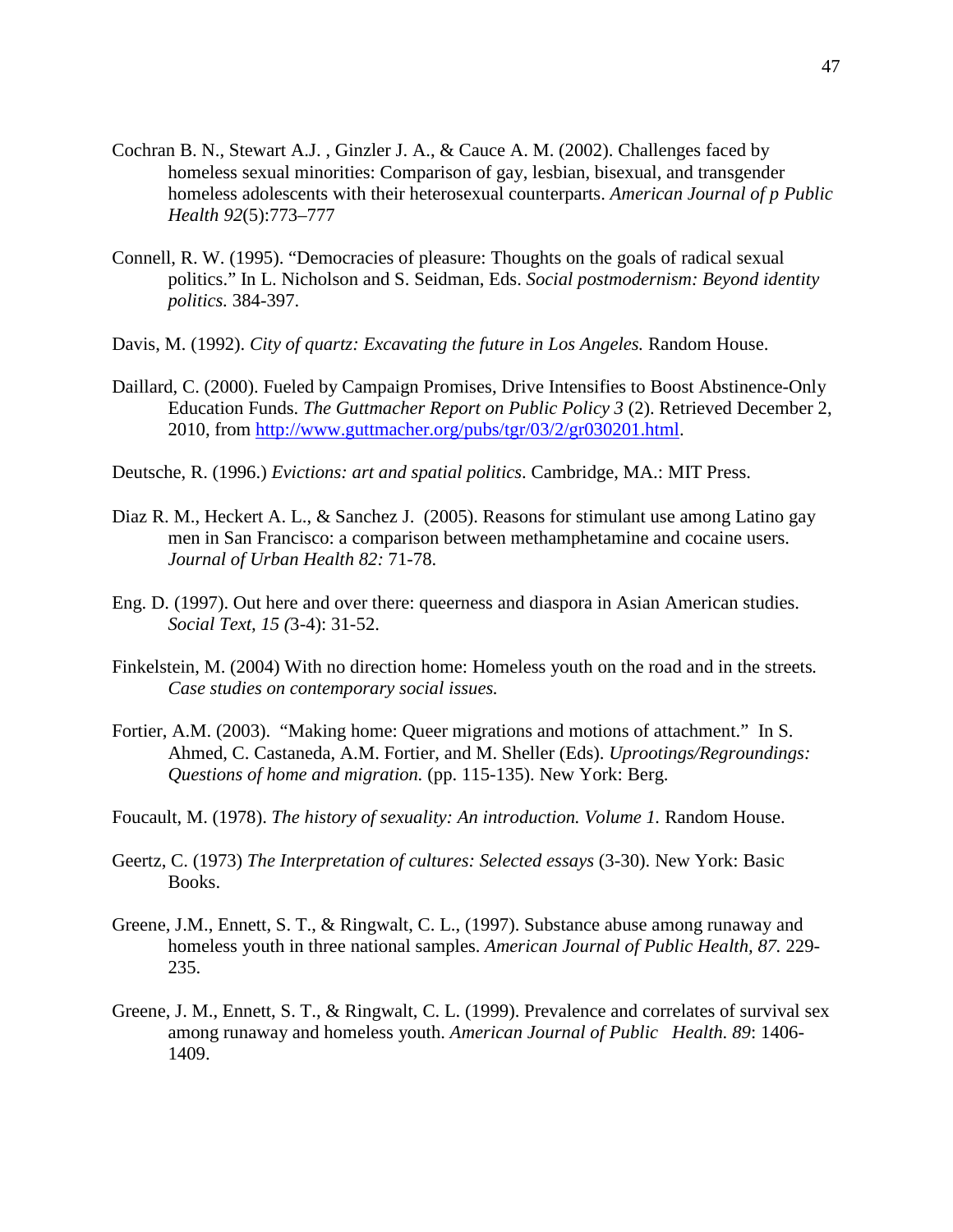- Grossman, A.H., & D'Augielli, A.R. (2006). Transgender youth: invisible and vulnerable. *Journal of Homosexuality 51* (1), 111-128.
- Gopinath, G. (2003). "Nostalgia, desire, diaspora: South Asian sexualities in motion." *Theorizing Diaspora: A Reader.* New York: Blackwell.
- Gosine, A. (2008). "FOBs, banana boy, and the gay pretenders: queer youth navigate sex, "race," and nation in Canada. In S. Driver (Ed.) *Queer Youth Cultures.* (pp 223-243). Albany: State University of New York.
- Halberstam, J. (2004). *In a queer time and place: Transgender bodies, subcultural lives.* New York: New York University Press.
- Halle, D. (2003). New York and Los Angeles: *Politics, society, and culture—a comparative view.* Chicago: University of Chicago Press.
- Halkitis P. N., Shrem M. T., & Martin F. W. (2005). Sexual behavior patterns of methamphetamine-using gay and bisexual men. *Substance Use & Misuse 40*: 703–719.
- Hise, G. (2004). Border City: Race and Social Distance in Los Angeles. *American Quarterly*, *56*(3), 545-558. doi: 10.1353/aq.2004.0035.
- Holstein, J. & Gubrium, J. (1998). Phenomenology, ethnomethodology and interpretive practice. In N. Denzin & Y. Lincoln (Eds.) *Strategies of qualitative inquiry* (137-157). Thousand Oaks, CA: Sage Publications.
- Kipke, M. D., Simon, T. R., Montgomery, S. B., Unger, J. B., & Iversen, E. F. (1997). Homeless youth and their exposure to and involvement in violence while living on the streets. *The Journal of adolescent health : Official publication of the Society for Adolescent Medicine*, *20*(5), 360-7.
- Macqueen, K. M., Mclellan, E., Kay, K., & Milstein, B. (1996). Codebook development for team-based qualitative analysis. *Cultural Anthropology Methods,* 10(2):31-36
- Malow, R. M., Kershaw, T., Sipsma, H., Rosenberg, R., & Dévieux, J. G. (2007). HIV preventive interventions for adolescents: A look back and ahead. *Current HIV/AIDS Reports, 4*(4), 173-180.
- Males, M., & Macallair, D. 2000. The color of justice: an analysis of juvenile adult court transfers in California. Washington, DC: Prepared by Justice Policy Institute for the Building Blocks for Youth Initiative. Retrieved February 9, 2010 from [http://www.buildingblocksforyouth.org.](http://www.buildingblocksforyouth.org/)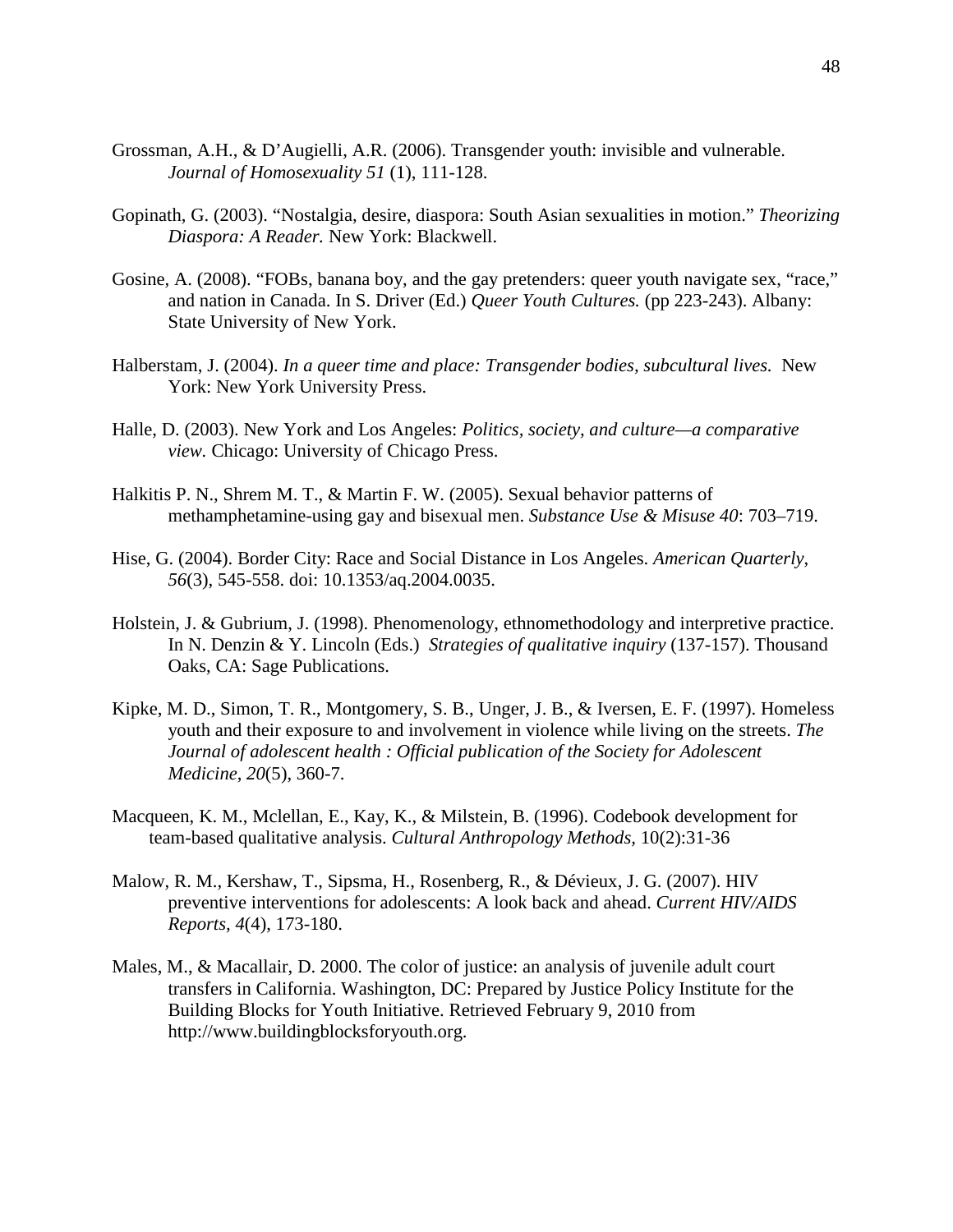- Melander, L.A, & Tyler, K. A. (2010). The effect of early maltreatment, victimization, and partner violence on HIV risk behavior among homeless young adults. *Journal of Adolescent Health 47,* 575-581.
- Milburn, N. G., Ayala, G., D, Rice, E., & Batterham, P. (2008). *NIH Public Access. October*, *12*(4), 658-672.
- Pascoe, C.J. (2009) Encouraging Sexual Literacy in a Digital Age: Teens, Sexuality and New Media [Keynote Lecture: Virtual Sex Ed: Youth, Race, Sex and New Media: Section of Family Planning and Contraceptive Research]. Chicago, IL: University of Chicago.
- Pollio, D. E., Thompson, S. J., Tobias, L., Reid, D., & Spitznagel, E. (2006). Longitudinal Outcomes for Youth Receiving Runaway / Homeless Shelter Services. *Journal of Youth and Adolescence*, 859-866. doi: 10.1007/s10964-006-9098-6.
- Puwar, N. (2004). *Space invaders: race, gender, and bodies out of place.* New York: Berg.
- Pfeifer, R., & Oliver, J. (1997). A study of HIV seroprevalence in a group of homeless youth in Hollywood, California. Journal of Adolescent Health 1997: 20: 339-342.
- Rabinovitz, S., Desai, M., Schneir, A., & Clark, L. (2010). *No way home: Understanding the needs and experiences of homeless youth in Hollywood.* Hollywood Homeless Youth Partnership.
- Ray, N. (2006). Lesbian, gay, bisexual and transgender youth: An epidemic of homelessness. New York: National Gay and Lesbian Task Force Policy Institute and the National Coalition for the Homeless. Retrieved February 9, 2011, from <http://www.thetaskforce.org/downloads/HomelessYouth.pdf>
- Rice, E., Milburn, N. G., & Rotheram-Borus, M. J. (2007). Pro-social and problematic social network influences on HIV/AIDS risk behaviours among newly homeless youth in Los Angeles. *AIDS Care*, *19*(5), 697-704.
- Rice, E. Tulbert, E., Adhikari, A. B., & Cedarbaum, J. (2010a). Have You Heard: A peer-led, social network-based, HIV prevention intervention for homeless youth online. Unpublished Manuscript. University of Southern California.
- Rice, E., Monro, W., Barman-Adhikari, A., & Young, S. D. (2010b). Internet use, social networking, and HIV/AIDS risk for homeless adolescents. *Journal of Adolescent Health*, 1-4.
- Rice, E. & Barman-Adhikiri, A. (2010). Sexual health seeking online among runaway and homeless youth. *JSSWR.* Manuscript.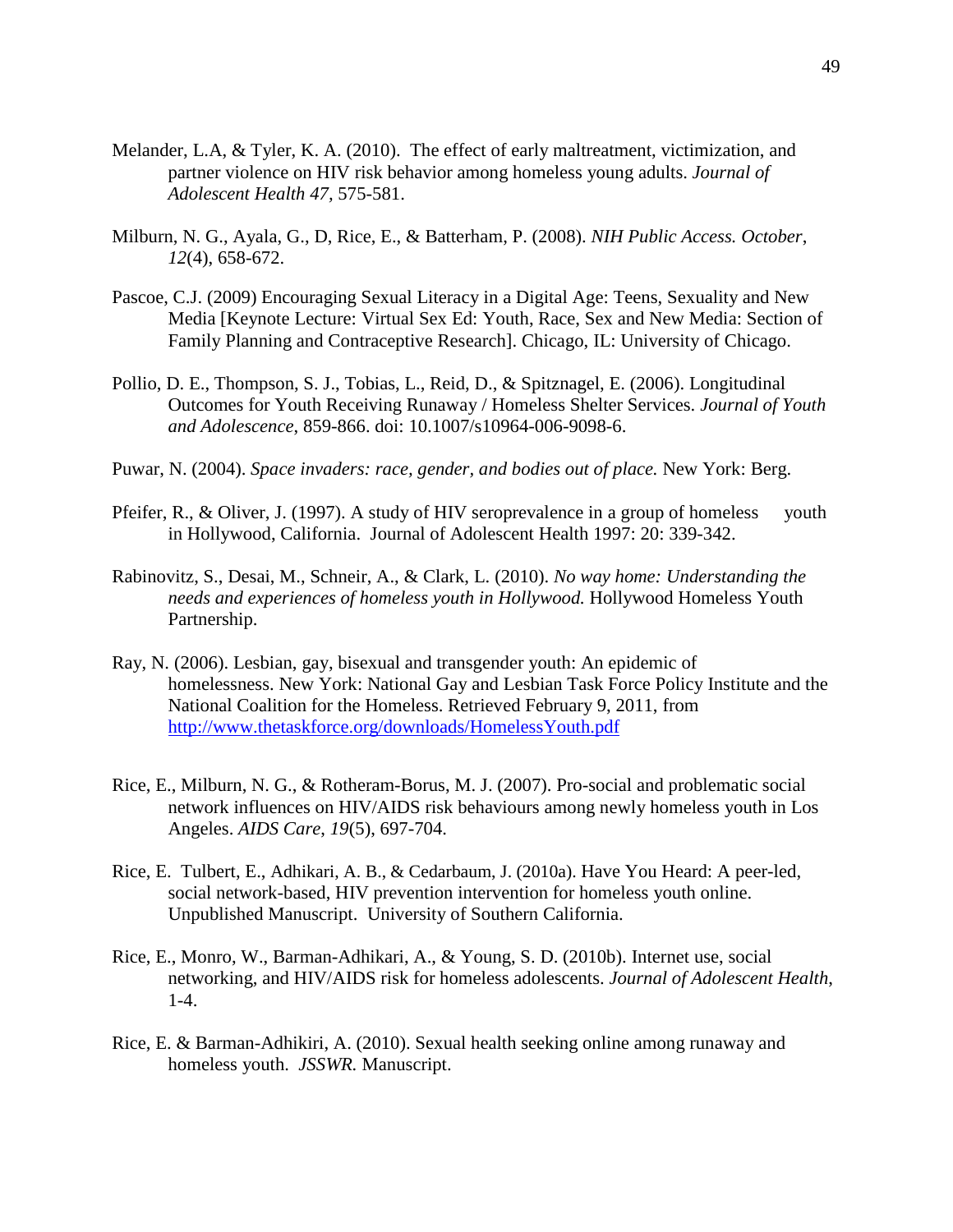- Ringwalt, C. L., Greene, J. M., Robertson, M., & McPheeters, M. (1998). The prevalence of homelessness among adolescents in the United States. *American Journal of Public Health*, *88*(9), 1325-9.
- Robertson, M.J., Koegel, P. & Ferguson, L. (1990). Alcohol use and abuse among homeless adolescents in Hollywood. *Contemporary Drug Problems, 16,* 415.
- Ryan, C. & Rivers, I. (2003). Lesbian, gay, bisexual, and transgender youth: victimization and its correlates in the USA and UK. *Culture, Health, and Sexuality: An international journal for research, intervention, and care*, *5(*2), 103-119.
- Savin-Williams, R. C., & Cohen, K. M. (2007). Development of same-sex attracted youth. In I. H. Meyer & M. E. Northridge (Eds.), *The health of sexual minorities: Public health perspectives on lesbian, gay, bisexual and transgender populations* (pp. 27-47). New York: Springer.
- Semple S. J., Patterson T. L., & Grant I. (2002). Motivations associated with methamphetamine use among HIV+ men who have sex with men. *Journal of Substance Abuse and Treatment. 22,* 149-156.
- Shelton, J. (2008) Redefining realities through self-representational performance. In S. Driver (Ed.) *Queer Youth Cultures.* (pp 69-87). Albany: State University of New York.
- Slavin, S. (2004). Crystal methamphetamine use and HIV risk. *Social Research Briefs 4.* 1-4.
- Stein, J. A., Milburn, N. G., Zane, J. I., & Rotheram-Borus. M. J. (2009). Paternal and maternal influences on problem behaviors among homeless and runaway youth. *American Journal of Orthopsychiatry 79*(1): 39-50.
- Subrahmanyam, K. Greenfield, P. M., & Tynes, B. (2004). Constructing sexuality and identity in an online teen chat room. *Applied Developmental Psychology 25:* 651- 666.
- Swart-Kruger, J. & Richter, L. (1997). AIDS-related knowledge, attitudes and behaviour among South African street youth: reflections on power, sexuality and the autonomous self. *Social Science & Medicine 45 (6).* 957-966.
- Thompson, S. Safyer, A.W., & Pollio, D. (2001). Differences and predictors of family reunification among subgroups of runaway youths using shelter services. *National Association of Social Workers, 25 (3):* 162-173.
- Toro, P. A. (2004). Homeless youth in the United States: Recent research findings and intervention approaches. *Symposium: A Quarterly Journal In Modern Foreign Literatures*, 1-33.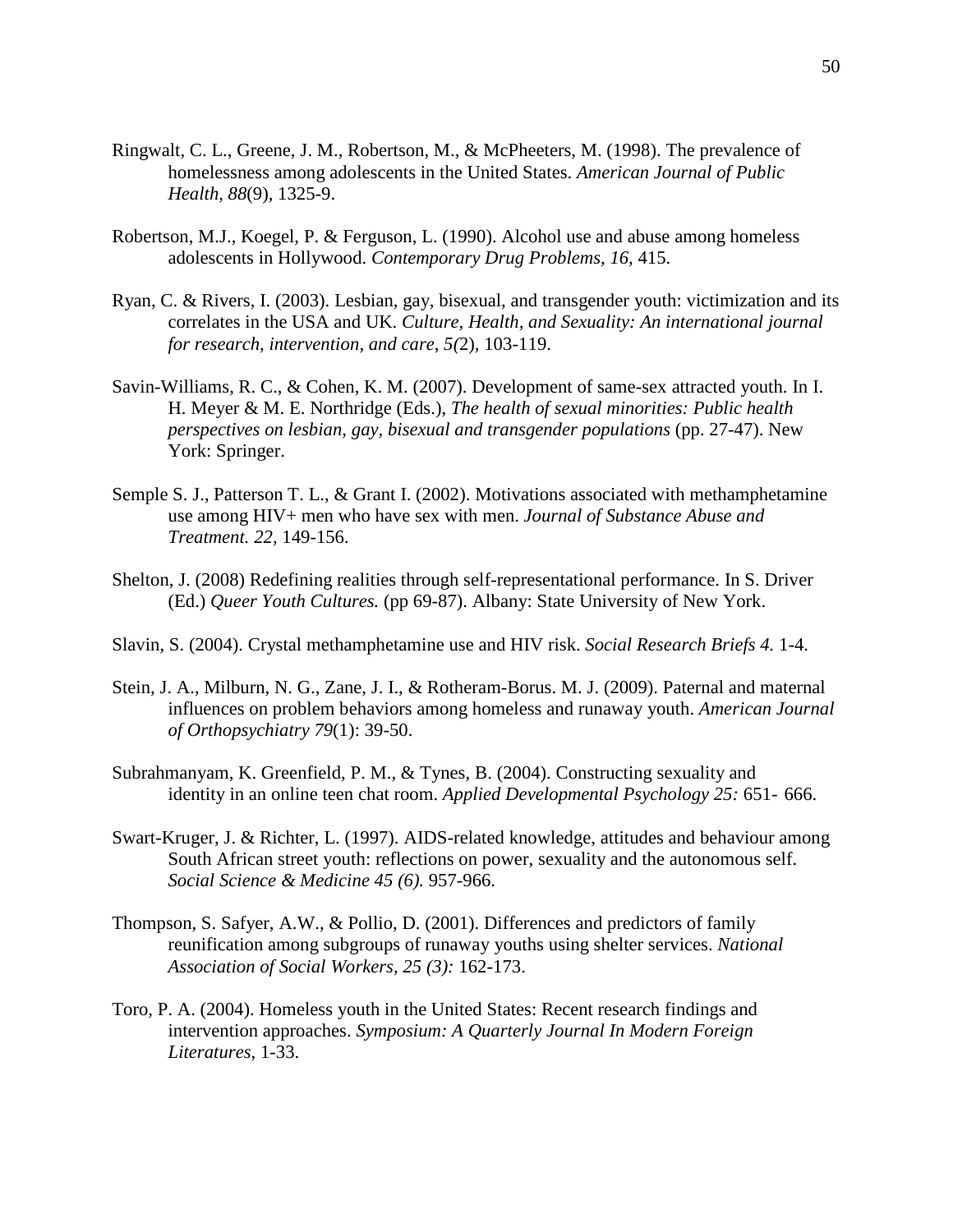- Tyler, K., Whitbeck, L., Hoyt, D., Yoder, K. (2000). Predictors of self-reported sexually transmitted diseases among homeless and runaway adolescents. *Journal of Sex Research; 37:369–377.*
- Tyler, K. A., (2006). A qualitative study of early family histories and transitions of homeless youth. *Journal of Interpersonal Violence 21*(10): 1385-1393.
- United States Census Bureau (2010). American fact finder. Retrieved March 30<sup>th</sup>, 2011, from http://factfinder2.census.gov/faces/tableservices/jsf/pages/productview.xhtml?pid=DEC\_ 10\_PL\_GCTPL2.ST13&prodType=table
- United Way of Greater Los Angeles. (2007). Quality of life in Los Angeles: State of the County Report. In undefined. Retrieved March 3, 2011, from http://www.unitedwayla.org/getinformed/rr/socialreports/Pages/QofL.aspx.
- Vaid, U. (1995). *Virtual equality: the mainstreaming of on gay and lesbian liberation.* New York: Doubleday.
- Warner. M. (2000). *The trouble with normal.* The Free Press.
- Weinstein E., & and Rosen, E. (1991). The development of adolescent sexual intimacy: Implications for counseling. *Adolescence, 26*: 331-340.
- Witkin, A. (2005). Research update. *Healthcare for the Homeless* (4). 1-7.
- Whitbeck, L. B., Hoyt, D.R., & Ackley, K. (1997). Families of homeless and runaway adolescents: A comparison of parent/caretaker and adolescents perspectives on parenting, family violence, and adolescent conduct. *Science 21:* 6. 517-528.
- Whitbeck, L. B., & Hoyt, D. R. (1999). Nowhere to grow: Homeless and runaway adolescents and their families. Aldine de Gruyter.
- Whitbeck, L.B., Chen, X., Hoyt, D. R., Tyler, K. A., and Johnson, K. D. (2004). Mental disorder, subsistence strategies, and victimization among gay, lesbian, and bisexual homeless and runaway adolescents. *The Journal of Sex Research 41:* 4. 329-343.
- Wollin, H. (2008). Mapping inclusion: social groups and subcultures within New York City's Commercial Sex Landscape. *Intersections: Women's and Gender Studies in Review Across Disciplines, 6.* 23-35.
- Zide, M. R., & Cherry, A. L. (1992). A typology of runaway youths: An empirically based definition. *Child and Adolescent Social Work Journal, 9.* 155-168.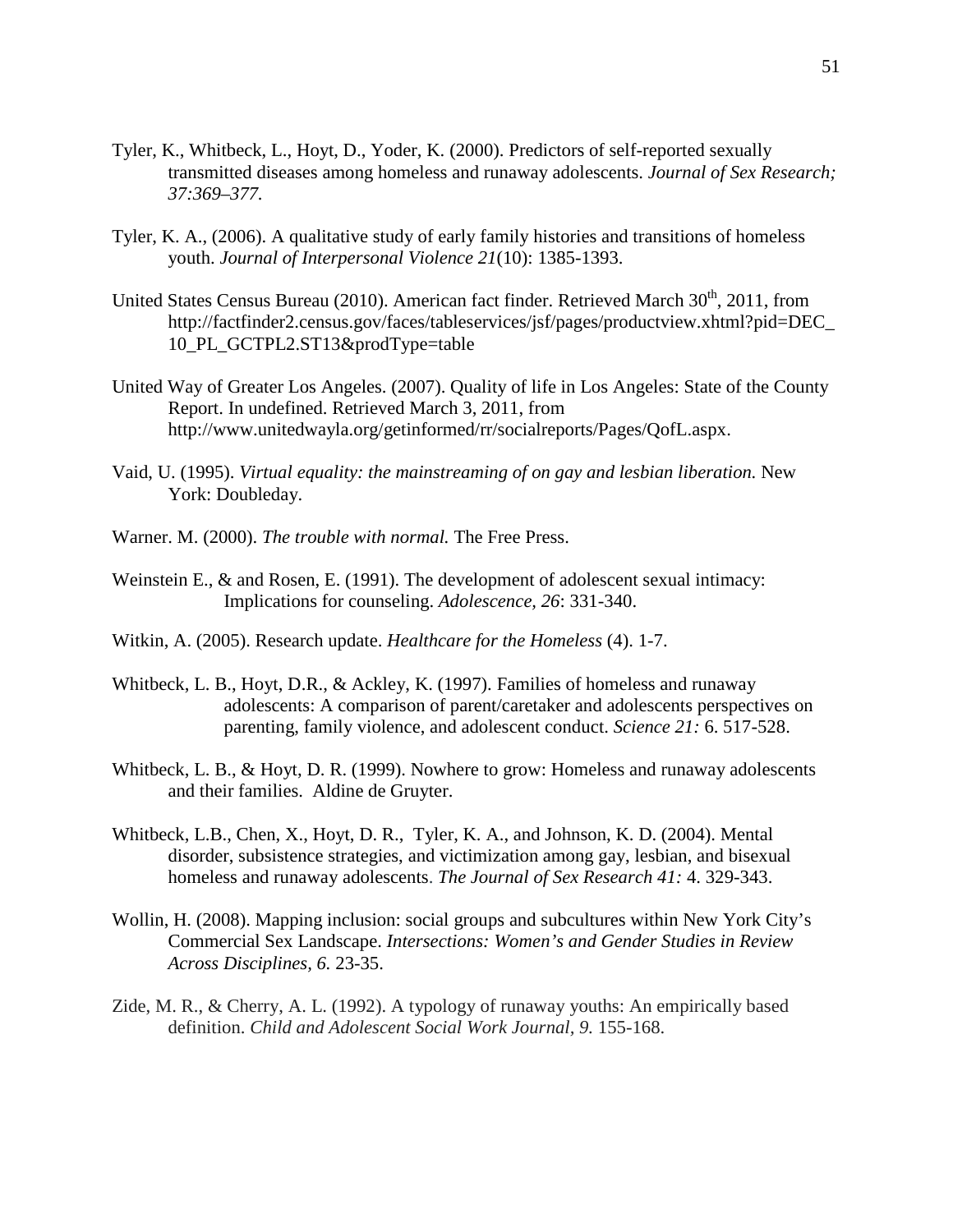# **Appendix A: Sexual Health Interview Guide**

Intro: we are trying to get at where you all got your sex education. And if you feel like it was effective to meet your needs later in life. Did you get the support, knowledge and mentorship you needed through your experiences with health education?

- How did you first learn about sex? What about sexuality?
- How was this a part of your family conversations?
- How was this a part of your peer conversations? What about with siblings, cousins, friends of different ages than you?
- How did you see sex on TV and in the Movies? What forms of sexual identity and expression did you see? Print media? Newspapers?
- What were representations in the popular media that felt positive and mentoring?
- What were representations in the popular media that made you feel bad about sex or your future relationships? What were representations in the media that made you feel good, strong healthy about sex and relationships?
- Is there anything else that you want to add about your sexual experiences and how you felt about your sex education?
- What about with experiences with doctors and health care professionals? Did you learn anything of value? Or a negative experience?
- How do you think YOUR POINT OF VIEW as a writer, student, kid was represented on the popular media? Did you ever call a call-in show or write a letter to an advice column? Did you ever see representations of your sexuality on the kinds of shows you watched as a kid? Teenager? Music and music videos? Did you ever share/publish writing or art that you yourself created about Love, Sex or sexual health (or creative expression on other topics)?
- What do you remember about your experiences in middle school and High School about sex, sexuality? Sex ed class?
- Describe the school you were in when you started sex ed. What was social life there? What were the norms about sex there?
- What about a little later as a young adult? Where did new knowledge about sex, sexuality and health come from? Any important mentors, friends, or teachers you want to mention?
- What did you learn about sex in other places, cultures or groups of people: Images around sex and sexuality in other cultures; broadcast media about cultures other than your own.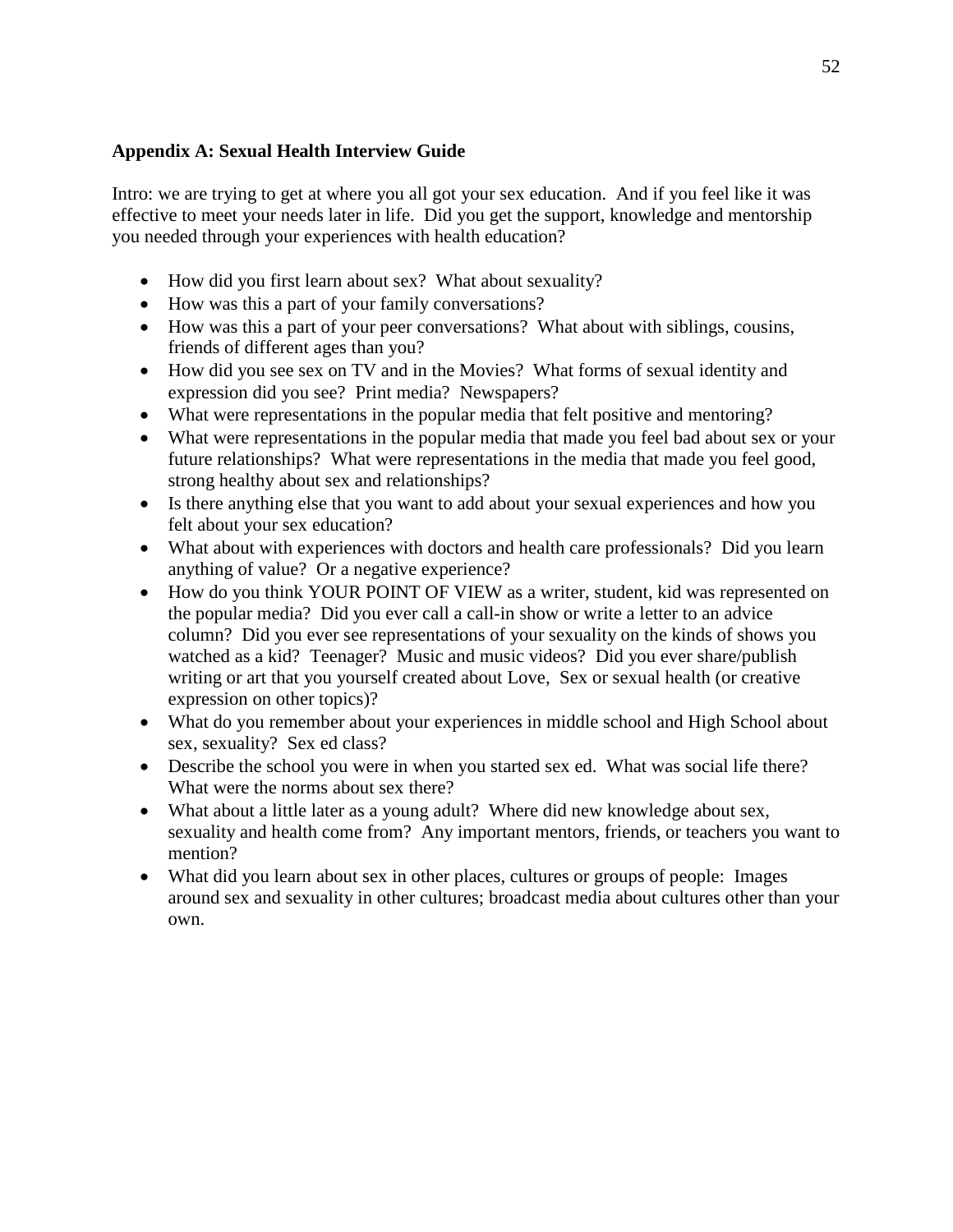# **Appendix B: Exit Interview Guide**

- What was your overall impression of the work we did this summer?
- What was the most fun/favorite thing you did this summer in the program?
- What was the most inspiring thing about the summer for you?
- What do you think was successful/made the program work well this summer?
- What was the most frustrating or hardest thing about the program?
- What was your experience like with the other clients at MFP?
- What did important people in your life think about you participating in the program?
- Before the program, who were the people that you were spending time with?
- What would you have been doing this summer if you were not in the program?
- Did you make any new friends this summer in the program?
- Do you think you will maintain these relationships in the future?
- Did any of your relationships change during the course working in the program?
- Did this program give you an opportunity to reach out to people that you could not reach out to before?
- Did you share your work in the program with people from home like family or friends who you knew from before you became homeless?
- Do you think that you were a leader this summer?
- If you were to run the program again, what would you like to see done differently?
- Do you think the face-to-face outreach or the online outreach worked better?
- Is there anything else I should know about your experiences this summer?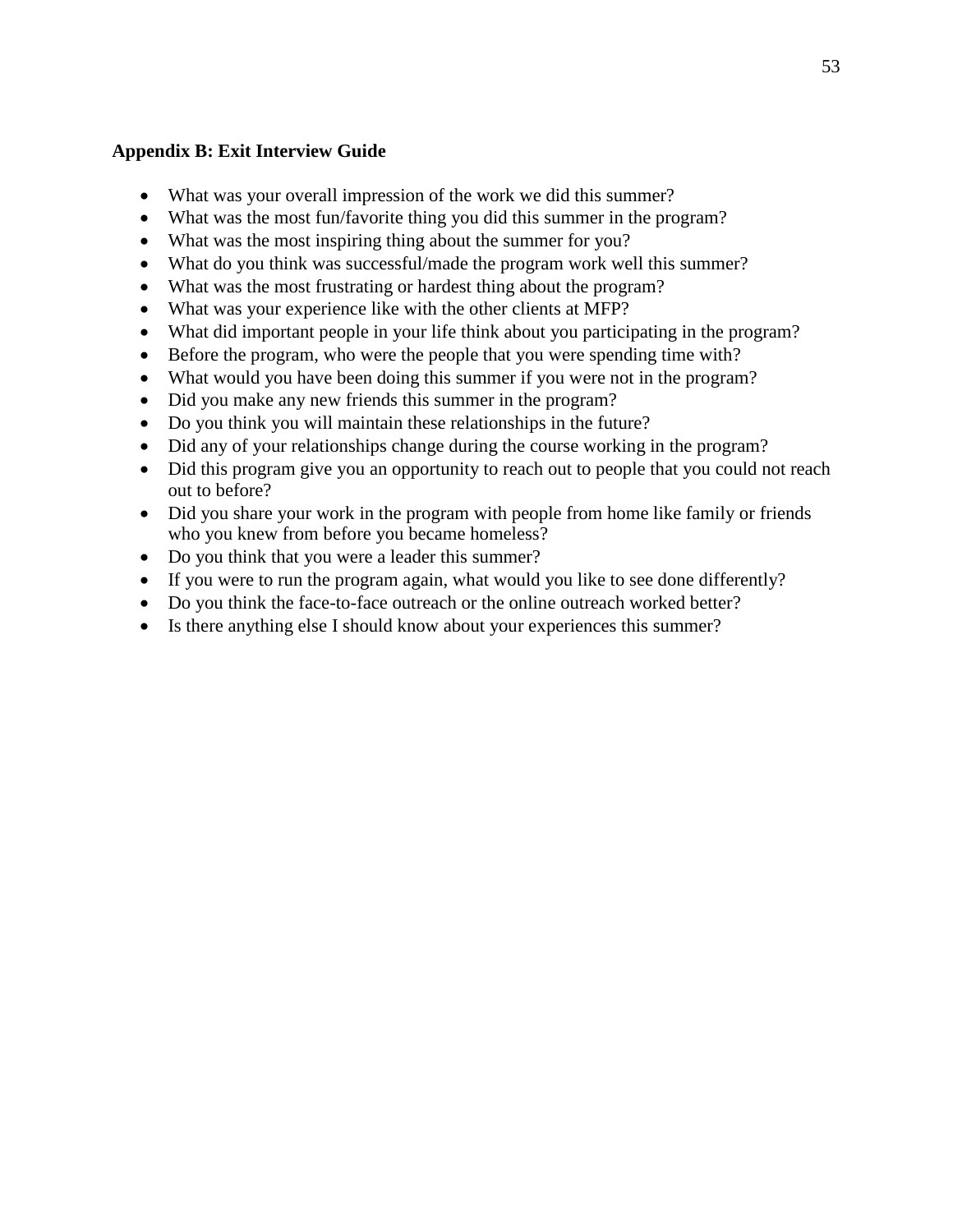# **Appendix C: Testimonial interview Guide**

- Why do you care about HIV prevention?
- In your own life, what issues do you struggle with around HIV prevention and staying safe?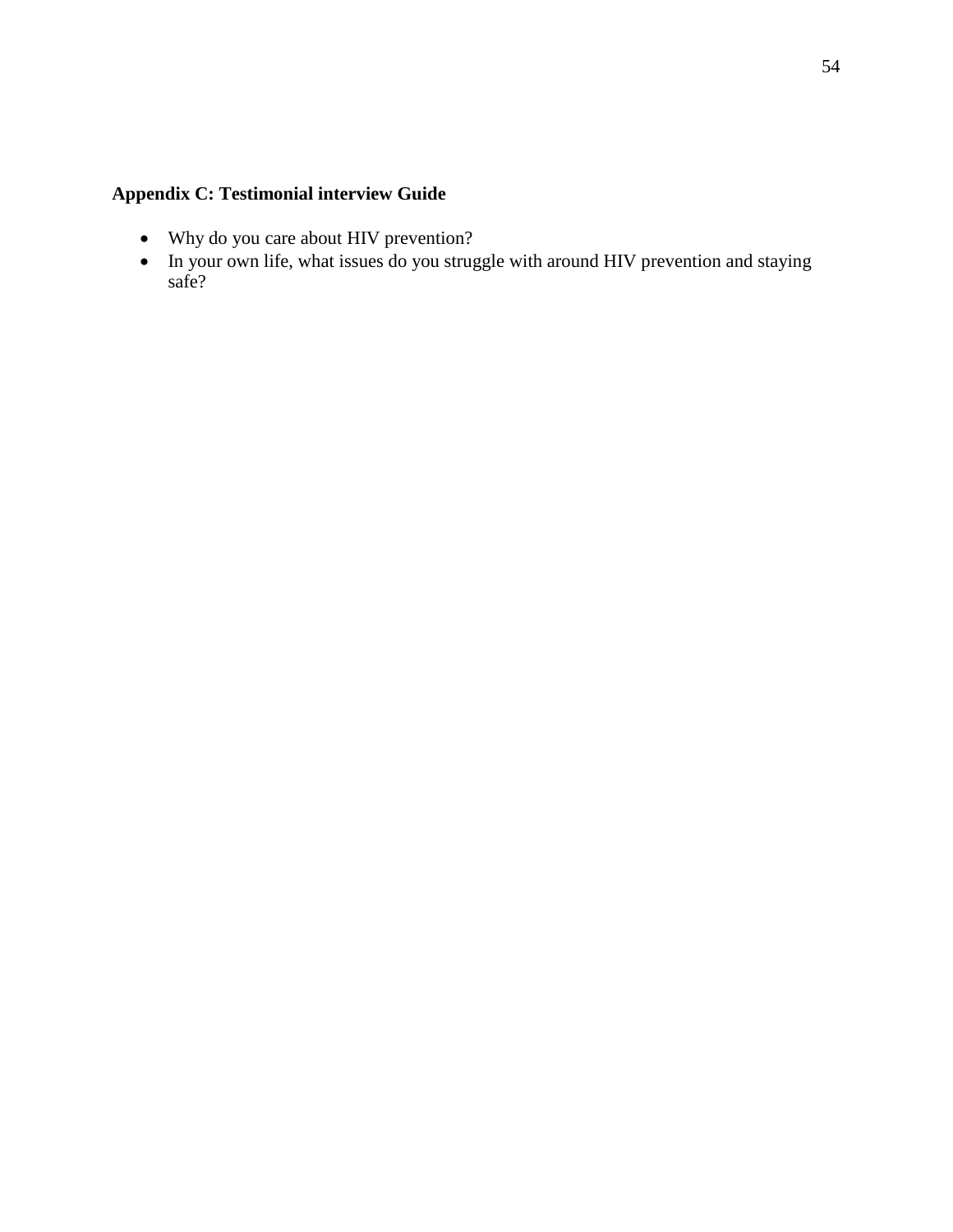

https://istarchla.usc.edu/iStar/Doc/

### 0/I0BMKU42I8IKT19RLC1551E9A6/fromString.html 10/21/10 10:59 AM UNIVERSITY OF SOUTHERN CALIFORNIA UNIVERSITY PARK INSTITUTIONAL REVIEW BOARD FWA 00007099

# Approval Notice for Continuing Review of Expedited Submission

Date: Mon Jul 12 08:08:48 2010 Principal Investigator: [Eric Rice](mailto:erice@mednet.ucla.edu) 

Faculty Advisor: Co-Investigators : [Norweeta Milburn](mailto:nmilburn@mednet.ucla.edu)  Project Title: **[Feasibility of Online Outreach for HIV Prevention among Homeless Youth USC](https://istar.usc.edu/iStar/Rooms/DisplayPages/LayoutInitial?Container=com.webridge.entity.Entity%5BOID%5B8C3ACA88DAAD2F42A9664F737D2F909A%5D%5D)  [UPIRB # UP-09-00101 Continuing Review # UP-09-00101-CR001 Continuing](https://istar.usc.edu/iStar/Rooms/DisplayPages/LayoutInitial?Container=com.webridge.entity.Entity%5BOID%5B8C3ACA88DAAD2F42A9664F737D2F909A%5D%5D)  [Review 2010](https://istar.usc.edu/iStar/Rooms/DisplayPages/LayoutInitial?Container=com.webridge.entity.Entity%5BOID%5B8C3ACA88DAAD2F42A9664F737D2F909A%5D%5D)** 

The University Park Institutional Review Board (UPIRB) designee reviewed the continuing review of this study on 7/8/2010.

The UPIRB designee determined that your project meets the requirements outlined in 45 CFR 46.110 category (9) to receive expedited review. The UPIRB designee determined that this research involves no more than minimal risk. In approving this research it was determined that all of the requirements under 45CFR 46.111 were satisfied.

The study has been approved for a period of one year. If you plan to continue this study next year, you are required to submit a continuing review application prior to its expiration date of 7/7/2011. You may not conduct study related activities, including recruitment, enrollment, data collection or data analysis once approval expires.

This approval notice is issued for data analysis only. No subjects may be contacted, recruited, enrolled or followed-up.

The consent and recruitment documents will not be returned (stamped/finalized); since recruitment/enrollment has closed.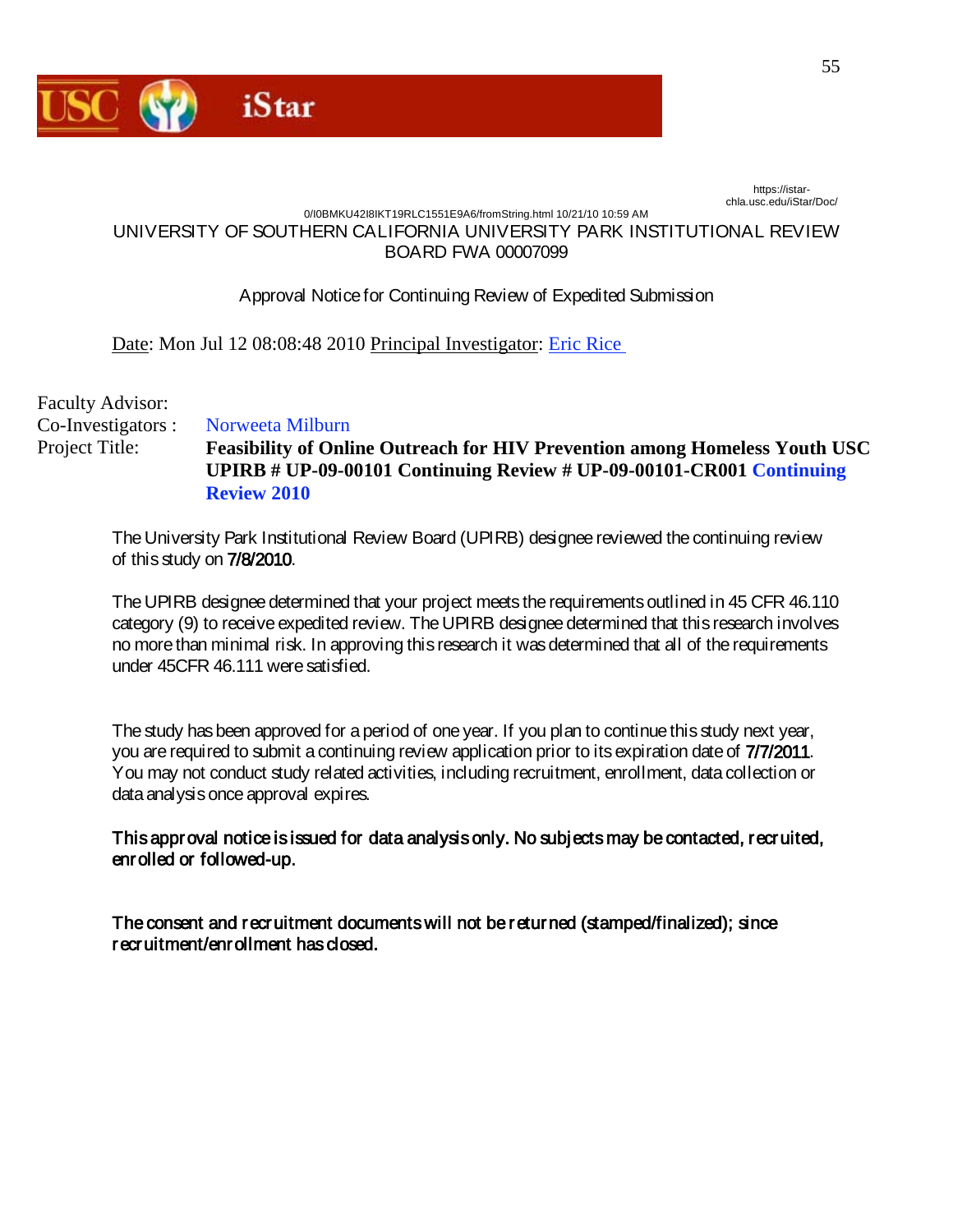As the Principal Investigator you are required to ensure that this research and the actions of all project personnel involved in conducting the study will conform with the research project and its modifications approved by the IRB; HHS regulations (45CFR46); IRB Policies and Procedures and applicable state laws. Failure to comply may result in suspension or termination of your research project, notification of appropriate governmental agencies by the IRB, and/or suspension of your freedom to present or publish results. Any proposed changes in the research project must be submitted, reviewed and approved by the IRB before the change can be implemented. The only exception is a change necessary to eliminate apparent immediate hazards to the research subjects. In such a case, the IRB should be informed within 5 days of the change following its implementation for IRB review. You must inform the IRB immediately if you become aware of any violations of HHS regulations (45CFR46), applicable state laws or IRB Policies and Procedures for the protection of human subjects. You are required to notify the IRB office in the event of any action by the sponsor, funding agency, including warnings, suspension or termination of your participation in this research. You must maintain all required research records and recognize the IRB is authorized to inspect these records. A final progress report is required by the IRB upon completion or termination of the study.

Informed consent is obtained in the research participant's language. If the participant speaks Spanish and the informed consent document has been translated into Spanish, you must utilize the Spanish informed consent document and the Spanish HIPAA Authorization form, if applicable. For participants who speak other languages, you must have a translator verbally translate the English informed consent document into those languages for the participants. The English informed consent serves as a summary. The translator, the person obtaining informed consent and the witness sign the English informed consent document. The participant and witness sign the Short Form informed consent document, which must be in the participant's language. The IRB has translated the Short Form consent into multiple languages, which are available on the IRB website [\(http://www.usc.edu/admin/provost/oprs/hsirb/forms\)](http://www.usc.edu/admin/provost/oprs/hsirb/forms).

You must inform the IRB of any unanticipated adverse event or injury no later than 14 calendar days following the time it becomes known that a subject suffered an adverse event/injury. To report adverse events you must use the Reportable Event activity in iStar. Furthermore you must inform the IRB immediately of any significant change in the risk/benefit relationship of the research as originally presented in the protocol and approved by the IRB.

Sincerely,

Richard S. John, Ph.D., Chair

Funding Source(s): Funding Agency: National Institute of Mental Health Contract or Grant Number: K01MH080605-03 PI of Project: **Eric Rice Title of Project: Feasibility of Online Outreach for HIV** Prevention among Homeless Youth PI of Main Grant: Eric Rice Title of Main Grant: Social Network-Based HIV Prevention for Homeless Youth

This is an auto-generated email. Please do not respond directly to this message using the "reply" address. A response sent in this manner cannot be answered. If you have further questions, please contact your IRB